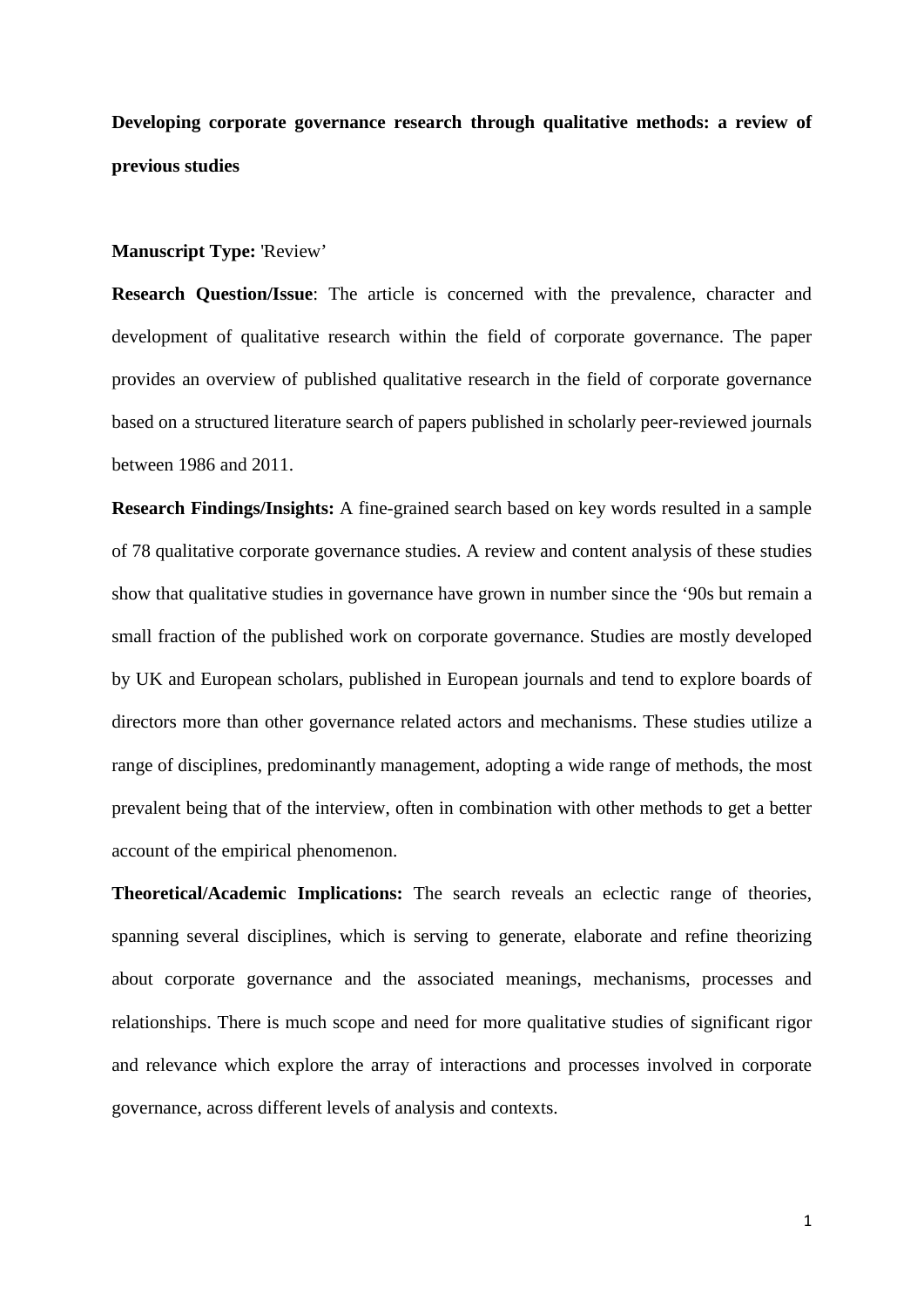**Practitioner/Policy Implications:** After over two decades of research and reform of corporate governance, problems of practice remain and corporate governance prescription via codes and other forms of regulation is increasing in search of better governance. Qualitative research can assist policy-makers and practitioners to develop more efficient governance mechanisms, by shedding light on the efficacy of policy prescription. Qualitative research provides a basis for rethinking and challenging some of the dominant assumptions and meanings about how governance actors and institutions actually function.

Keywords: Corporate Governance, Qualitative research, Theory, Method.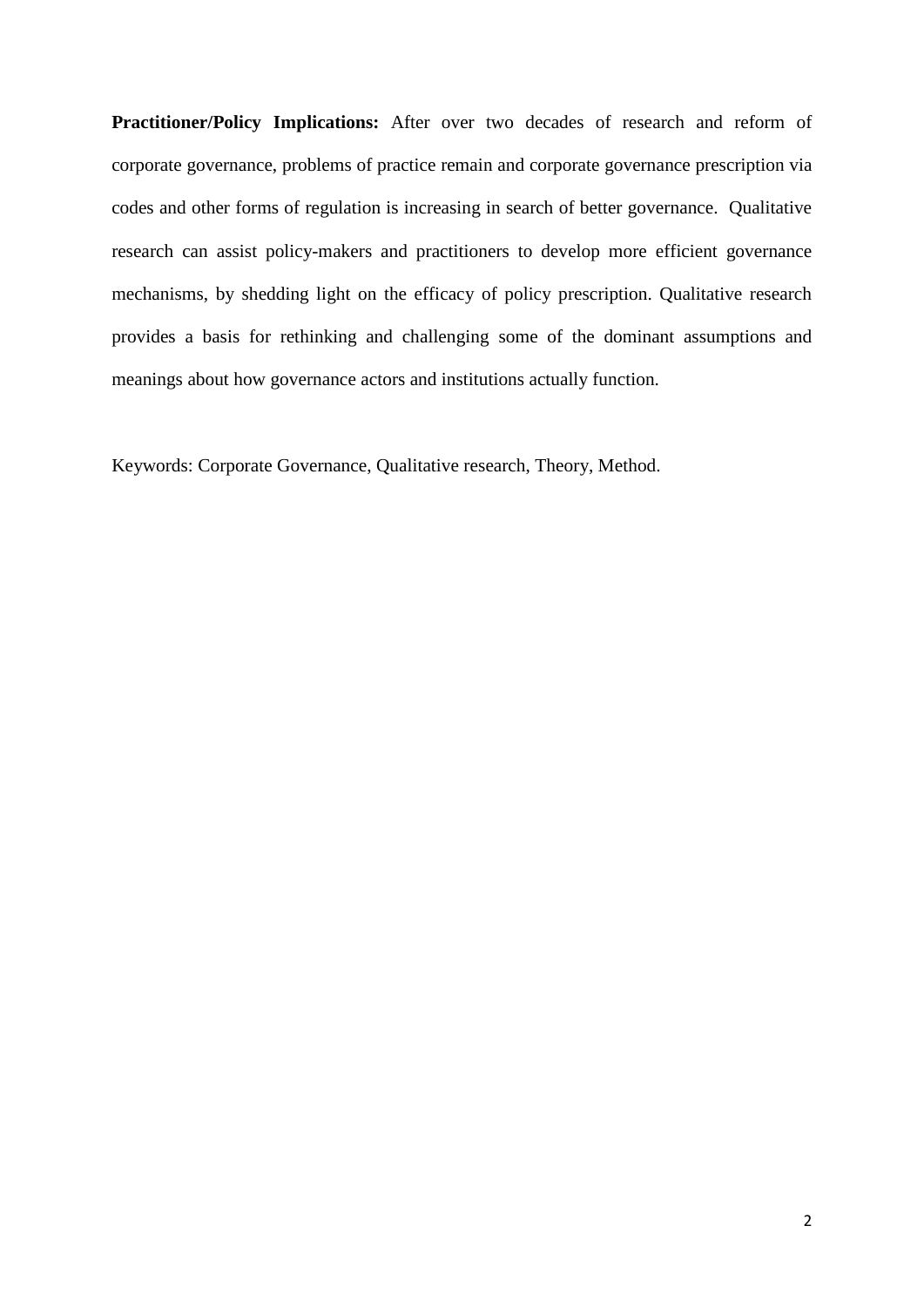**Developing corporate governance research through qualitative research: a review of previous studies** 

#### **INTRODUCTION**

This article reviews qualitative research in corporate governance in order to both characterize the body of work on corporate governance using qualitative methods in terms of research topics, questions, settings and methods and suggest some ways forward for advancing understanding of corporate governance through qualitative research. This paper is positioned as a contribution to sit alongside other recent reviews of the state of knowledge in corporate governance such as: Durisin and Puzone's (2009) meta analysis of corporate governance research between 1993-2007; Pugliese, Bezemer, Zattoni, Huse et al.'s (2009) review of the literature about board of directors contribution to strategy; Ahrens, Filatotchev and Thomsen (2009) discussion of research frontiers in corporate governance; Deutsch's (2005) review of the impact of board composition on firms' critical decisions; Boyd, Haynes and Zona (2011) review of CEO-Board relations; and Ryan, Bechholtz, Kolb (2010) review of research at the intersection of business ethics and corporate governance.

This paper is unique since none of these reviews privilege attention to qualitative research per se, though they do suggest a need for the sort of knowledge that is developed through qualitative research inquiry. Ahrens et al. (2009) call for field studies of corporate governance practice that address interactions and key relationships between various corporate governance practitioners. Opening a recent special issue of Organization Science, Hambrick, v. Werder and Zajac (2008: 381) also suggest a field in "...flux; as corporations and societal norms evolve". Some of the research questions flagged for attention include attending to formal and informal structures and processes, including power, which affect boardrooms and the roles of key institutional actors who influence governance practices at societal level.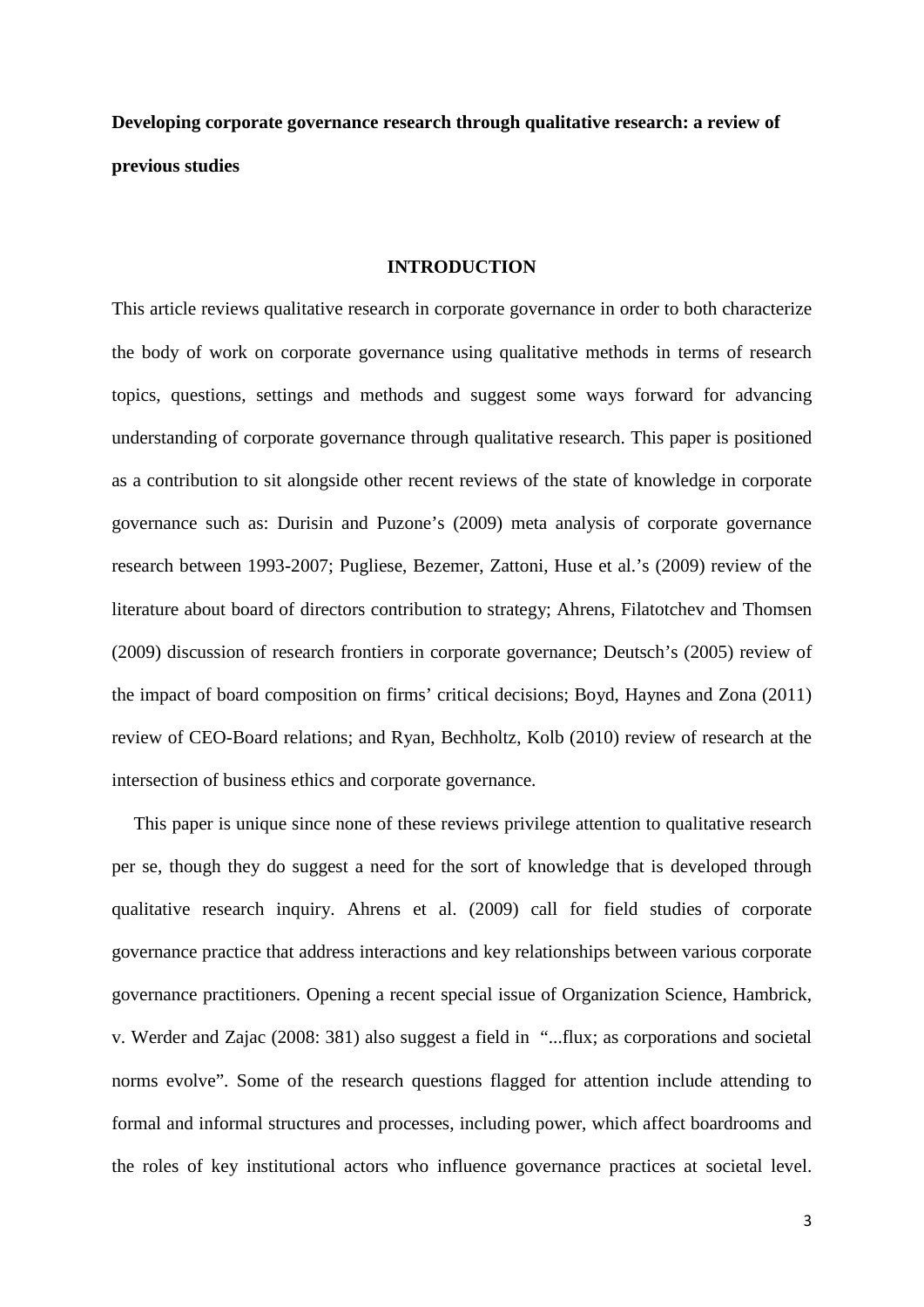Shareholder heterogeneity and stakeholder diversity are also viewed as requiring of greater attention in future governance research. Aspirations for greater attention to context, process, structure (formal and informal), director motives and identities, behavioral dynamics and (power) relations suggest a field of corporate governance in need of research that pursues theoretical and empirical development through direct engagement with the actors and settings involved in governance phenomena (e.g. Huse, Hoskisson, Zattoni and Viganò, 2011; Pugliese et al., 2009).

Direct, first-hand engagement is one of the distinguishing features of qualitative research (Birkinshaw, Brannan and Tung, 2011) and so against this backdrop we have sought to complement existing knowledge of the field through a focused review of published qualitative studies on corporate governance that appeared in scholarly journals between 1986 to 2011. We searched through databases using several keywords and eventually identified 78 qualitative articles on governance topics. Then we analyzed all articles using a set of criteria aimed at exploring their characteristics in terms of date and outlet of publication, nationality and number of authors, theoretical frameworks and empirical settings. The results show that qualitative studies on governance (i) have grown in number since the '90s but remain a small fraction of the published work on corporate governance; (ii) are mostly developed by UK scholars and published in European journals; (iii) draw on a range of disciplines, predominantly management; (iv) adopt a wide range of methods, the most prevalent being that of the interview, often in combination with other methods to get a better account of the empirical phenomenon.

Our results have implications for both research and practice. Recent special issues on corporate governance raised a call to go beyond simple input and output models based on simplistic agency assumptions (e.g. Daily, Dalton and Cannella, 2003; Hambrick et al., 2008; Huse et al., 2011). Ahrens et al. (2009) suggest that the financial crisis has exposed the lack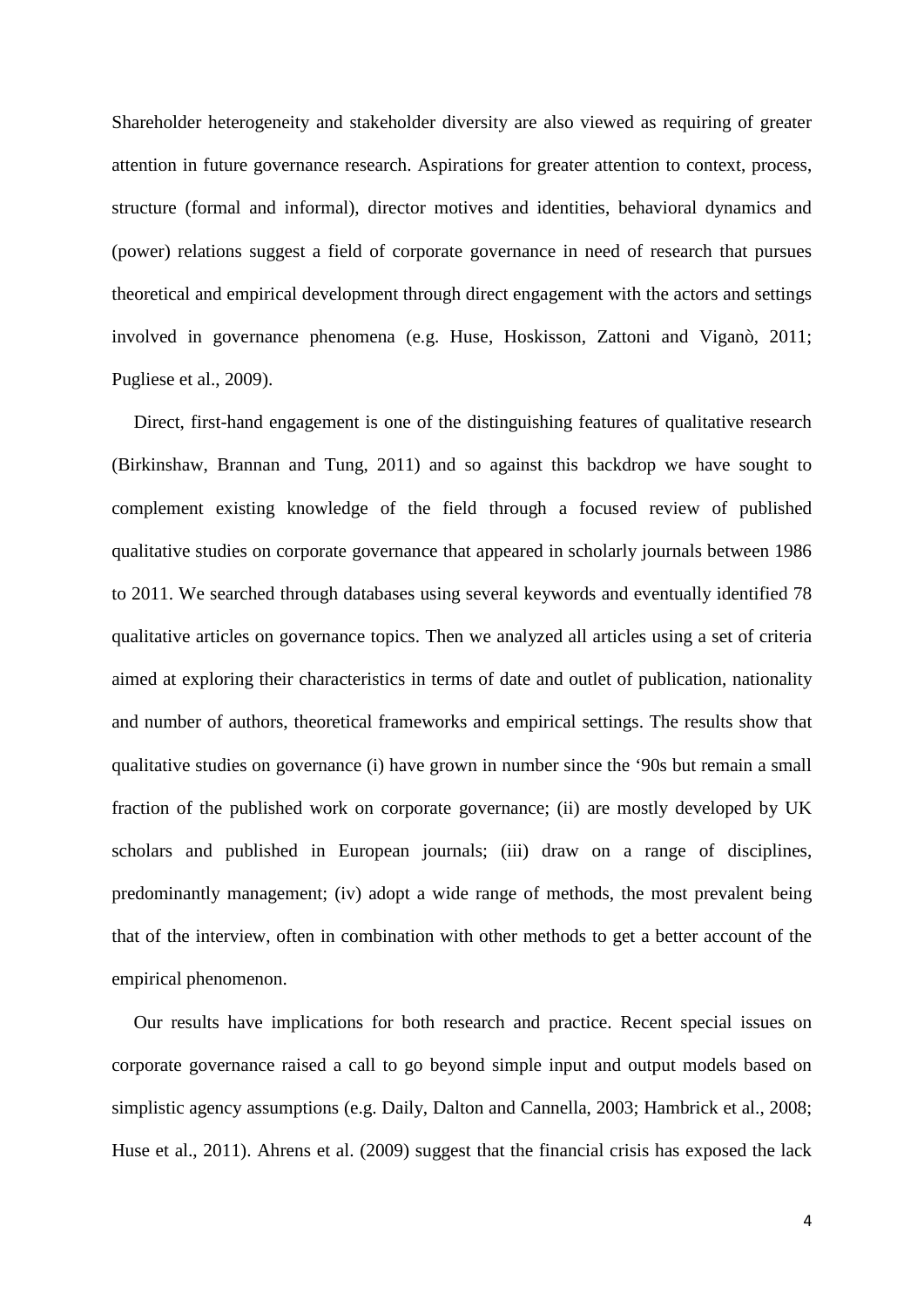of value and insight of much published work in corporate governance. Certainly, it has confirmed corporate governance to be a topic of major social, economic and political significance on a global scale. In its connection to law, regulation and policy reform it ranges across macro national and pan-national institutions. Yet at the same time, it also touches on the micro processes by which we understand actors and groups at firm and sub-firm level. As an evolving, complex, global, multi-level phenomena it is ripe for and is requiring of inquiry that can explore, describe and compare governance phenomena with due sensitivity to the diversity and to the context in which they are embedded. In line with these calls and using this survey as a platform, theoretically, we aspire to greater use of qualitative methods that explore processes and interactions in a real empirical context, and follow a more eclectic range of theoretical frameworks. Practically, the financial crisis is a salutary pointer about the need to move forward with respect to the questions asked, phenomenon studied, theories employed and prescriptions provided by corporate research.

Following this introduction the next section further discusses the character of qualitative research and proceeds to map existing qualitative research in corporate governance using a wide range of criteria. Through these criteria we offer, to our knowledge, the first descriptive and analytical overview of qualitative research in corporate governance. Thereafter, the paper moves to a discussion of evaluating quality in qualitative research drawing on the twin tenets of theoretical contribution and methodological rigor. The sample of studies identified by this review is considered in these terms leading to some suggestions for corporate governance research to develop further using qualitative inquiry.

# **CHARACTERIZING QUALITATIVE RESEARCH IN CORPORATE**

# **GOVERNANCE**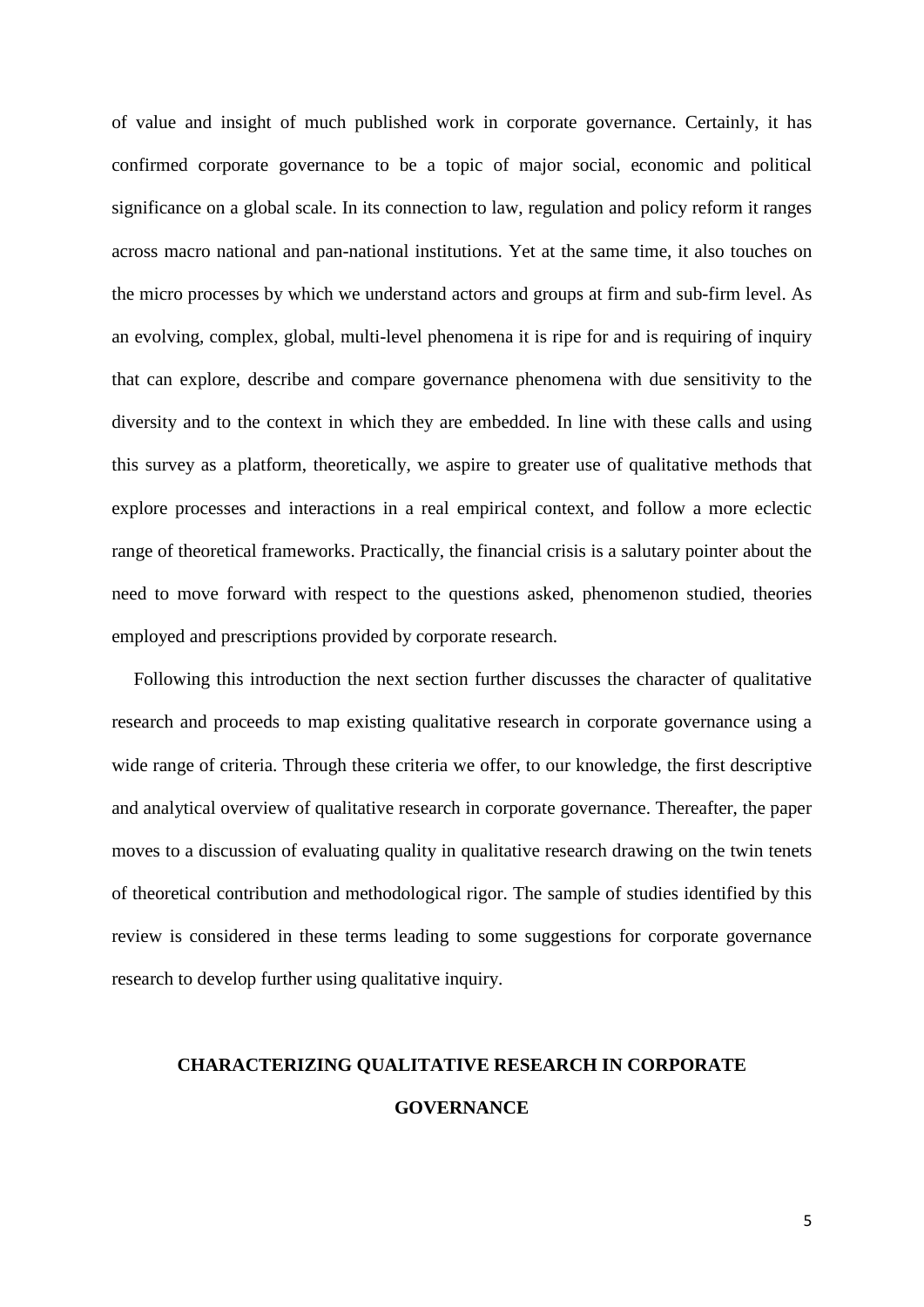## **Selection of journals and papers**

We approached the review by considering qualitative research inquiry to be a diverse activity that embraces a variety of assumptions and practices but is in essence a 'situated activity' that occurs in the locale(s) of phenomena and attends to the interpretations of actors, relationships, events in their natural settings (Denzin and Lincoln, 2005). Defining characteristics of qualitative research include: (i) data collection in the natural 'field' setting; (ii) researcher as key to data collection; (iii) multiple sources of data; (iv) inductive data analysis, a focus on meanings of participants; (v) emergent research design; (vi) interpretive inquiry; and (vii) holistic account and use of a theoretical lens (Cresswell, 2007).

To identify previous qualitative studies focused on corporate governance, we explored peer-reviewed studies published in a range of general management and themed journals, regardless of their impact factor (Seglen, 1994). We were particularly guided in our search by two recent reviews both published in CGIR: (i) Durisin and Puzone's (2009) meta-analysis of corporate governance research between 1993-2007, and (ii) Pugliese et al.'s (2009) review of the literature about board of directors contribution to strategy, as well as (iii) the recent review of qualitative research in management (Bluhm et al., 2011). We selected all journals included in these previous reviews plus added others which we knew had published qualitative research in corporate governance. Our search produced over 1200 articles containing the phrase 'Corporate Governance' (see Table 1 for a journals' distribution). In the next phase, we used the databases *ABI/Inform*, *Business Source Premier*, *Ebsco-Host*, *JSTOR* and *Swetsnet* to search for all paper publications containing a combination of the terms 'qualitative method' or each individual qualitative method (i.e. "case study", "ethnography", "grounded theory", etc.) together with 'corporate governance' or 'board' in the title, abstract and/or key words. This approach enabled us to identify ninety-two articles directly referring to qualitative studies on corporate governance issues. Each article was analyzed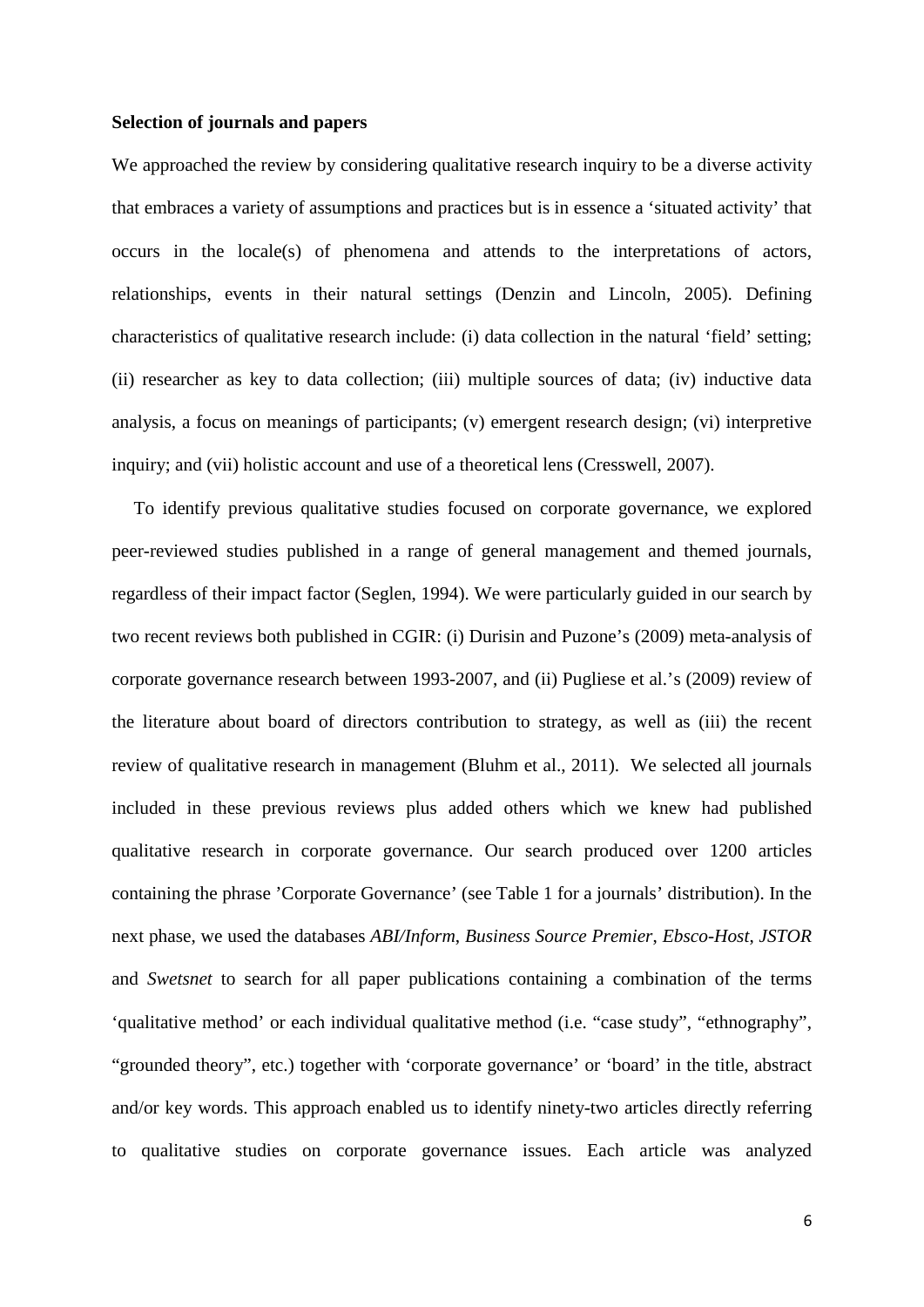independently by two persons for evidence of first-hand qualitative data collection by the authors as well as engagement with prior academic debate and research. Using these two primary determinants, our final sample consisted of 78 articles published in 11 journals from 1986 (first included paper) through 2011. The reduction in the number of articles occurred as some articles were found to be absent of any meaningful attention to theoretical debate or research design and method.

> ------------------------------------ Insert Table 1 about here ------------------------------------

## **Content analysis**

Guided by the reviews mentioned above especially Bluhm et al (2001) we identified a range of categories which would serve to help us develop a meta-descriptive overview of a qualitative segment of literature within a large and diverse field of study. Accordingly, we analyzed some key characteristics of each paper: (i) date of publication, (ii) country of the qualitative scholars attributed work institution, (iii) number of scholars, (iv) journal's title, (v) main topic, (vi) discipline and theoretical perspective (vii) number of disciplinary frameworks, (viii) theoretical aim, (ix) research setting, (x) number of research settings, (xi) sources of data, (xii) number of sources of data, (xiii) level of analysis.

In the first phase, all three of us coded independently a sample of the final selection of articles in order to pre-test our criteria and to come to an agreement about the final set of items to be used in the classification for each category. A review was then conducted on the whole set of articles by two independent raters. At the end of the coding procedure, the two sets of data were matched. There appeared to be a very high level of agreement in the responses. There was a high overlap in the responses as only few items (i.e. 30 out of 1014)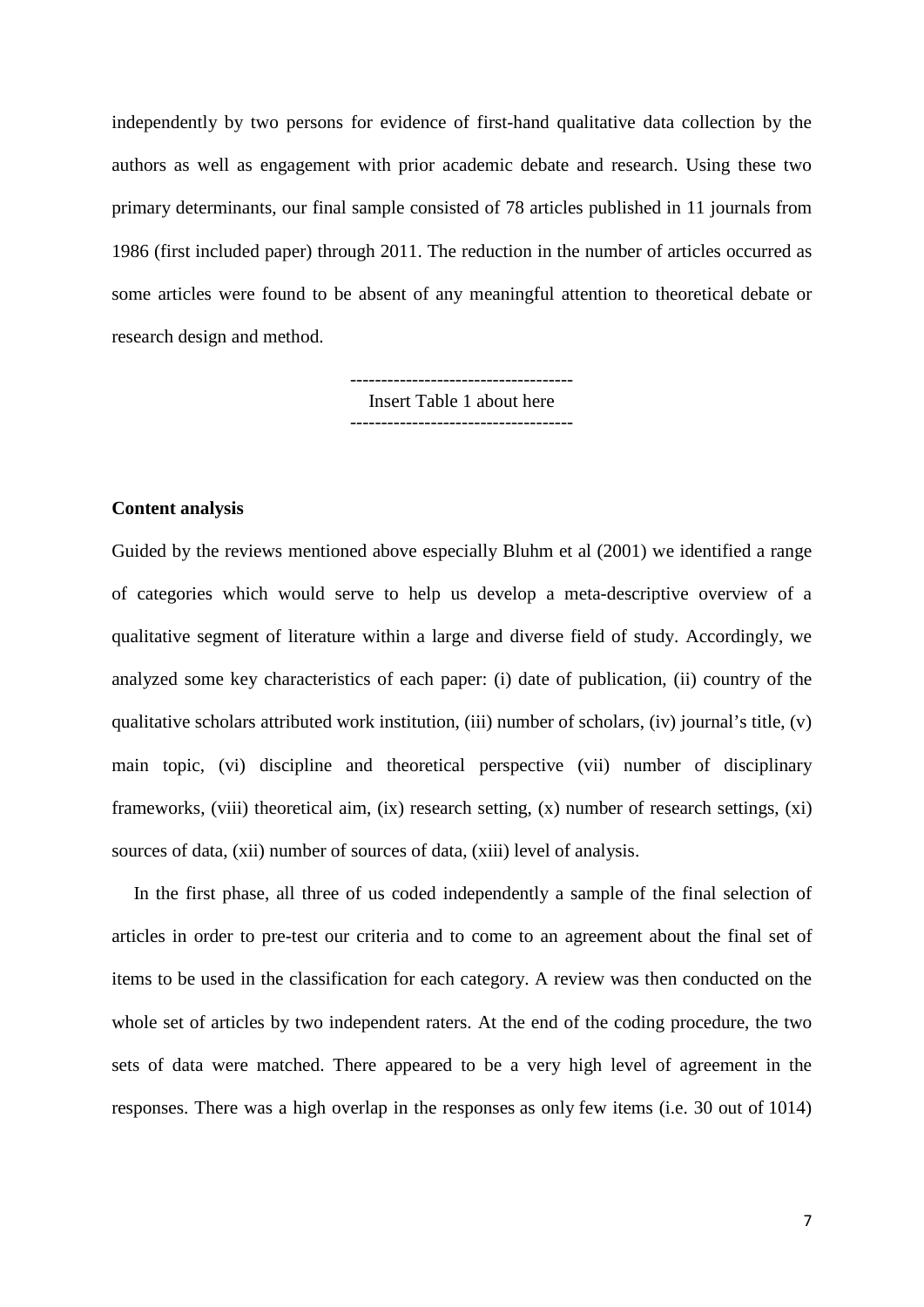were coded differently by the raters. In subsequent meetings we reconciled the different views and we solved the few inconsistencies. See Table 2 for a description of all criteria.

> ------------------------------------ Insert Table 2 about here ------------------------------------

*Date.* For each article we collected the date of publication. We classified each article according to the decade in which it was published: we coded this variable as 1 if the study was published before 1990, 2 if it was published between 1990-99, 3 if published between 2000-09, and 4 if published in 2010 or after.

*Country of qualitative scholars*. In order to understand who is undertaking qualitative research in corporate governance we coded the nationality of authors' institutions as this can underline country tradition or preference in developing qualitative studies. We coded this variable as 1 if the first author's institution is in the UK, 2 if it is in the USA, 3 if it is in Europe (non UK), 4 if it is in China, 5 if it is in Australia and New Zealand, 6 if it is in Canada, 7 in if it is located in the Middle East.

*Number of scholars.* We also coded the number of scholars involved in the preparation of the article as to see if the study was the result of an individual or a collaborative effort. We coded this variable as 1 for articles with a single author, 2 for articles with two authors, and 3 for articles with three or more authors.

*Journal's title.* Bluhm et al. (2011) review of qualitative research in management recognized that European journals have been more embracing of qualitative research per se. We wanted to explore if this pattern also characterizes corporate governance research. To this purpose, we coded all articles according to the journal's title.

*Main topic explored in the study.* Corporate governance is a very broad area of research with many national variations and intellectual perspectives. It is relevant to all kinds of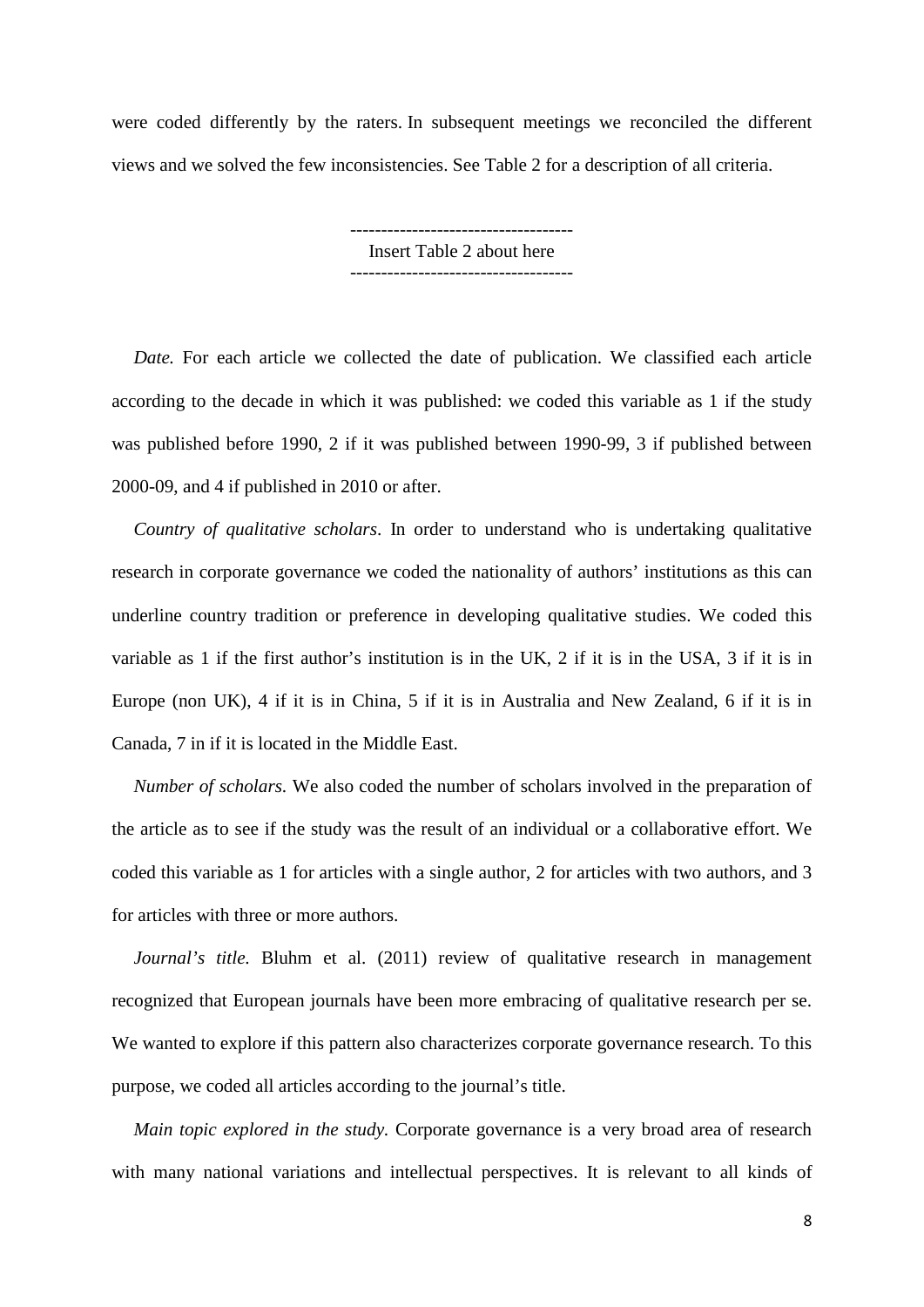organizations, but it is most considered in relation to the ownership, control and accountability of listed corporations. At its core are relations between managers, boards and shareholders, and how these relations are framed by and impact events and developments in the wider institutional and market contexts of organizations. Methods of research, whether they be qualitative or quantitative, need to be made in the light of one's research purpose (Bluhm et al., 2011). Hence it is important to look at studies and identify the purposes to which qualitative research is being applied, that is: what governance phenomena and why? For this purpose we coded as 1 articles focused on boards, directors or board committees, 2 articles focused on issues related to management, 3 articles focused on issues related to investors or shareholders, 4 articles on a set of corporate governance mechanisms.

*Nature of disciplines and theories.* Corporate governance is a topic that attracts interest from a range of disciplines, ranging from economics and law, to sociology, social psychology and management. It is important therefore to consider what disciplines provided the framework for each study. For this purpose we coded as 1 articles developed in the law or economic tradition, 2 articles with a sociological tradition, 3 articles with a social psychological tradition, 4 articles with a management tradition. Our judgment of discipline was made on the basis of theories utilized in studies. It was not always apparent from the studies, either because they took a more grounded approach or because some studies left the theoretical content more implicit than explicit. However, for many articles we were able to discern the main theoretical perspectives used and overall we identified an eclectic range of theories within the overall body of research. To try and get a feel for the disciplinary interests and theoretical content of qualitative research in corporate governance we sought to link theory to disciplines. For example, articles that used Agency Theory and Transaction Cost theory were associated with the disciplines of economics and law. Stakeholder theory, Stewardship theory were associated with a management tradition, as were theories of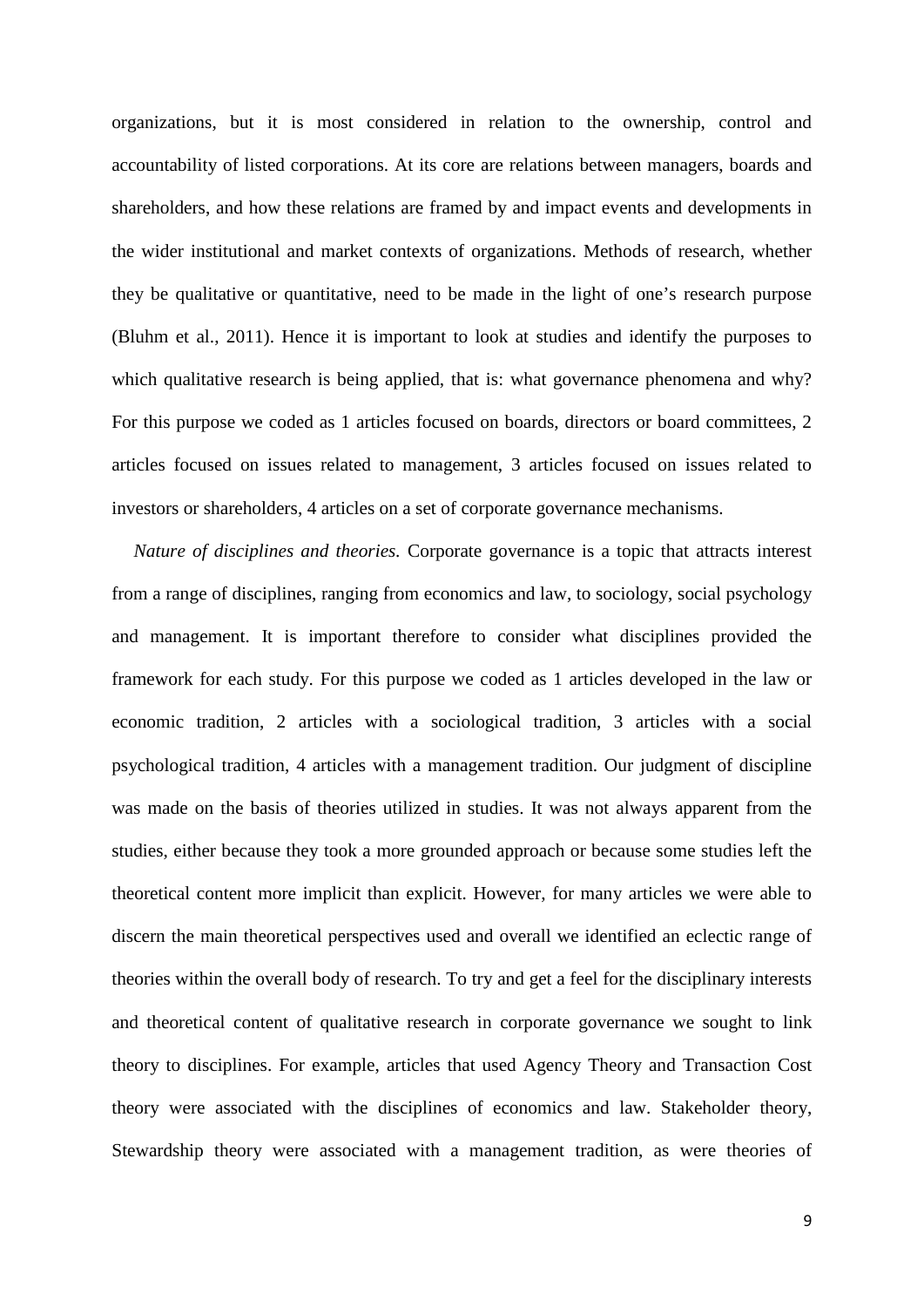leadership, decision, and roles. Institutional theory, social theory, power were associated with a sociological tradition, while sense-making was related to social psychology.

*Number of disciplinary frameworks.* We also wanted to explore if qualitative articles draw on one or more disciplines. To this purpose, we coded as 1 articles with one disciplinary framework, 2 articles with two frameworks, and 3 articles with three or more frameworks.

*Theoretical aim.* What theoretical aims and ambitions are pursued through qualitative research in corporate governance? Shah and Corley (2006) suggest that while "...theory testing is the cornerstone of the scientific method" (p. 1822) within the larger process of scientific inquiry, theory development and refinement are of equal importance to theory testing. Theory testing "utilizes formal hypotheses form extant theory to inform study design", but theory development, is "...grounded in the experiences of those living with and creating the phenomenon" (Bluhm et al., 2011). Theory generation in qualitative research refers to "qualitative creation of new theory, which results in testable research propositions" while theory elaboration "occurs when the study design derives from a pre-existing model or conceptual ideas in which formal hypotheses are not included" (Bluhm et al., 2011). What theoretical aims and ambitions can we identify in published qualitative research in corporate governance? To explore this purpose, we coded as 1 articles with an exploratory nature, 2 articles with a development nature, and 3 articles inclined to theory testing.

*Research setting.* One of the characterizing features of qualitative research is that it takes place in natural settings (Bluhm et al., 2011). The purpose of the chosen context and unit of analysis is part of 'the basics' of qualitative reporting. To measure this dimension, we collected information on the national empirical setting of the study. To this purpose, we coded as 1 studies whose empirical setting was the UK, 2 studies located in the USA, 3 studies in European countries (non UK), 4 in China, 5 in Australia and New Zealand, 6 Middle East, 7 Asia, 8 Africa, 9 multi countries.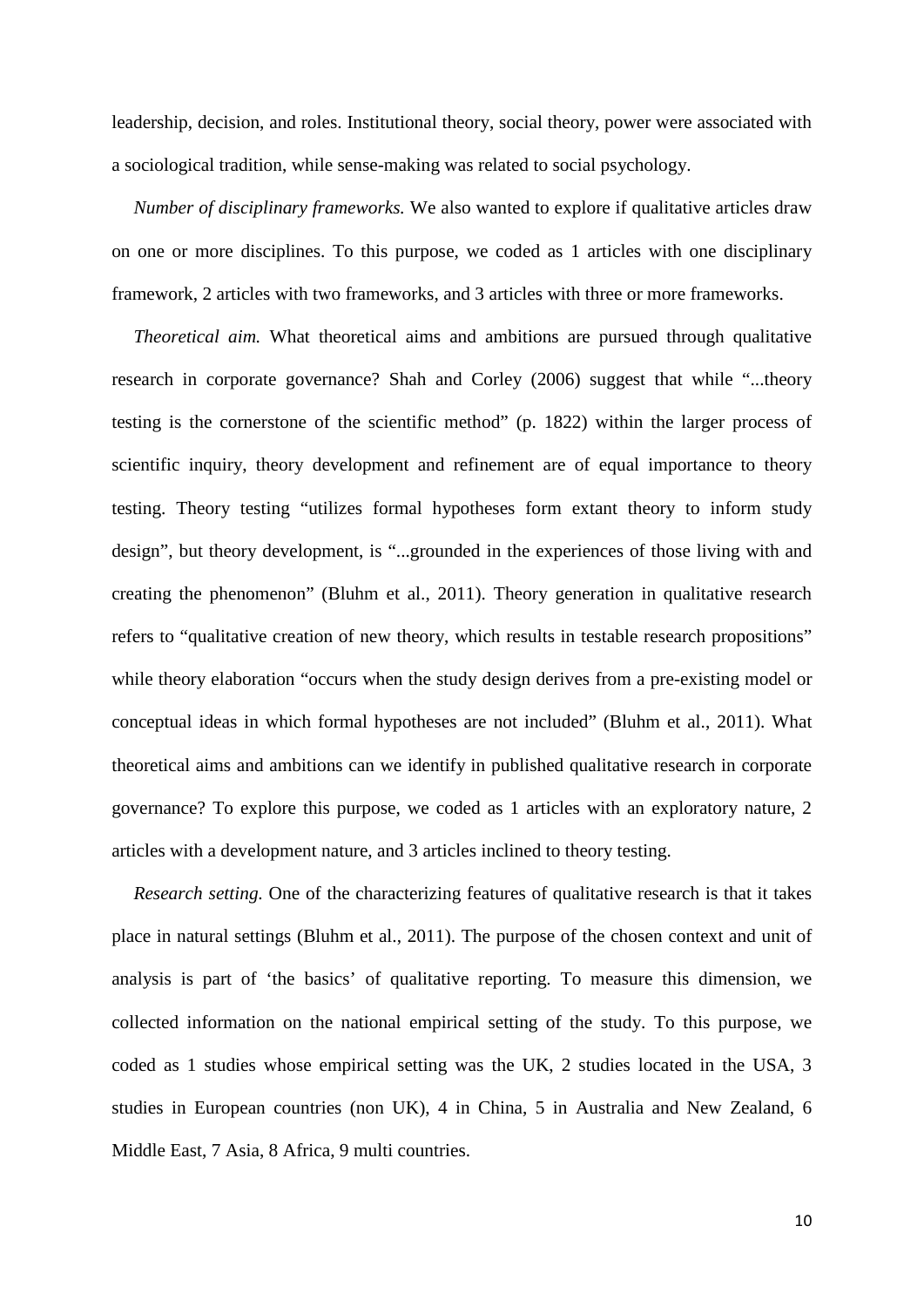*Number of research settings.* Corporate governance research analyzes traditionally empirical phenomena in one country, as national (formal and informal) institutions can profoundly affect governance practices at firm level. For this reason, we measured the number of national research settings explored by the qualitative articles. To this purpose, we coded as 1 articles with one single national setting, 2 articles with two national settings, and 3 with three or more national settings.

*Research Methods.* How are corporate governance researchers conducting qualitative research? Methodology has been defined as being about how we "...systematically access what can be known about (reality)" (Shah and Corley, 2006). It is possible to appreciate the labels qualitative inquiry and qualitative methods as an overarching expression that refers to an array of interpretative techniques for understanding more or less naturally occurring phenomena in the social world (Shah and Corley, 2006; Van Maanen, 1979). In qualitative inquiry we are very familiar with methods of interviews, observation, archival analysis but other methods can include shadowing actors, use of diaries, etc. To measure this dimension, we coded the use of several techniques to collect data such as interviews, observation, archival, participant observation, survey.

*Number of Methods.* Triangulation of data (Jick, 1979) is often considered part of the rigor of qualitative research, hence we measured the number of methods used to collect data. To this purpose, we coded as 1 single method studies, 2 studies with two methods, and 3 studies with three or more methods.

*Level of analysis.* Corporate governance is a complex, multi-level phenomenon and research can be developed along different levels of analyses. To measure this dimension, we coded as 1 articles with individuals as level of analysis, 2 articles with groups as level of analysis, 3 articles with firms as level of analysis, 4 articles with national level, 5 articles with relational level, 6 articles with multiple levels of analysis.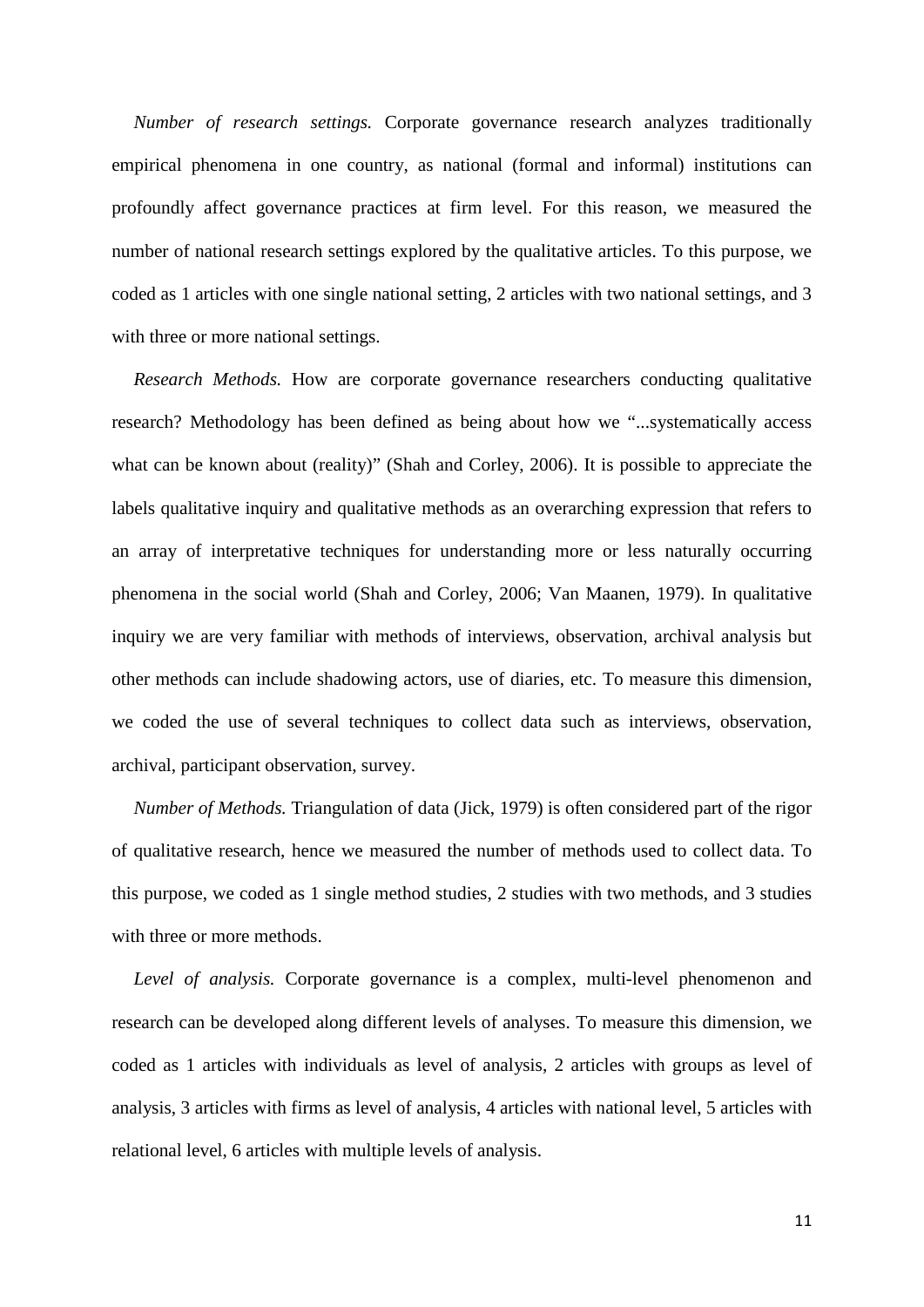*Citation*. In order to measure the contribution of qualitative research to the field of corporate governance, we included a citation analysis. In particular, using Google Scholar, we collected the number of citations of all articles (at the  $3<sup>rd</sup>$  of August 2012) to measure how qualitative research may be adding to the body of knowledge in corporate governance. There are several ways to assess the impact of the scholarly research. The two widely used datasets, Thomson ISI Web of Science and Google Scholar, have their own strengths and limitations. For example, Google Scholar has been criticized for including some non-scholarly citations or for not indexing all scholarly journals, while the major disadvantage of the Web of Science is that it may provide a substantial underestimation of an individual academic's actual citation impact. That being said, in this study we decided to use Google Scholar as it is freely available to anyone with an internet connection and is generally praised for its speed.

# **RESULTS**

The topic of corporate governance can be traced back several decades (Berle and Means, 1932) but as a subject of academic research it has grown enormously over the last two decades to the point that scholars have recently taken stock of the state of the field (e.g. Ahrens et al., 2009; Boyd et al., 2011; Daily et al., 2003; Durisin and Puzone, 2009; Hambrick et al., 2008; Huse et al., 2011; Pugliese et al., 2009). Ahrens et al.'s (2009) search of refereed journal articles identified in excess of nearly 8,000 articles, with the greatest proportion being generated since 2004. Focusing on qualitative research our search led us to identify 78 qualitative articles on corporate governance issues, a small proportion of the total work published, i.e. less than 1 percent. This result is in line with Zattoni and Van Ees (2012) review of papers published on CGIR between 2008-10. Our data show only one qualitative article published before the '90s, 13 in the '90s and 58 between 2000-09. This upward trend to more qualitative research is ongoing as we found 7 papers published between 2010 and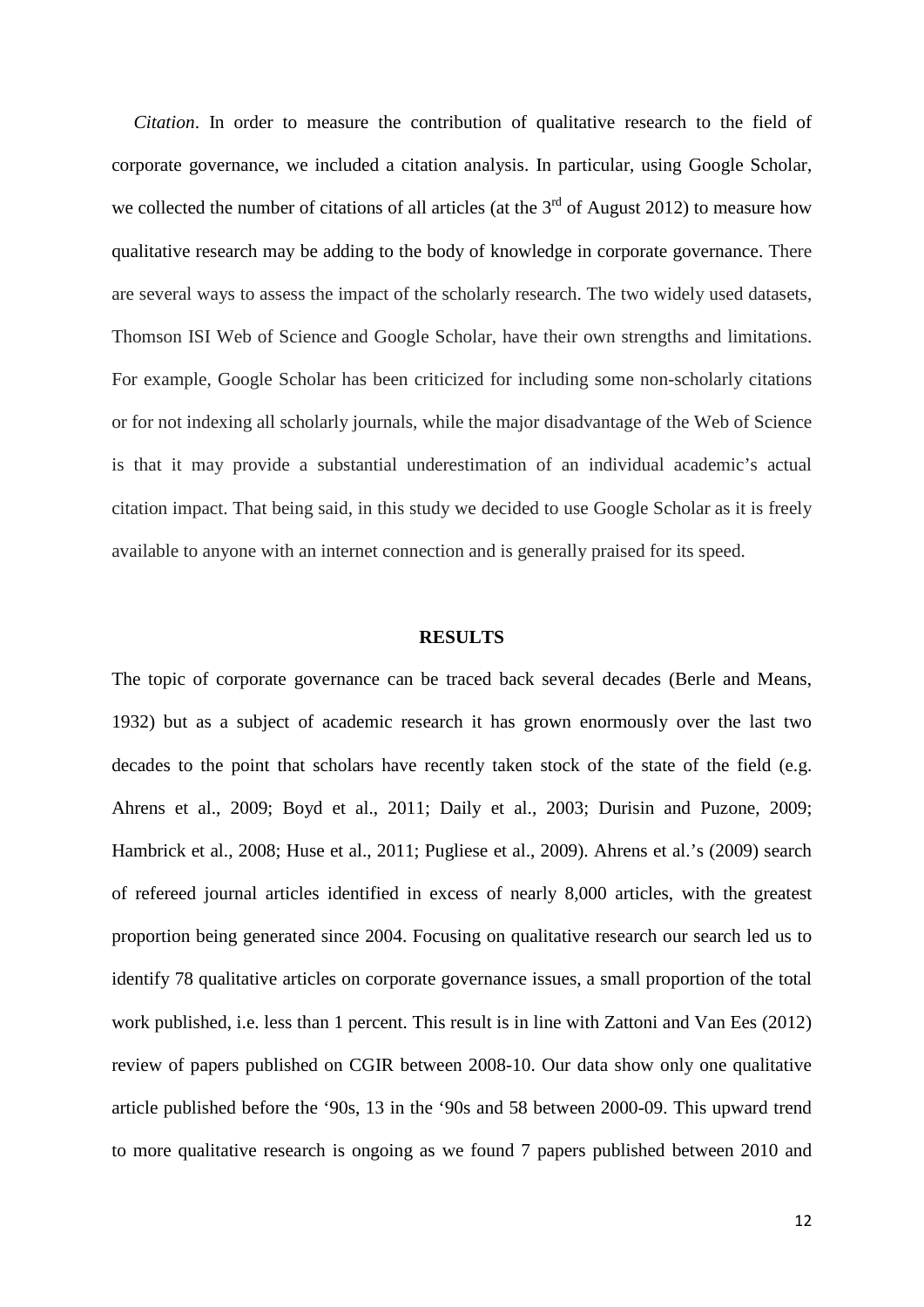2011. Another interesting, even if not surprising characteristic is that several articles are drawn from the same study or a series of related ongoing studies by the same author(s), for example Pettigrew and McNulty's study of boards (1995, 1996 and 1999), Pye's longitudinal study on governance of British companies (2000, 2001a, 2001b, 2002, 2004), Samra-Fredericks's ethnographic studies on boards dynamics (2000a and 2000b), and Parker studies on boards of nonprofit associations (2007a, 2007b, 2008).

*Country of authors' institutions.* In line with previous studies (Bluhm et al., 2011), we found that most of the qualitative studies published on corporate governance come from scholars based in European institutions. The largest majority of these studies (44) come from scholars located in UK institutions, and another 14 articles come from scholars located in non-UK European institutions. The second geographic area for number of articles is Oceania (i.e. Australia and New Zealand) with 8 articles published. North America, USA and Canada, are far behind Europe with respectively 7 and 3 qualitative papers published. In sum our data show that qualitative research is diffused across a number of countries (14), but also that the qualitative method in governance studies is most prevalent in the UK and in other European countries.

*Number of scholars.* Our data show that many articles (32) have one single author. However, the majority of the articles have more than one author. In particular, 26 articles have two authors and 20 three or more authors. These results confirm a growth and movement from solo research teams to more collaborative research projects.

*Journal of publication.* The journal with the highest number of articles is CGIR, with more than the half of qualitative articles published. Other journals with a significant number of qualitative articles on governance are Journal of Management Studies (JMS) with 8, British Journal of Management (BJM) 7, Long Range Planning (LRP) with 6, Journal of Management & Governance (JM&G) with 4 and Organization Studies (OS) with 3. These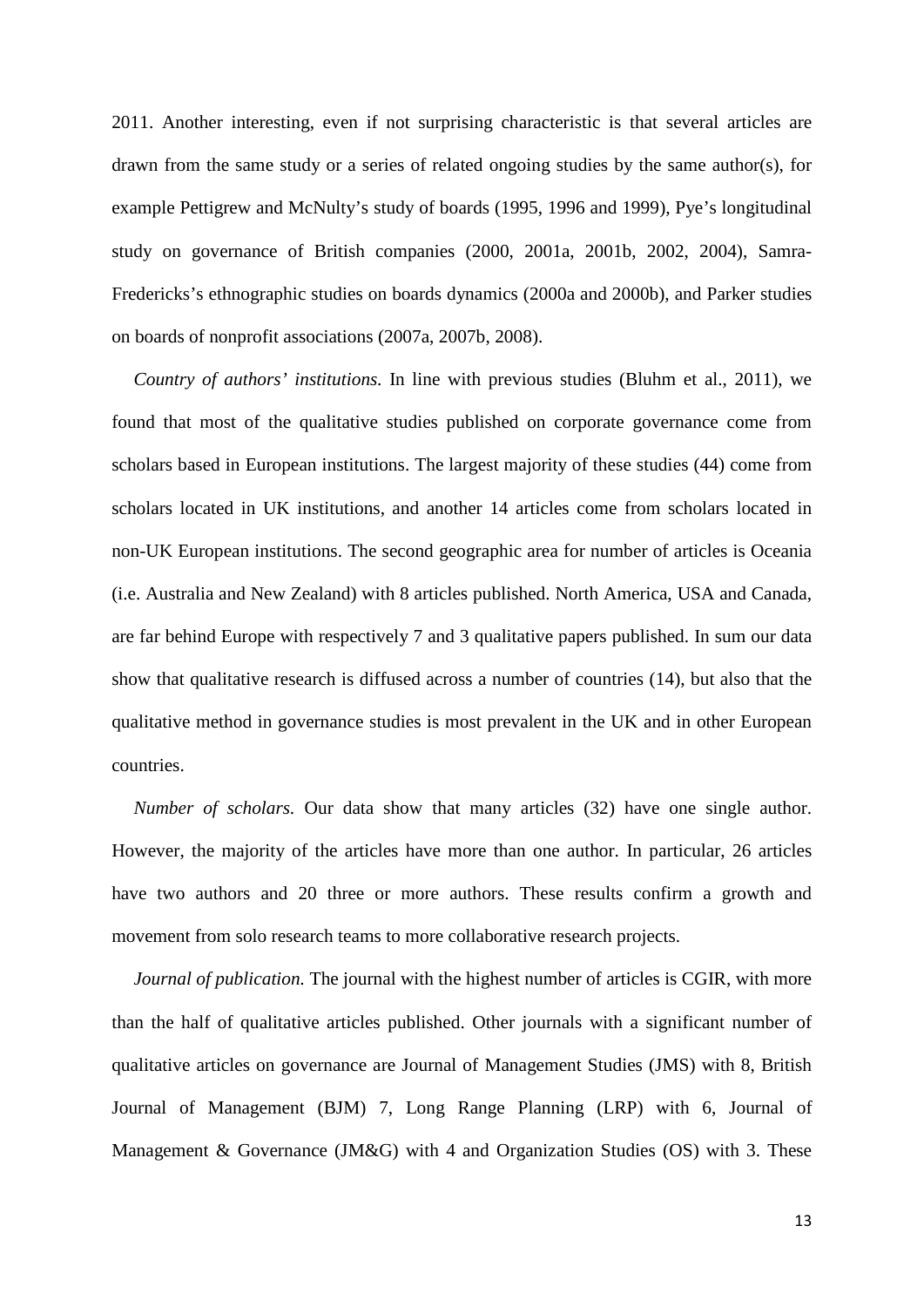results show that more qualitative work about corporate governance is published in traditionally European based journals. This result mirrors findings of other surveys of qualitative research in management with a more general focus (Bluhm et al., 2011).

*Main research topic.* Our results show that the dominant focus of qualitative studies is the board of directors (49 articles), including topics related to non-executive directors and board committees. Beyond boards, qualitative studies are focused on the effectiveness and interactions of governance mechanisms (12), on investors and shareholders involvement and consequences (9), and finally on management issues, including their compensation and objectives (8). These results confirm that at the core of corporate governance research is attention to boards, while qualitative studies devote a limited attention to exploring investors and shareholders.

*Disciplinary and theoretical framework.* A recent review of articles published in CGIR Zattoni and Van Ees, 2012) showed that despite recent criticism for their simplifying assumptions (Lubatkin, 2007), theories based in law and economics, and particularly agency theory, tend to dominate governance studies (e.g. Daily et al., 2003) and only a relatively low number of articles departs from this tradition. Our results show a different picture as the majority of the qualitative studies come from a management tradition (31). The law and economics tradition and the sociology tradition have 19 papers each, and the psychological tradition is rarely adopted (4). Interestingly a large number of papers explore the functioning and sometimes also the interactions of governance mechanisms without taking a clear choice about the disciplinary base or theoretical perspectives. In other words, their contribution is mostly empirical and based on the richness of the data collected.

*Number of Disciplines.* The large majority of the studies (57) use theories related to the same disciplinary tradition, while a relatively low number of studies use two disciplinary traditions (15), and very few are based on three or more traditions (6). This result suggests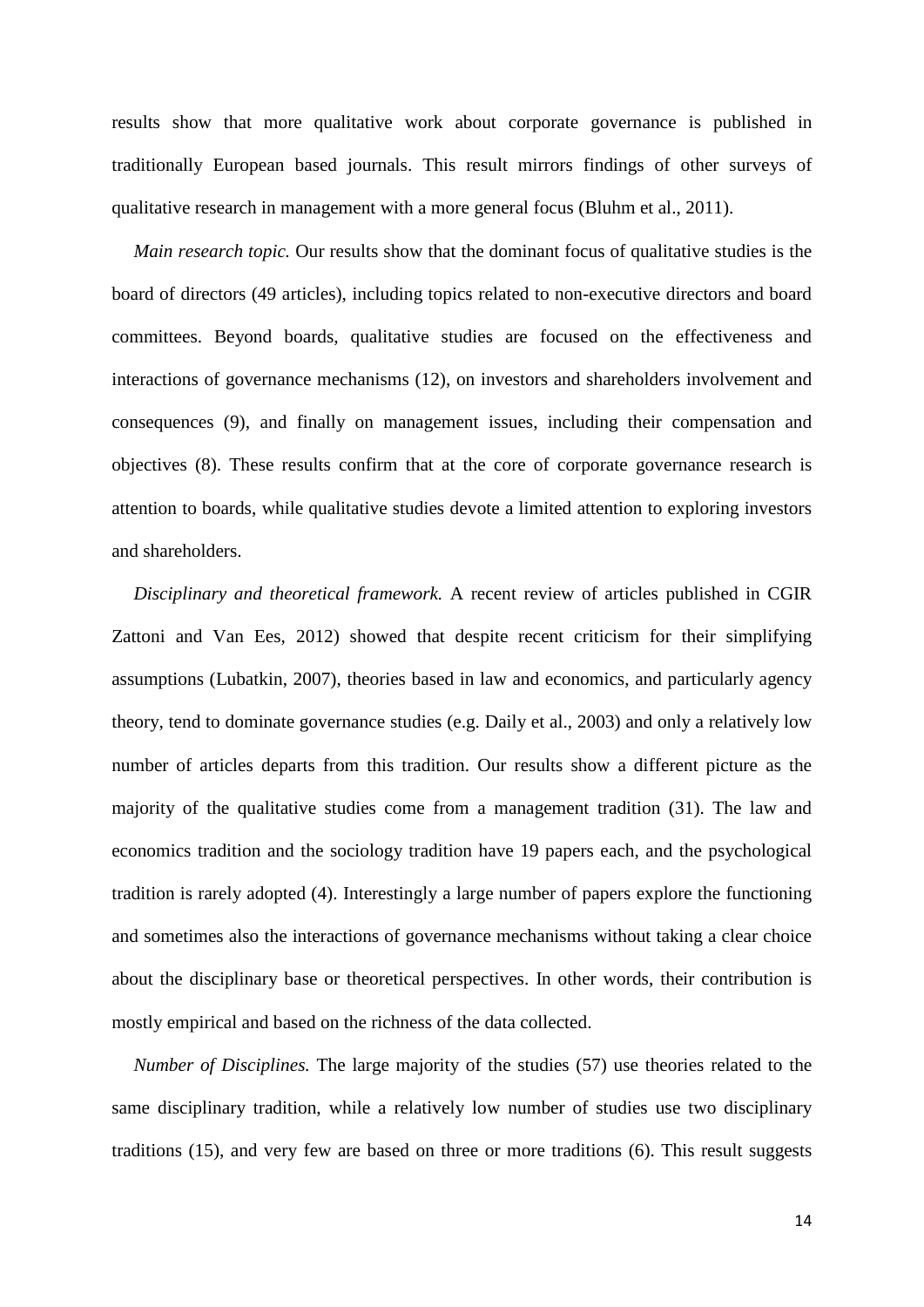that qualitative researchers find it difficult to build a theoretical framework based on different disciplinary traditions as each of them has its own assumptions and they can clash with each other. At the same time, it encourages governance scholars to take this challenge and to develop richer and more intriguing theoretical frameworks to interpret governance phenomena. The combination of two or more disciplinary frameworks can open promising avenues for future governance research (e.g. Daily et al, 2003; Huse et al., 2011)

*Theoretical Aim.* It was not always easy to identify the theoretical aim as it was frequently implicit more than explicit, and in some cases we could not quite decipher what it was (see also Bluhm et al., 2011). Our results show that the majority of the qualitative articles are exploratory (40). Fewer are aimed at developing or elaborating theories (34), and only a small fraction are aimed at testing theory (5). This data supports the view that qualitative research is more inclined to the particular aspects or stages of theoretical formation and development, as it is more effective than quantitative methods to explore new phenomena or to develop new insights on well-known phenomena. Qualitative studies can also be used to test theories, but as also our data shows this use is much less common.

*Research Setting.* The most investigated research setting is the UK (37) followed by other non-UK European countries (11) and Australia and New Zealand (8). Corporate governance mechanisms of all other countries are not explored very much, and in fact we found 5 studies in North America, (4 in the US and 1 in Canada), 3 in China and Asia, 2 in Middle East and 1 in Africa. Our results show that there is a spread of national settings, albeit qualitative studies have been mostly applied in the UK. This result is not surprising as it correlates with the nationality of authors' institutions and of the journals where articles are published. It emphasizes the long research tradition in qualitative studies that characterizes the  $UK -$  and to a less extent European, Australian and New Zealand – scholars, and underline that US scholars use much less these methods of research.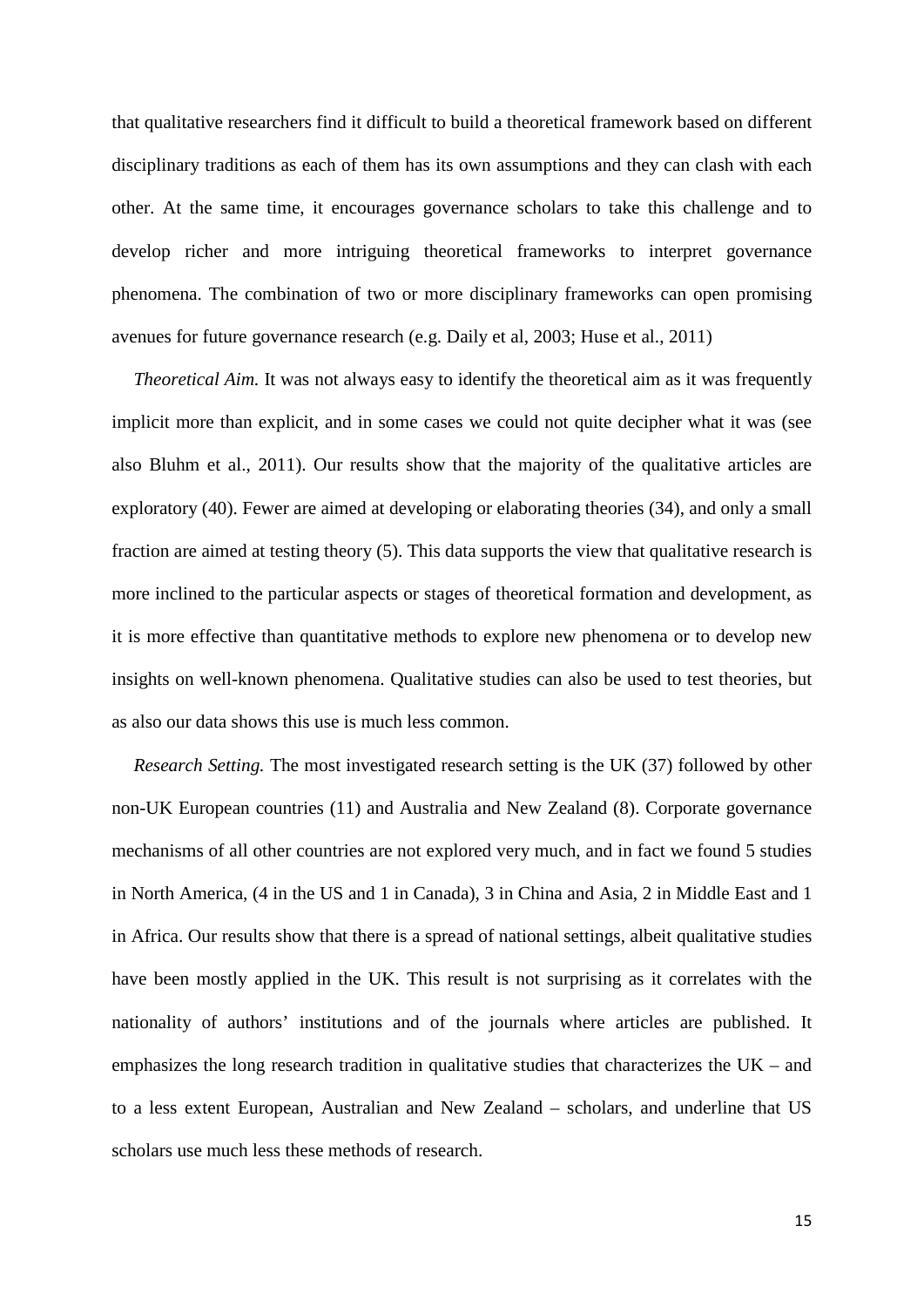*Number of research settings.* Our results show that most of the studies are focused on a single context, but there are also few studies exploring corporate governance in a multi country context (8). In particular, 3 are comparative studies exploring corporate governance in two countries, and 5 analyze corporate governance issues in three or more countries. If we compare our results with the results of a recent review of articles published on CGIR between 2008-10 (Zattoni and Van Ees, 2012), we found that qualitative studies tend to focus on a single country more than quantitative articles do. This result may be explained considering both the difficulties to access data in a qualitative study, and the strong impact of legal and cultural institutions on governance phenomena and mechanisms (e.g. Aguilera and Jackson, 2003; Zattoni and Cuomo, 2010). At the same time, an increase in the number of studies doing comparative analyses of governance practices or exploring governance practices at multinational level would significantly contribute to the development of a global theory of corporate governance.

*Research Methods.* Methods are said to be the strength of qualitative research, and qualitative scholars can consider a wide range of alternative methods to collect data. Moreover, the transparent reporting of the process of qualitative inquiry is recognized as critical to generating the trustworthiness of data collection and analysis. The results suggest that the dominant qualitative method to explore governance issues is by large the interview (62), followed by archival data (22), observation (12), survey (12), and finally participant observation (6).

*Number of Methods.* It is often suggested that qualitative studies should use more than one method of data collection, as the triangulation of different sources can lead to a better understanding of the issue under examination. Our results show that the majority of studies rely on one method of data collection (49), but a number of studies have used two or more methods of data collection (29). In these multi-method studies interviews are in most of the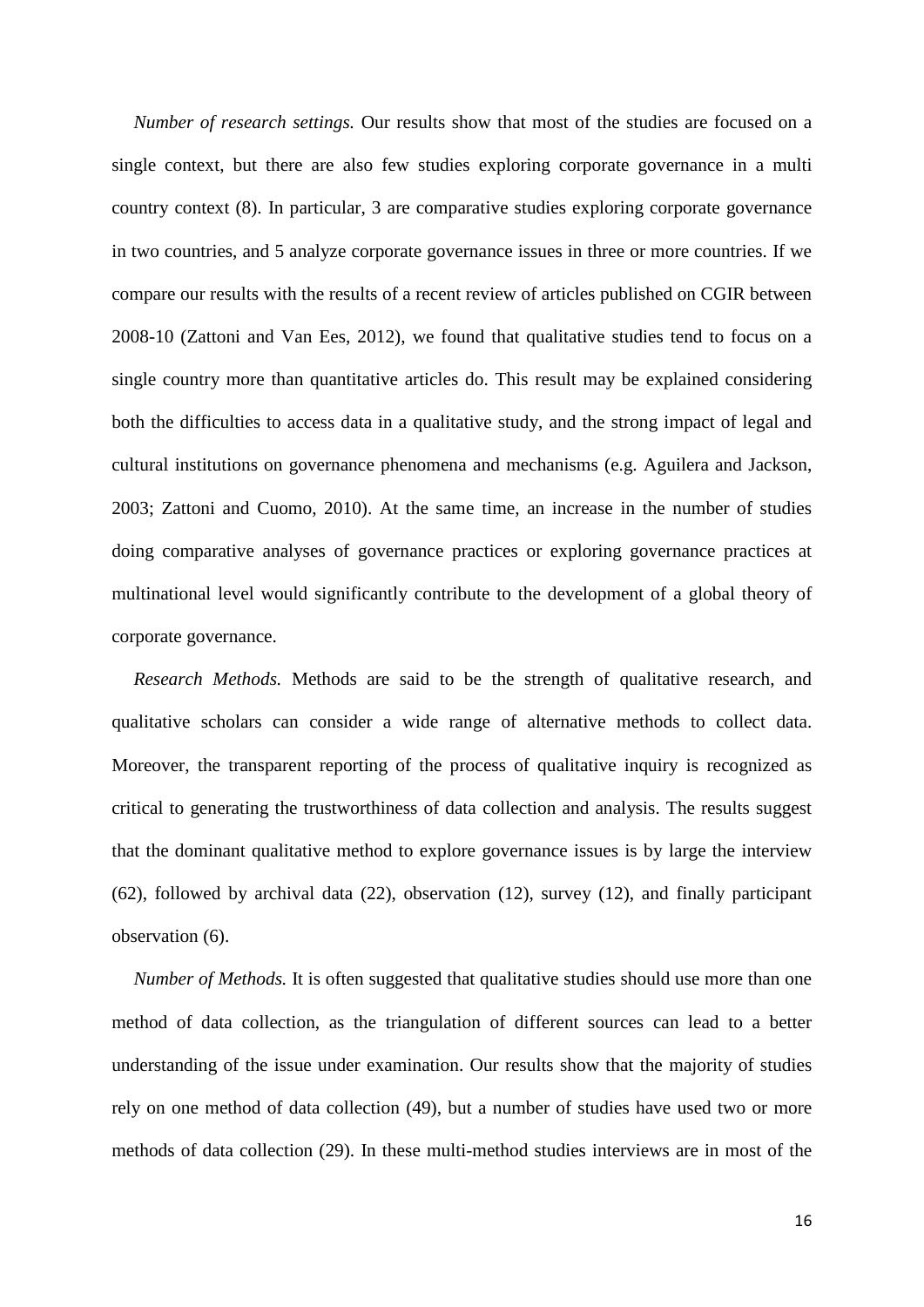cases the main method of data collection (25) augmented by other methods to enrich the understanding of the phenomenon. We found 19 studies with two methods, 8 with three methods, 1 with five different methods.

*Level of Analysis.* About the level of analysis, our study shows that the group level is the most diffused (36), followed by the individual level (16) and the firm level (15). Our results show that it is less common to find studies with a national (3) or a relational (2) level of analysis. They indicate that multilevel studies are also not common as we found only few of them (5). Our results show that qualitative methods allows scholars to explore group or team level issues focused on boards of directors, but they are less adopted to explore national level governance practices. Based on these results, we encourage governance scholars to follow more often multi levels of analysis to get a richer understanding of governance practices.

*Citations*. We calculate the citations in order to provide the reader with some data about the most relevant and impactful qualitative articles. The purpose is purely descriptive and informative. The 78 qualitative studies received on average 41 total citations or 4.2 citations per year. These figures underline how corporate governance research is dominated by articles founded on economic and legal disciplines, and tend to progress through testing of hypotheses through quantitative methods. This result parallels the low number of qualitative studies on governance issues, i.e. less than 1 percent of all governance articles published. Despite this general trend, there are some qualitative articles that received large attention by other governance scholars both in term of overall and year citations. For example, Demb and Neubauer (1992) pioneering work reopening the discussion on boards and governance received 377 citations (almost 18 per year), McNulty and Pettigrew's (1999) study of the board involvement in strategy received 299 citations (21 per year), and Roberts, McNulty and Stiles paper on how to make boards more accountable received 252 citations (31 per year).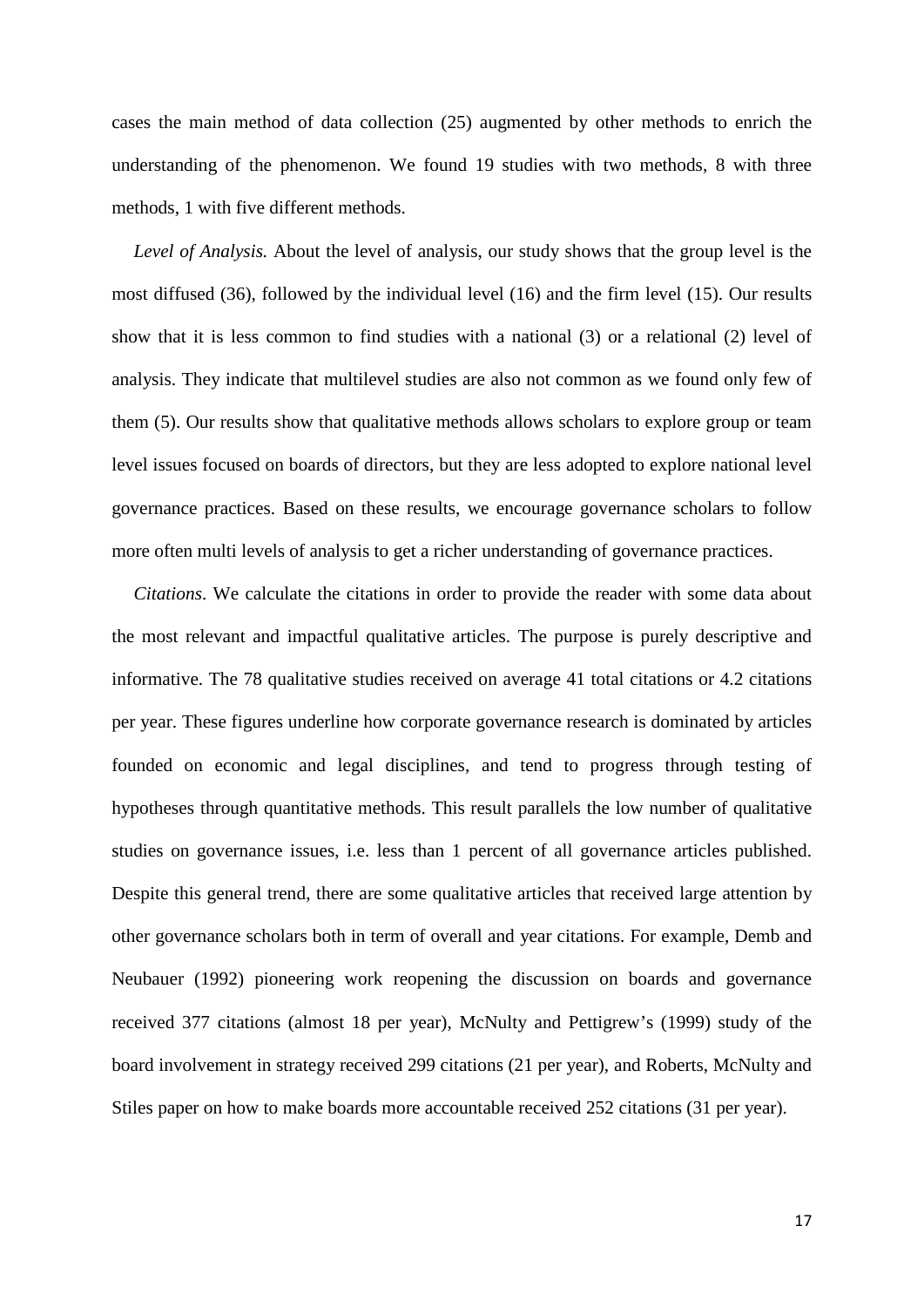# **DEVELOPING QUALITATIVE RESEARCH IN CORPORATE GOVERNANCE**.

The research conducted for this paper suggests that qualitative research is only a very small proportion of the entire corpus of published articles about corporate governance. In terms of volume, qualitative research in corporate governance is dominated by quantitative research. Also qualitative research is most attentive to the study of boards of directors and much less of other actors, mechanisms and aspects of corporate governance. Qualitative research is also largely absent in the US and in emerging markets.

Quite why these findings emerge is a matter for attention. One possible explanation is that the wide-spread availability of data-sets about public corporations, their boards and even executive compensation arrangements is inclined to further facilitate research on these particular governance phenomena, especially quantitative analysis that can be conducted at some distance from the phenomena. Furthermore, the regulatory and media push for more reporting and greater transparency of governance arrangements and board affairs would suggest that there is a growing scope for more analysis that relies on publicly available data. However, without seeking to denigrate quantitative analysis, this prospect makes development of first-hand accounts that go beyond what is reported in the public domain and what is visible to the public gaze even more important in order to ensure that the field of governance research is not too far removed from phenomena of interest and does not suffer from the dangers of studying the appearance of governance, but not its substance. Undertaking research that requires first-hand contact with governance actors presents a different set of challenges of access (LeBlanc and Schwartz, 2007) versus quantitative research, but on a positive note the studies identified in this search suggest that access to governance actors and settings is a challenging, but not impossible condition for undertaking high quality research about corporate governance.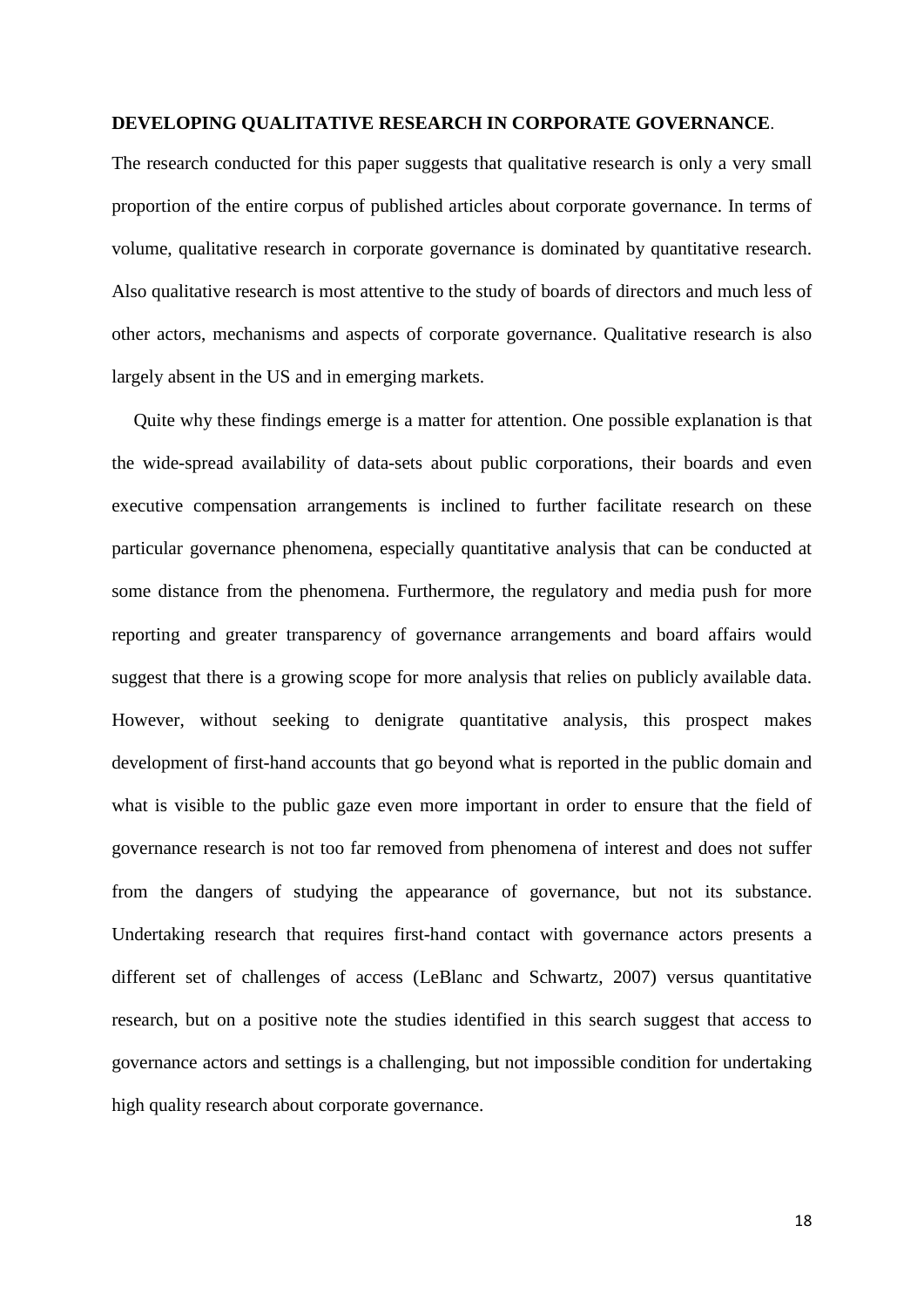Also our search reflects only published work and it is difficult to capture the gap between the qualitative research that is actually undertaken and the work that reaches publication. Stigmatization and the wrongful evaluation of qualitative inquiry, according to 'positivistic' criteria, are long-standing concerns for advocates and practitioners of qualitative research as they pursue the practice, legitimacy and publication of qualitative inquiry (Bluhm, Harman, Lee and Mitchell, 2011; Symon and Cassell 2012). Some qualitative researchers and editors have responded to perceived barriers facing qualitative research by identifying standards and criteria for qualitative research that are distinct from those applied to quantitative research. Some are explicit in calls for all parties, not just qualitative researchers, but also reviewers, editors and commissioners of research to be more aware and explicit in terms of their understanding and expectations of qualitative research (Symon and Cassell 2012).

Usefully, Lincoln and Guba (1985) identified the following alternative criteria by which to evaluate qualitative research as compared to quantitative research: credibility, transferability, dependability and confirmability, as opposed to alternatives to the positivist notions of internal validity, generalizability, reliability, and objectivity. Tracy (2010) has most recently put forward eight "Big-Tent" Criteria for excellent qualitative research, viewing high quality qualitative research to be marked by the following characteristics: a worthy topic, rich rigor, sincerity, credibility, resonance, significant contribution, ethics, and meaningful coherence. Other more 'contingent' criteria have been proposed by, for example, Cresswell, (2007) who identifies key characteristics and procedures for data collection, analysis and reporting for five analytical approaches for conducting qualitative inquiry: narrative, phenomenology, grounded theory, ethnography, and case study (Creswell, 2007).

Editors of leading management journals have elaborated on theoretical and methodological practices which contribute to good quality qualitative research (Corley and Gioia, 2011; Kilduff, 2006; Okhuysen and Bonardi, 2011; Suddaby, 2010). Overarching a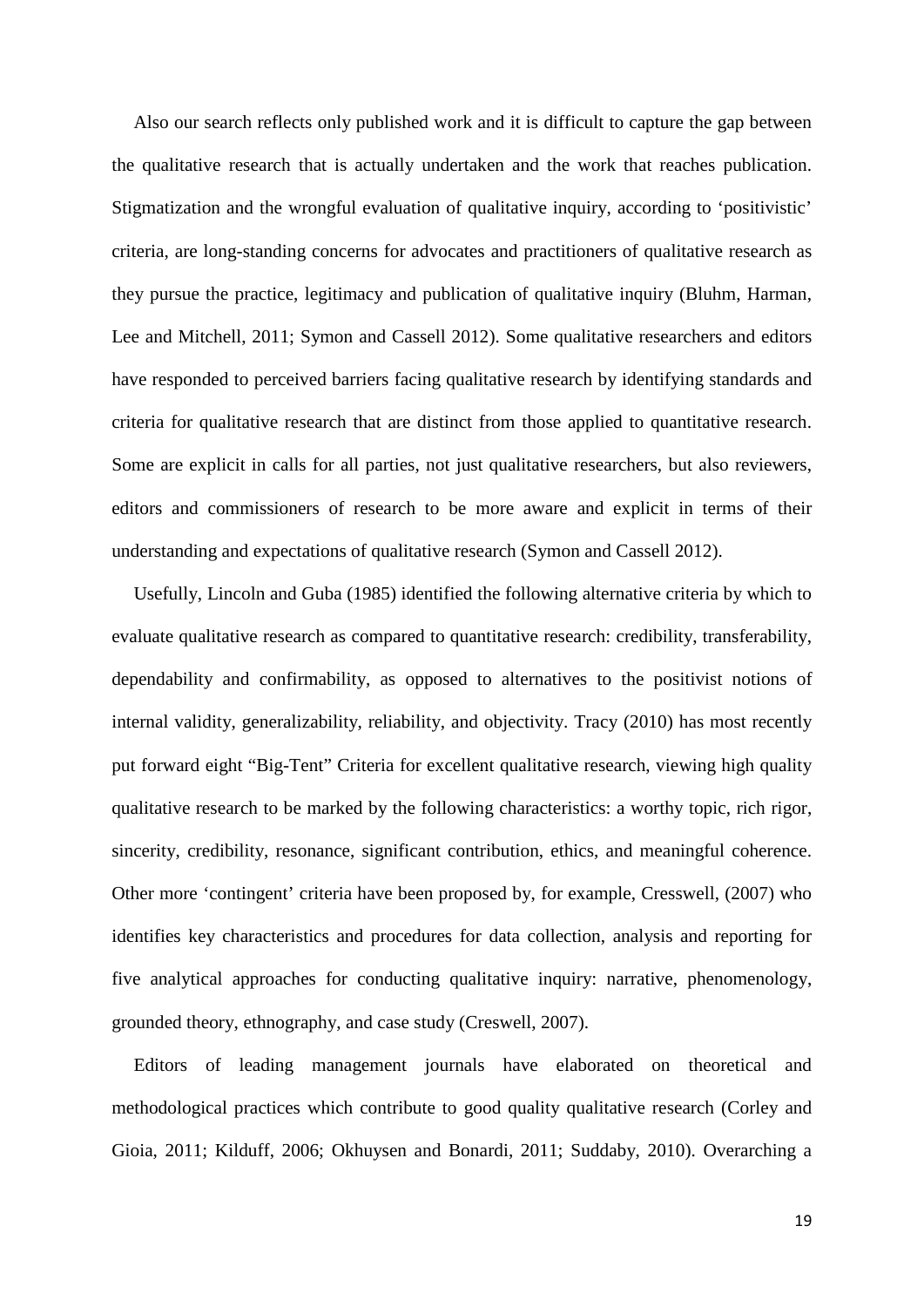range of criteria mentioned above, the twin tenets of theoretical contribution and methodological rigor seem to be uppermost in the minds of editors. Whilst a full evaluation of all the published studies identified in our search is beyond the scope of the paper, the remainder of this discussion addresses these issues of theoretical contribution and methodological rigor before concluding with some pointers for qualitative research direction and development in corporate governance.

## **Theoretical contribution**

For Bansal and Corley (2011) a theoretical contribution serves to change, challenge, or fundamentally advance our understanding of phenomena. In the particular case of qualitative research, their call is to "'engage scholars in an intellectual conversation" that "not only describes or explains a phenomenon, but also discerns or anticipates what scholars need to know about it and shapes their framing and dialogue around it"' (Bansal and Corley, 2011: 235). Additionally, for Corley and Gioia (2011) a theoretical contribution has originality and utility. Originality highlights what we otherwise had not seen, known or conceived about phenomena. Utility refers to theory that is practically useful, as when theory can be directly applied to the managerial problems, and/or scientifically useful, that is improving conceptual rigor of an idea and/or its potential to be tested.

In this review, it was not always easy for us to identify the theoretical aim of a paper. In some cases there was an explicit mention of a grounded approach to the study, for example Xiao et al, (2004) but we did find papers where theoretical ambition was more implicit than explicit. Where we could discern a theoretical ambition, we found practitioners of qualitative research to be more inclined to the generative, exploratory and elaboratory aspects theoretical formation and development rather than testing per se (Bluhm et al, 2011; Shah and Corley, 2006). Furthermore, such ambitions were pursued through an eclectic range of disciplines and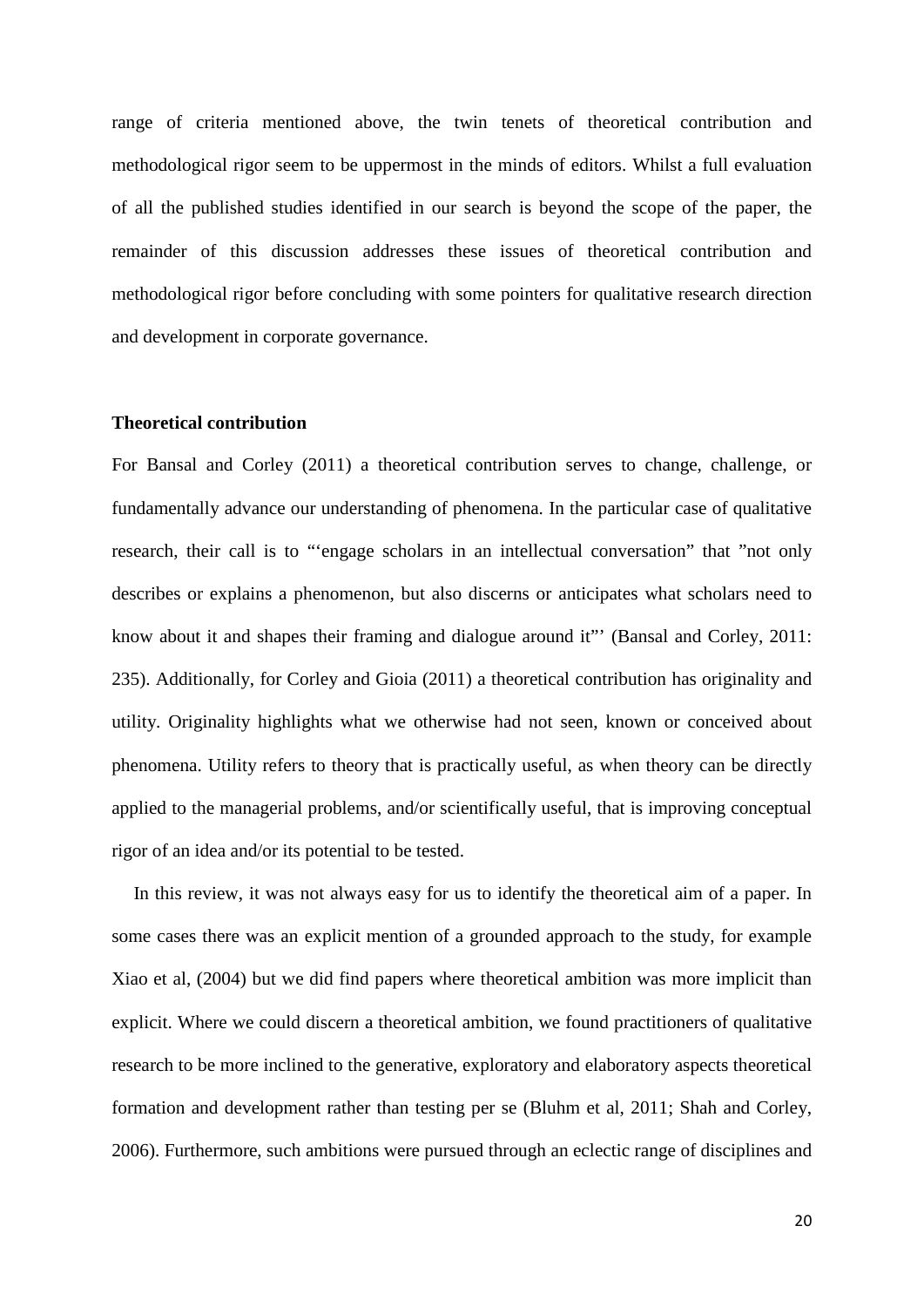theories which suggest that qualitative researchers are seeking fresh perspectives on governance phenomena and offer much by way of contributing theoretical originality and utility to the field of research. In stark contrast to the findings of others surveys of the overall field of corporate governance research which reveals the dominance of legal-economic theories, the body of qualitative research is heavily influenced by the disciplines of management and sociology. Over two thirds of the published qualitative research draw on theories associated with these disciplines. To be indicative, the search has unearthed a corpus of work which draws on a rich variety of theoretical perspectives: sensemaking (Fassin and Van Rossem, 2009; Tengblad, 2004; Pye, 2002); discourse (Hendry et al, 2006); power and influence (Maitlis, 2001; Pettigrew and McNulty, 1995); control (Parker, 2008); emotions (Brundin and Nordqvist, 2008); role and leadership (Pye, 2002; Roberts, 2002; Stewart, 1991); accountability, (Roberts et al, 2005, Tengblad, 2004, Pye 2001); decision process (Useem and Zelleke, 2006; Stiles, 2001, McNulty and Pettigrew, 1999); strategic renewal (Kwee et al, 2011) and institutions (Parker, 2007).

This observation is suggestive of qualitative researchers seeking to take a different perspective on the nature of governance phenomena, which goes beyond the particular assumptions of agency theory, thus far considered to be the single most influential theory in corporate governance research (Daily et al., 2003). This is not to suggest that agency theory and the wider economics tradition is absent, unimportant or not amenable to qualitative research. Approximately 20 percent of the studies identified by the search involve researchers exploring, refining and evaluating the relative merits of agency theory (Bender, 2007; Gendron and Bedard, 2011; Perkins and Hendry, 2005; Rongli et al, 2009; Zattoni and Cuomo, 2008). Furthermore, those studies tended to be amongst the relative small number identified that cross disciplinary boundaries. This is an important endeavor and one by which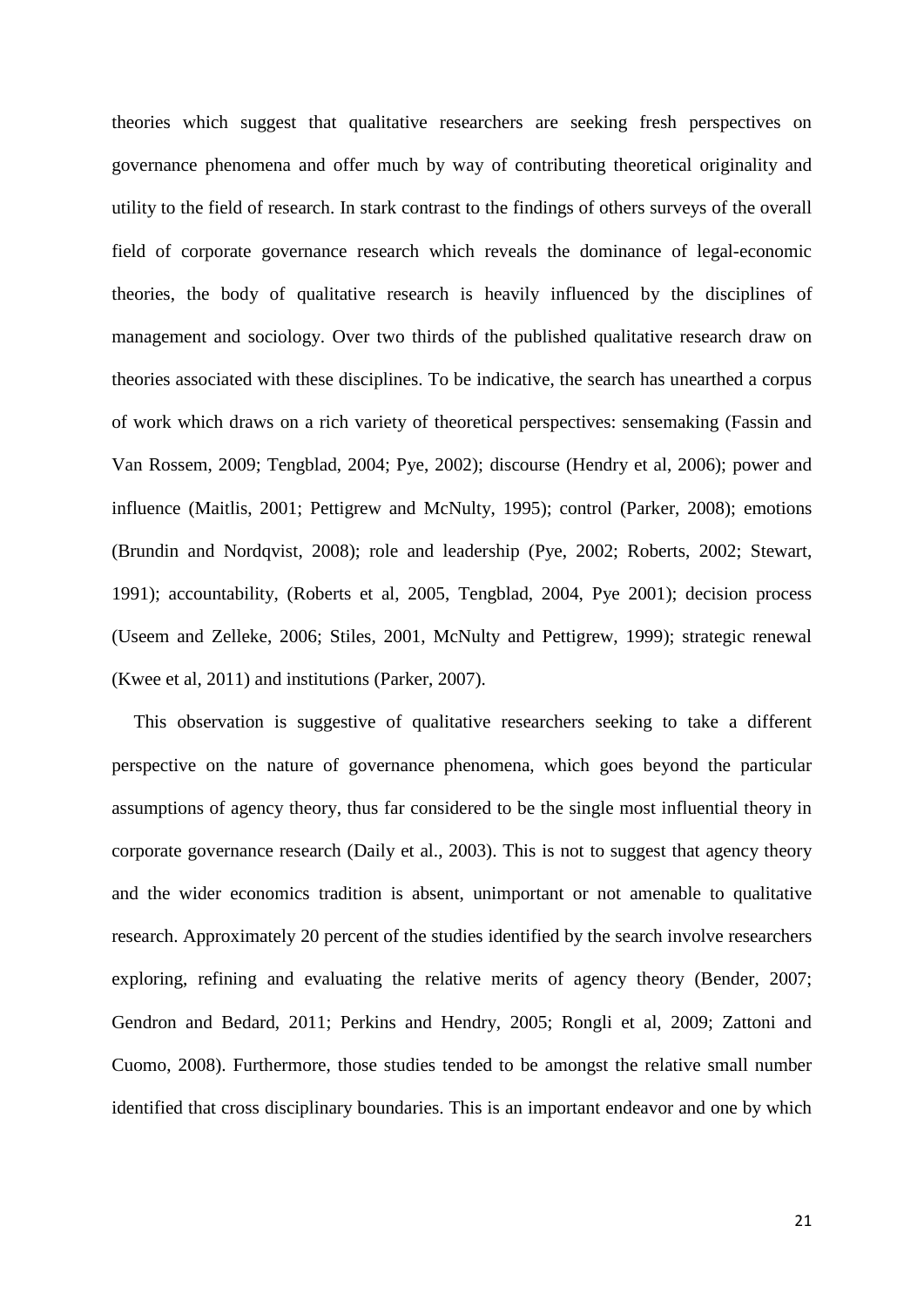qualitative inquiry can make important contributions of theoretical and practical utility (Bansal, 2012; Huse et al., 2011).

In a seminal piece, Pettigrew (1992) urged researchers to engage directly with actors and settings of governance, as qualitative inquiry can help to open-up the black box of boards (Pettigrew, 1992) in order to shed light on director behavior, relationships and effects. Subsequent qualitative work has made a number of theoretical contributions which identify the partiality and limits of agency theory as an explanation of the work and effects of boards. Pettigrew and McNulty (1995) show the relational character of power relations on boards, which in turns sheds light on the multi-dimensional nature of board tasks and process. Stiles (2001) and McNulty and Pettigrew (1999) provide empirical support for a wider conceptualization of board tasks by providing evidence that boards play a role in strategy. This is now a major line of investigation within the field (Pugliese et al., 2009). Also through a focus on behavior, qualitative research is proving to be instrumental in providing impetus for theoretical and practical debate to go beyond structural features to develop group based and team-production approaches to theorizing the work of boards (Machold et al., 2011). For example, Maitlis (2004) studied the behaviors and influence processes in the CEO-board relationship in order to provide a better understanding of the behavioral mechanisms underlying the implementation of corporate governance practices. Ravasi and Zattoni (2006) comparative study of boards' decision making in mixed-ownership companies extend previous knowledge by showing how the heterogeneity of interests represented on the board, the directors' possession of relevant knowledge, and the presence of ex-ante conflict resolution mechanisms shape board engagement in strategic decision making. Nicholson and Kiel (2007) pattern matching analysis of seven cases explored hypothesized links between the board of directors and firm performance using three predominant theories, e.g. agency, stewardship and resource dependence theories.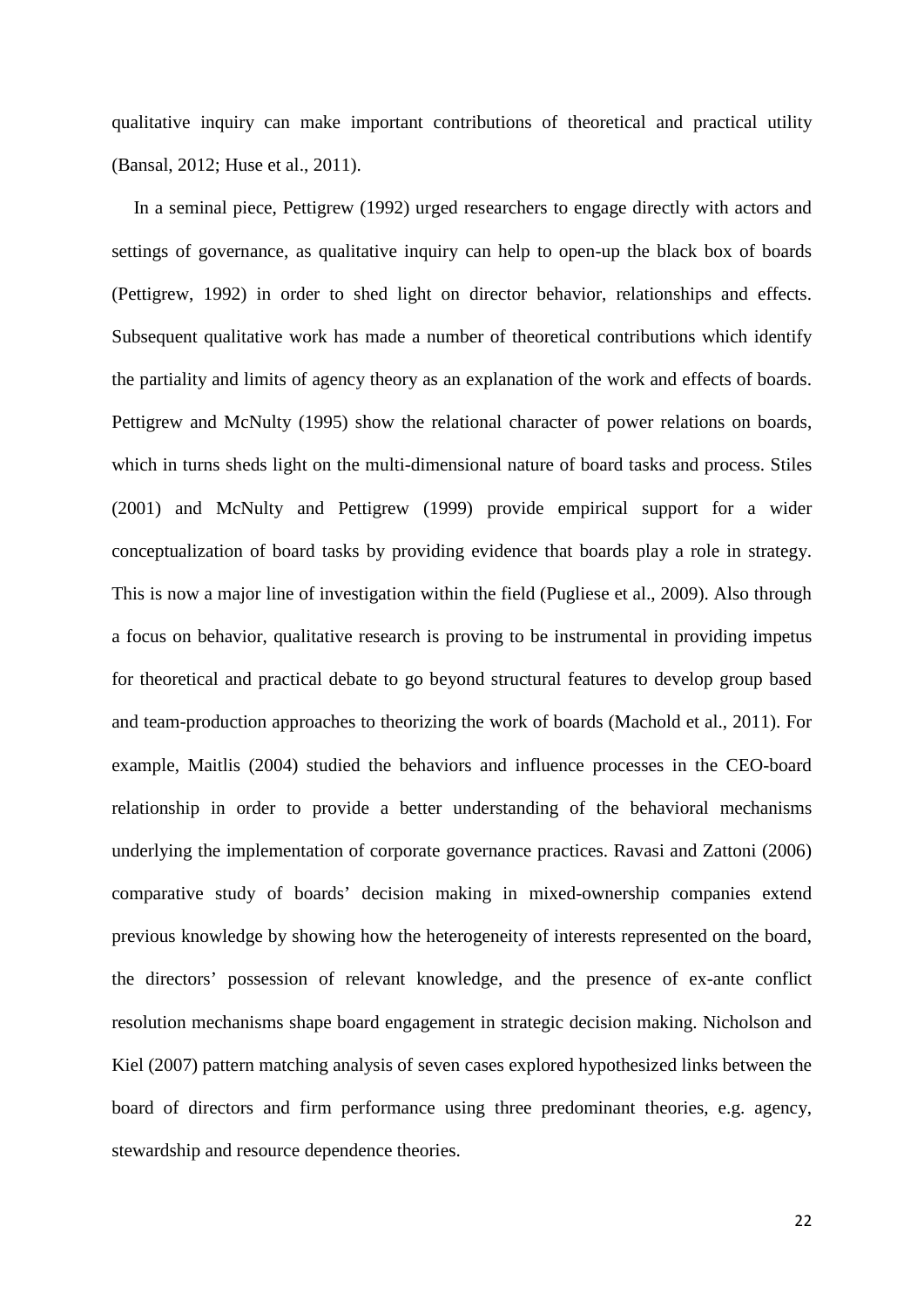All in all, these studies are part of direction which is taking us deeper in analysis of the roles that boards perform, how executives and non-executives should interact in the interests of group working and how meaningful structural reform cannot produce complementary behavioral effects. Here we see the ability of qualitative research to challenge or confirm a dominant theory and push theoretical boundaries. Related to the empirical findings of these studies, more attention is now being paid to the potential of collaboration and cooperation within the board for effective governance. If we view these studies in terms of mid range theoretical development, qualitative inquiry has been instrumental in lending validity to an extension of theories about the role of directors from oversight to matters of service and resourcing (Pearce and Zahra, 1991; Zahra and Pearce, 1989). Additionally, we are also seeing a stream of work inclined to test theory about the relationship between board processes and board task performance (e.g. Minichilli et al., 2012; Minichilli et al., 2009; Van Ees et al., 2008; Zona and Zattoni, 2007).

Also there is an important potential practical utility, as well as theoretical utility to these developments in qualitative research. Corporate governance policy and practice has been and remains heavily influenced by economics and legal disciplines, and by agency theory in particular. Research that has engaged with governance reform and policy prescription over the last two decades reveals how reform resonates with the recommendations and arguments of agency theory (Hooghiemstra and Van Manen, 2004; Mengoli et al., 2009; Roberts et al., 2005; Zattoni and Cuomo, 2010). Nevertheless, recent events show that, after more than two decades of reforms and codes development around the globe, creating better corporate governance and better boards remains challenging and elusive. This is so true that a fundamental question has surfaced recent qualitative research about the efficacy of agency prescription and whether the appearance of good governance has triumphed over its substance (Roberts et al, 2005; Useem and Zelleke, 2006; Zattoni and Cuomo, 2008).

23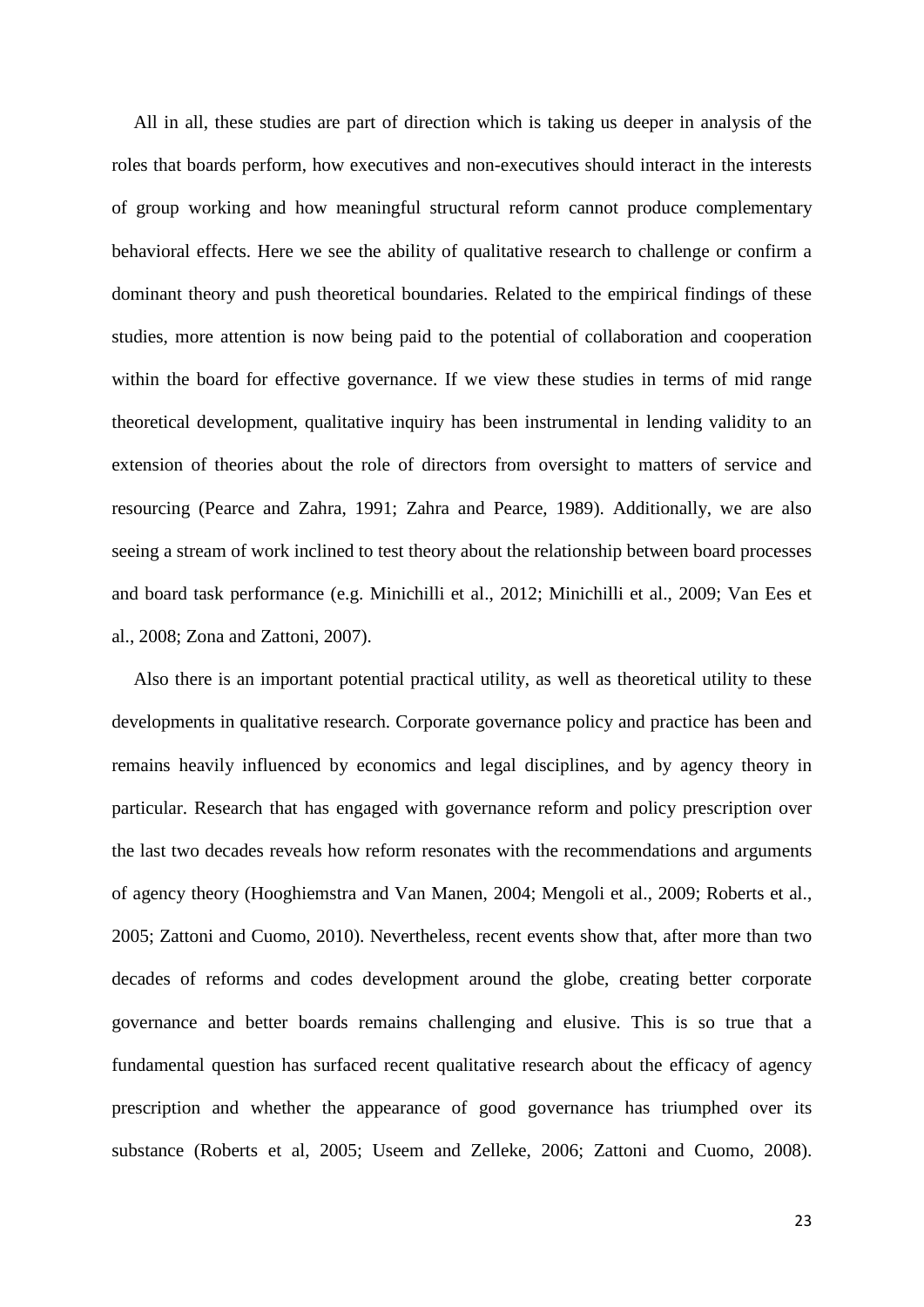Although small in volume qualitative research is making a big contribution to the field in recognizing this to be a question of major theoretical and practical significance that can only be addressed by going beyond agency theory and its associated prescription regarding structural arrangements on boards to probe the behavioral and relational dynamics on boards (Maitlis, 2004; Pettigrew and McNulty, 1995; Roberts et al., 2005; Zattoni and Cuomo, 2010). Theoretical contribution is not just about 'filling the gap' within the literature but also it is about the way scholars think and talk about the phenomenon (Bansal and Corley, 2011). Qualitative research is playing an important role with the field overall by using a rich variety of theoretical perspectives to challenge prior assumptions that underlay the dominant theory of the field.

# **Methodological rigor: Delving deeper into the phenomena**

A strength of qualitative inquiry is that it affords a deep engagement with phenomena that are beyond the purview of quantitative inquiry. Notwithstanding that interviewing is by far the dominant method apparent in the research that we identified, our overall sample reflects something of the array and variety of in-depth innovative approaches available to qualitative researchers, for instance: observation and shadowing (Tengbald, 2004); narrative and textual analysis (Ng and De Cock, 2002); participant observation (Parker, 2008, 2007); longitudinal interview data (Pye 2002a,b, 2001a,b) and ethnography and conversational analysis (Samra-Fredericks, 2000a,b).

With regard to methodological rigor, the second tenet of high quality qualitative research, Bansal and Corley (2011) emphasize the need for transparency which results from thoroughly describing data sources, analysis and also providing rich descriptions of the findings. Pratt recommends that the 'basics' in methods sections of articles should include an explanation of what is motivating a study and why the research methods are appropriate. This involves not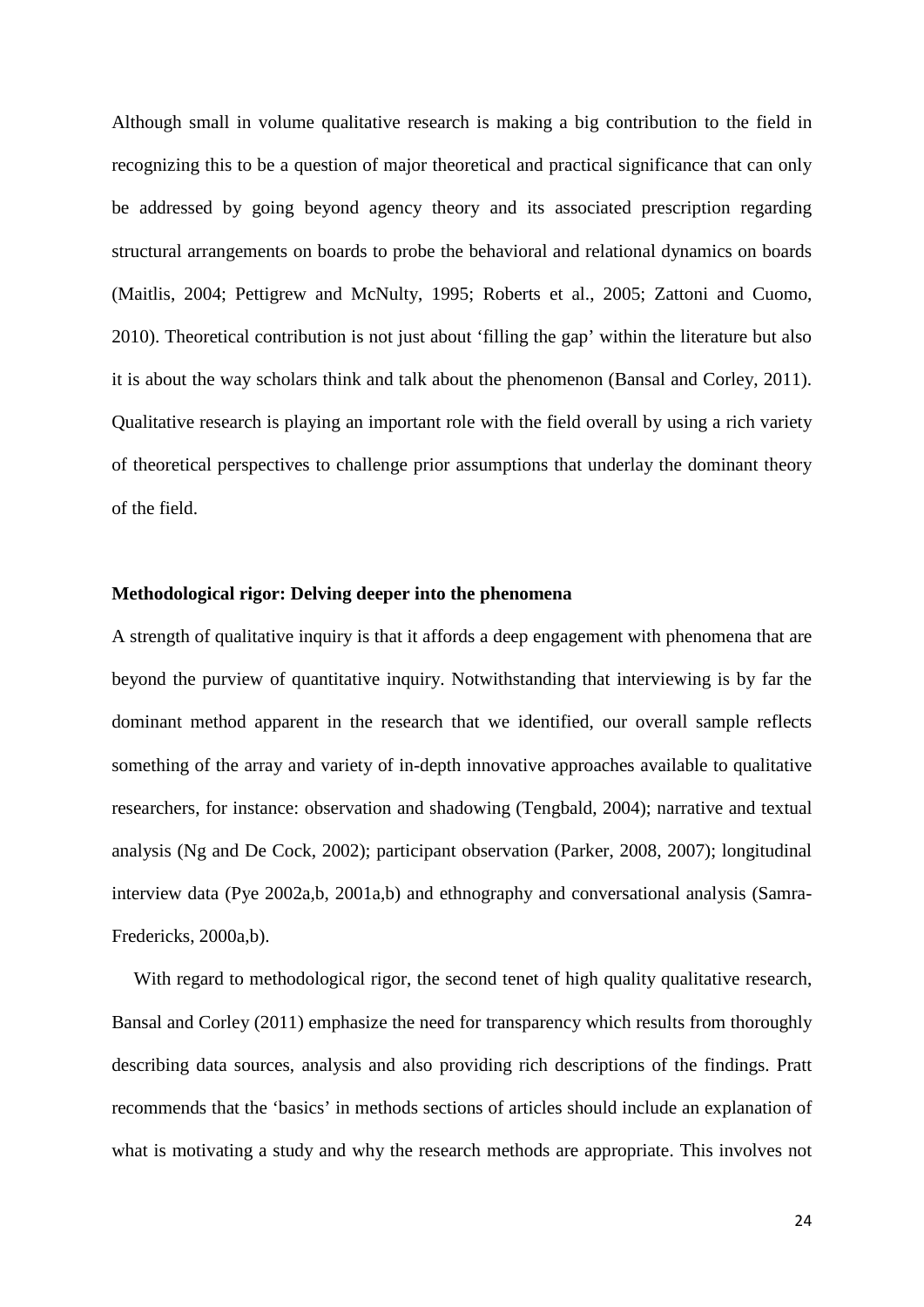only reviewing the literature to illustrate a 'gap' in prior research, but also explaining why it is important to fill this gap. With regard to data collection and analysis, it is important to explain the sampling of people, events, or cases and how one gets from data to findings. This requires articulation of a basic set of steps in an inductive analysis, from what the informants say (first-order codes) to what the literature says (e.g. enfold theory, second-order codes), to tell the story of how it all fits together. Thereafter, showing data in a smart fashion is important and can involve, for example, organizing figures to depict how a methodological process unfolded and how one moved from raw data to the theoretical labels or constructs. We would concur with scholars who have called for researchers to "...adopt a higher standard of methodological description" (Bluhm et al.'s 2011; Pratt, 2008; 2009). We were often surprised by both a frequent lack of detail and depth to the reporting of method in published articles. In this respect a small number of studies stood-out as particularly noteworthy for the depth of description regarding data collection, analysis and explanation of the approach used (for example, Maitlis, 2004; Parker, 2007 and 2008; Samra-Fredericks, 2000a, 2000b; Pye, 2003, 2002a,b, 2001a,b, 2000).

In talking about high quality research Suddaby (2010) has drawn attention to the importance of identifying and expressing concepts or constructs that are grounded in actors' meanings. A particular example of using the interview method over time to great effect is provided by Pye (2002a,b; 2001a,b and 2000) to generate a longitudinal sense-making perspective on meanings associated with corporate governance amongst those responsible for leading companies covering the period 1989 to 2000. This stream of work offers an insightful theoretical and practical contribution in revealing that in 1989 executives who 'run a large organization' were silent about corporate governance. However, just a decade later, Pye found that executives discussed 'corporate governance', 'shareholder value' and 'strategic focus' as fundamental aspects of their work. Conducted during this formative era for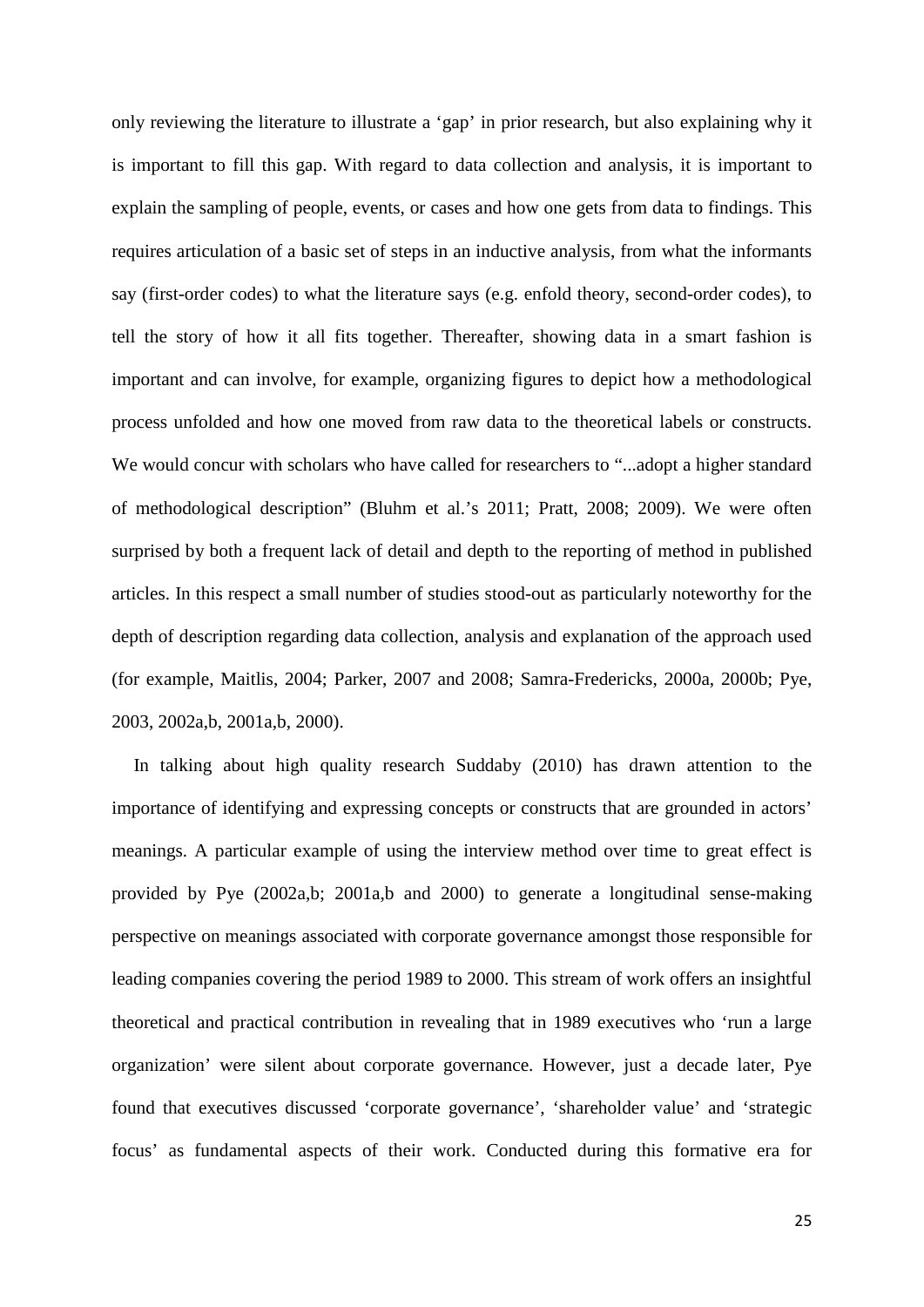corporate governance, Pye's work helps to explain how within a context where capital markets and corporate activity had become global, a whole new language of governance informed contemporary explanations of organizing, managing and directing corporations (Pye, 2002a).

In respect of the work by Samra-Fredericks and Maitlis we can only echo the recognition afforded to these works by Bluhm et al. 2011 in their review of qualitative work in management. Maitlis (2004) is exemplary in using, collecting and analyzing interview data within comparative longitudinal case study design to reveal patterns and processes of sensemaking between chief executive and boards. The study is also exemplary as an illustration of how to reveal patterns in the data and use those patterns to substantiate claims about social processes on boards. Similarly, work by Samra-Fredericks is distinctive for its ethnographic and ethnomethodological approach to conversational analysis which offers readers a rich insight into the work of boards. As an empirical insight into experiences of strategizing, the work is additive and distinctive. Like Samra-Fredericks, Parker's work eschews "the casual ethnography of the executive suite" (Westney and Van Maanen, 2011) to offer a revealing ethnography into frequently invisible processes of control and strategy.

Beyond the encouragement to use varying approaches for data collection, the importance of transparency in data collection, analysis, and presentation of findings is paramount in producing qualitative research that provides important contributions to the literature (Bansal and Corley, 2011; Bluhm et al., 2011; Pratt 2008). A meritorious example of superior qualitative research in our review is that of Ravasi and Zattoni (2006). In their study, the authors provide a detailed description of the multiple methods used and include specifics on their analytical techniques. Their methods are informed by prior studies in the field and they use decision stories which allow them to communicate their findings to the reader. Their study embodies the criteria emphasized by Bluhm et al. (2011) and Bansal and Corley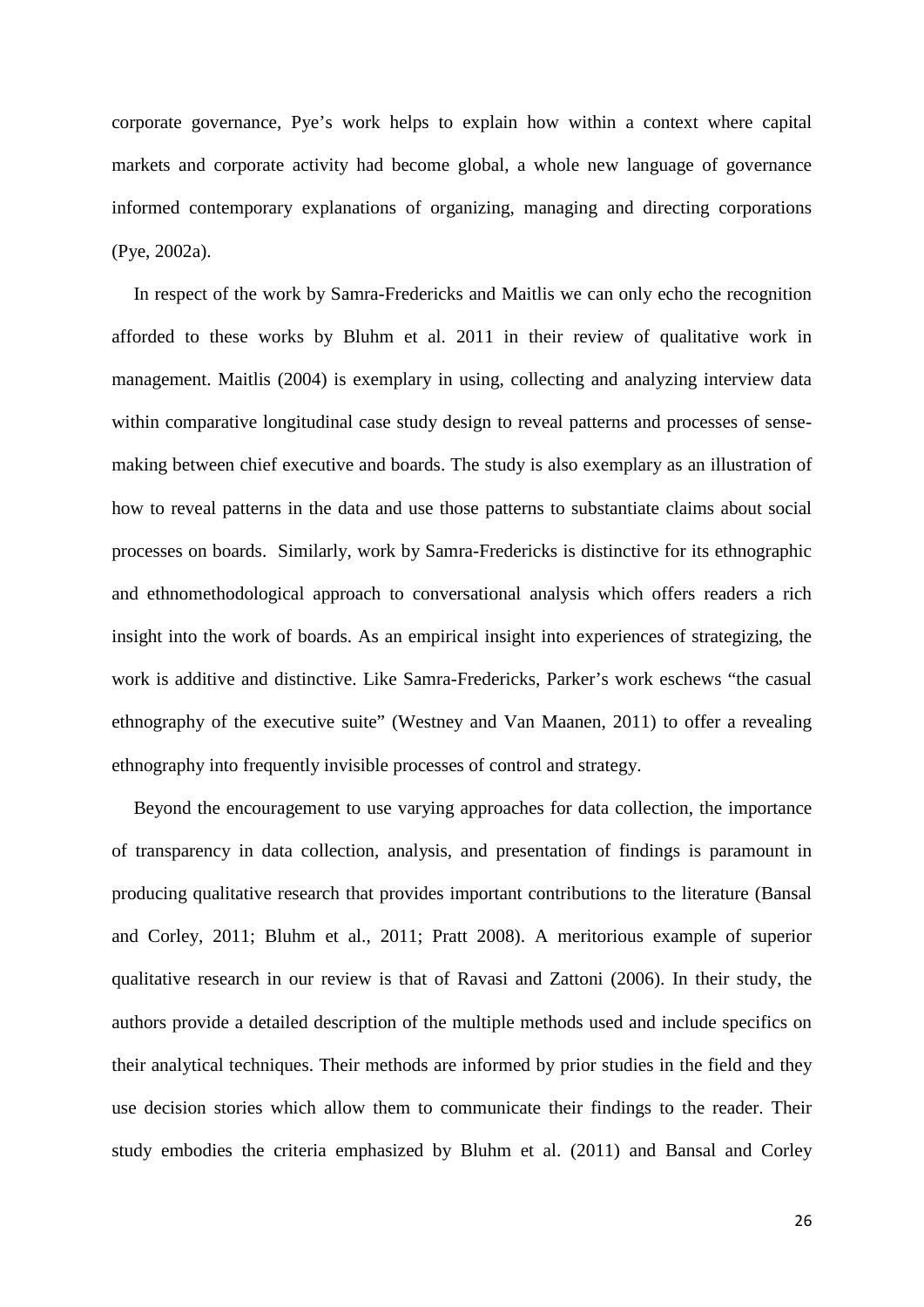(2011): a typical structure of the article (introduction, theoretical background, methods, findings, and discussion), data analyses relying on coding data, findings illustrated in detailed tables and figures, the use of propositions to show a theoretical contribution. The Nicholson and Kiel (2007) article on boards is another exemplar study for its methods. The authors employed a case-based methodology in order to be able to analyze rich data within specific contexts. Nicholson and Kiel's (2007) study is particularly interesting for the data collection process as they started with semi-structured interviews with directors and key personnel of the seven companies, then collected archival data (board agenda, minutes, newspaper articles, etc.), and finally organized presentations to the boards with the researchers taking part as participant observers. Also in respect of the analysis of data, the study presents a rigorous combination of data coding and pattern matching allowing the authors to move from data to results.

We have also included a number of studies in our search that use both qualitative and quantitative methods to provide rich insights into key relationships. Shah and Corley 2006 make a case for combining qualitative and quantitative techniques to develop formal and substantive theory. Pettigrew, in his commentary included in this special issue (2012), cautions about the dangers of hard and fast distinctions between qualitative and quantitative citing Kathy Eisenhardt as a preeminent scholar in the combined use of both qualitative and quantitative methods in combination. By way of examples in the field of corporate governance, a number of articles in our sample exemplify the effective use of combined qualitative and quantitative methods. The paper by Westphal and Khanna (2003) first used a qualitative approach to support the assumptions underlying the theoretical foundation of their quantitative study design and followed the quantitative study with a second qualitative approach in order to confirm and help explain their results. Zattoni and Cuomo (2008) collected corporate governance codes developed worldwide at the end of 2005 and made a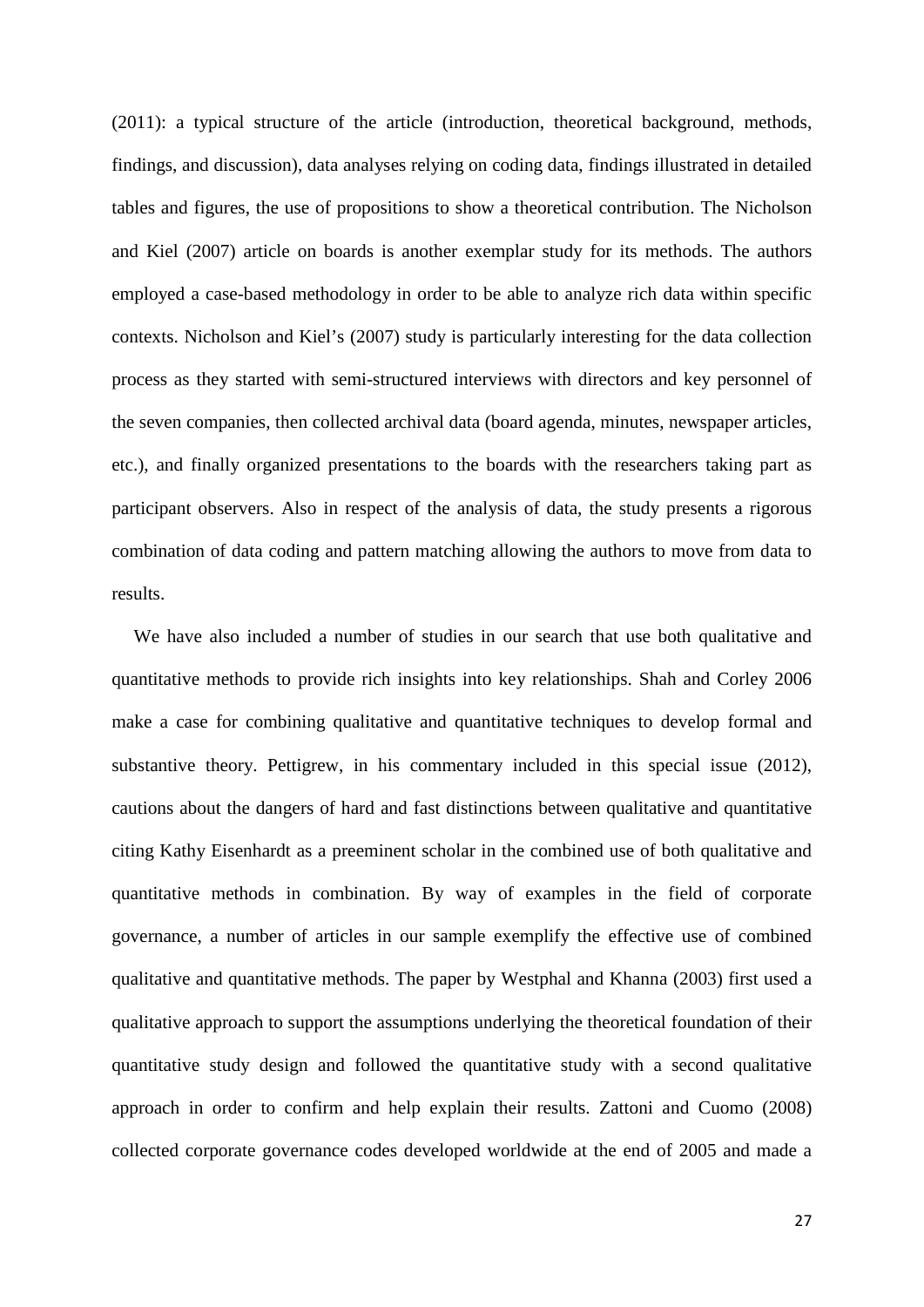comparative analysis of the scope, coverage, and strictness of their recommendations. Their findings suggest, consistently with a symbolic perspective on corporate governance (Westphal and Zajac, 1998), that the issuance of codes in civil law countries is prompted more by legitimation reasons than by the determination to improve the governance practices of national companies. Fassin and Rossem (2009) is another example of a mixed-method study whose objective was to investigate how opinion leaders understand and differentiate the various concepts pertaining to corporate governance, CSR, and business ethics. They did forty one interviews with top managers and governance authorities using the repertory grid technique. Fassin and Rossem (2009) developed between seven and fifteen dichotomous constructs per interviewee. Then they compared the constructive systems across individuals through content analysis and used an exploratory statistical analysis method in order to draw a multidimensional space and to determine the perceived relative image. The combined use of qualitative and quantitative methods is encouraged since it enables a richer understanding of the phenomena being studied.

# **Some Future Directions**

Progress in a field is thought to rely on directing attention to worthy topics and developing big ideas (Kilduff, 2006; Tracy, 2010). Taking a lead from the work of Pye, discussed above, it is timely to ask what concepts and meanings apply today for those leading corporations and organizations and what have they to do with corporate governance? Shareholder primacy, board independence, rewards for performance are just some of the mantras of corporate governance that have sprung-up in the last decade and more. However, the problems and scandals of corporate governance persist as does concern about the role of corporate governance in the financial crisis. How, if at all, has the meaning and luster of such ideas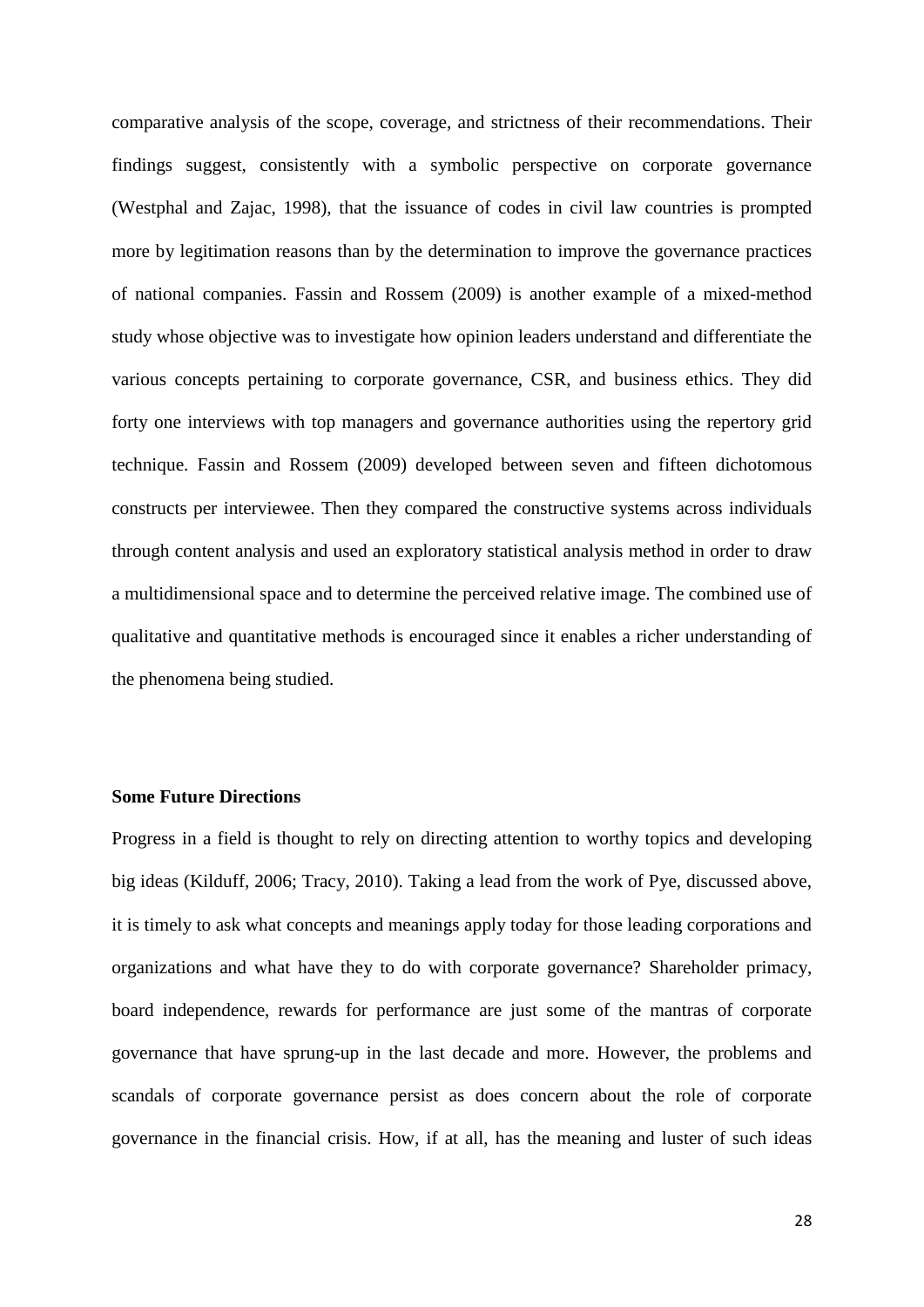changed in the light of the financial crisis? What new ideas and meanings are emerging amongst the interested constituents of corporate governance?

Our review has also revealed a major imbalance in the attention given to boards as compared with other key actors and constituents that are core to the governance debate, such as investors and owners. We are surprised by the small number of studies that attend to actors involved as shareholders or investors (e.g. Chiu and Monin, 2003; Hendry, Sanderson, Barker and Roberts, 2006; Pye 2001; Tengblad 2004; Yuan et al., 2009). Yuan et al. (2009) provide a rare insight into the role of financial institutions in Chinese Listed firms. Pye (2001) reveals the growing significance of institutional investors in the conduct of companies. Hendry et al. (2006) and Tengblad (2004) show the benefit of direct engagement with actors to take us deeper into the relationship between the work of managers and the financial context of corporate governance. Hendry et al.'s (2006) in-depth study of the behavior of investors suggests that a concept of trading rather than ownership better explains investor behavior and the conduct of relations between the so-called owners and managers (Hendry et al., 2006). Tengblad's (2004) direct observation of CEO's of large corporations reveals how control is exercised. This study is notable for its diary and observational methods as well as its explanation of the link between top managers' work and financial perspectives on corporate governance. The study reveals the influence of 'shareholder value' on CEO's, how CEO's seek to reconcile different expectations and how external expectations affect the internal climate of inside companies. These studies aside, relatively speaking, more work need to be done to better identify the actors, relationships and behavior of the so-called investor and owner element of the corporate governance conundrum.

Such matters are not merely ones of academic curiosity as, for example, in the aftermath of the financial crisis the UK government is undertaking reviews into the nature and meaning of ownership as well as the implications of short-termism in equity markets (Kay Review,

29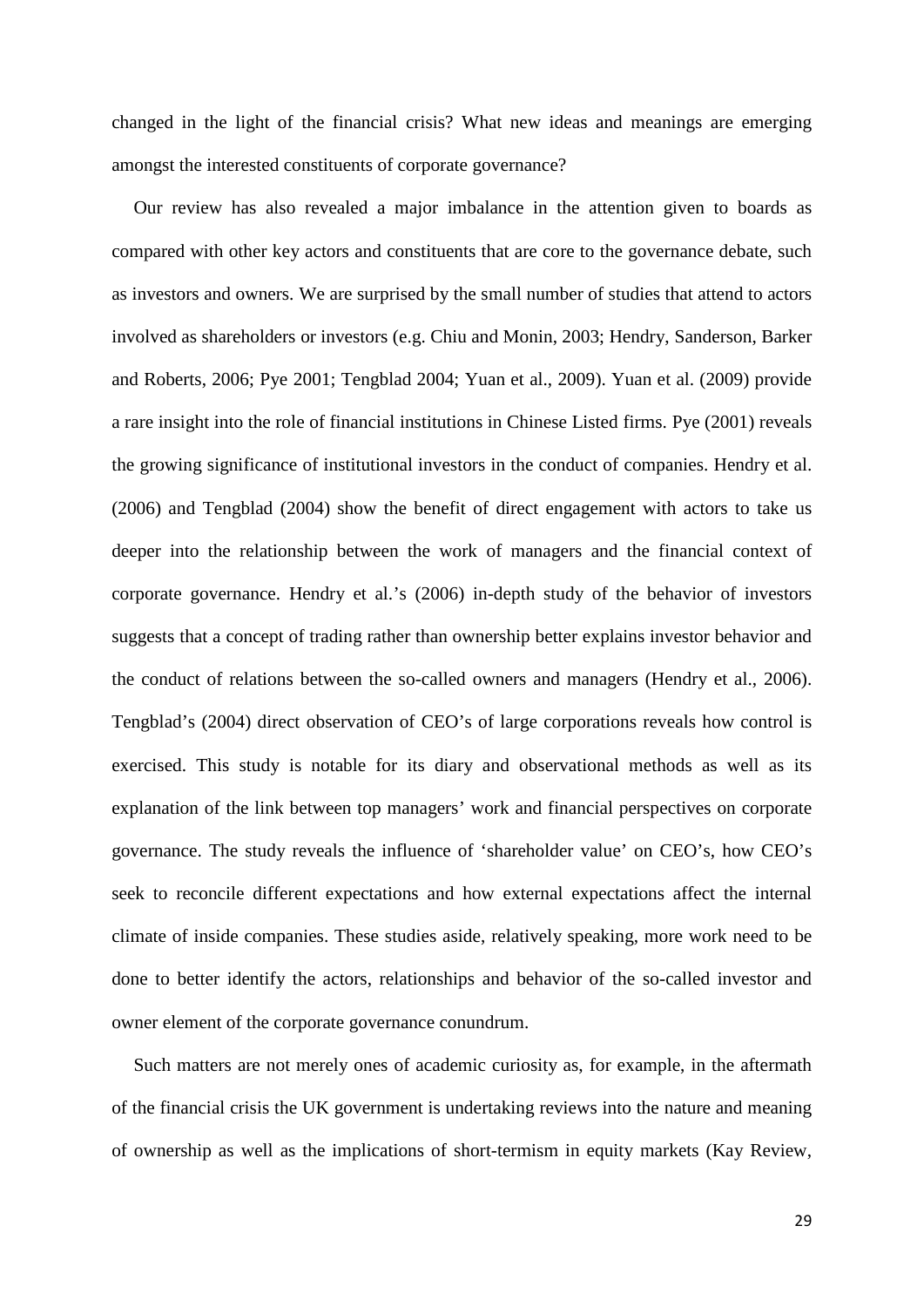2012; Ownership Commission, 2012). Shifting our analytical gaze from a pre-occupation with boards to a wider concern to study the wider array of actors and institutions involved in governance, especially at a time of major financial upheaval and regulatory change, seems like an important direction for the field to follow.

Another line of direction relates to considering what the impact will be of a continuing stream of new regulations at the country and regional level that result from perceived market failures? Along this line, it can be particularly useful to use qualitative methods to explore corporate governance phenomena in peculiar national settings. Dahya, Karbhari, Xiao and Mei (2003) did a qualitative event study on a Chinese listed company failing to issue a supervisory board report through a set of interviews with several informed actors (e.g. directors, supervisory board members, senior executives) in order to explore the usefulness of the report in light of the role of the supervisory board. Wanyama, Burton and Helliar (2009) studied corporate governance practices in the developing nation of Uganda based on the perceptions of multiple individuals representing local companies as well as important stakeholders. They found a significant difference between codes that are included in the institutional statutes and the actual practices that exist in a country. Safieddine (2009) explored agency issues in the special context of Islamic financial institutions through survey and interview methods identifying that there can be trade-offs between Sharia compliance and mechanisms protecting investors' rights. The use of rich qualitative methods in the exploration of governance phenomena in different national contexts can help scholars to take into account the role played by national legal and cultural institutions in affecting governance issues. These studies are few and far between, but they are indicative of contributions that can yield an understanding of corporate governance on a global scale.

Moreover, since the pioneering study of Berle and Means (1932), literature and empirical studies have explored governance issues in Anglo-Saxon public companies. To extend our

30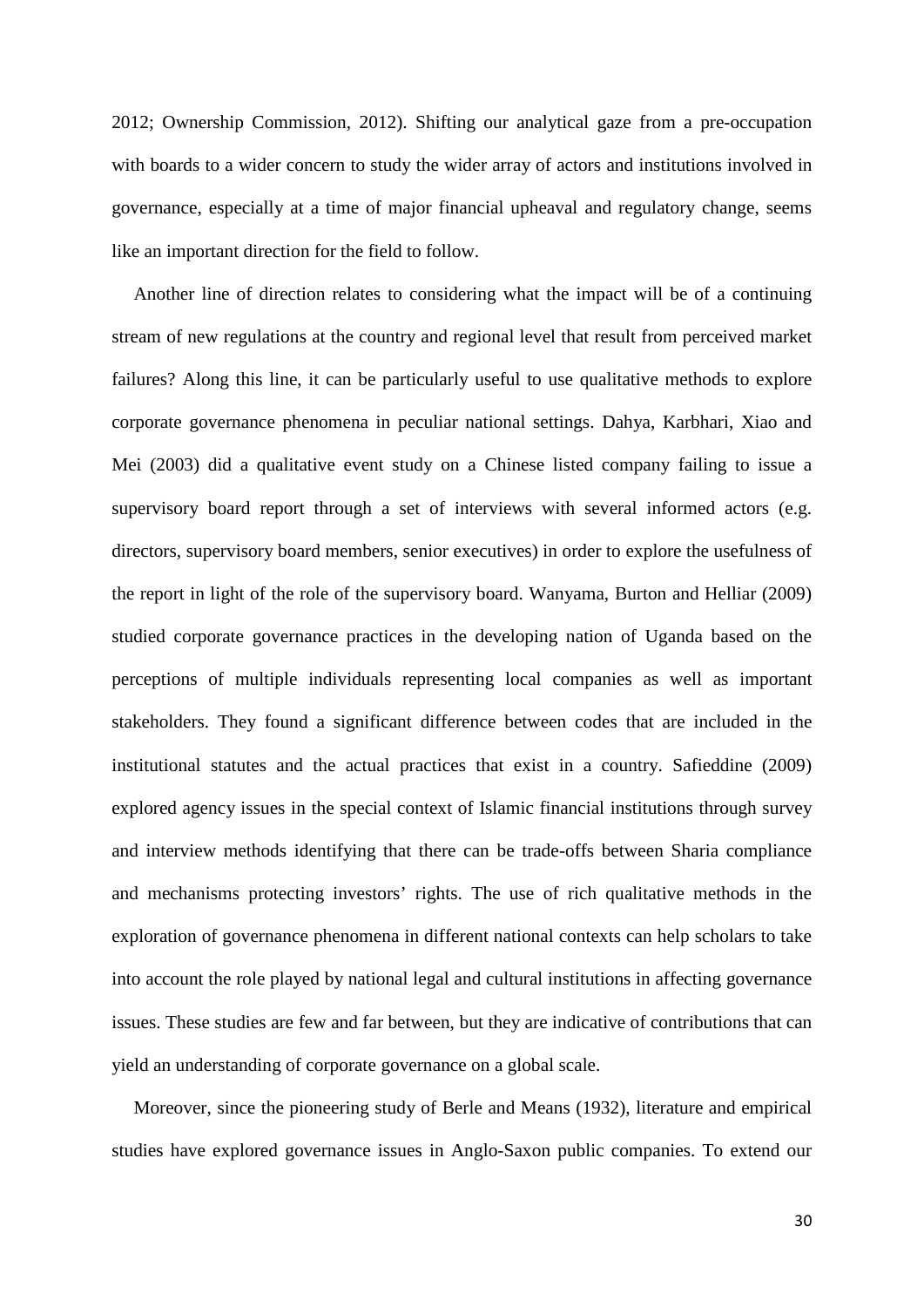knowledge, it can be particularly useful to explore corporate governance issues in other type of firms and organizations. For example, Ravasi and Zattoni (2006) developed their comparative study of board functioning and strategic decision making in nine boards of mixed-ownership institutions – i.e. companies where two or more stockholders own large shares of the capital – a research setting selected with the explicit aim of increasing the visibility of social and political dynamics surrounding strategic issues. This study show that exploring governance issues in some exemplar or peculiar case can help scholars to get a better understanding of the empirical phenomena and to extend the results of previous studies. Qualitative studies such as those by Parker (2007; 2008) are also helpful in revealing the governance challenges in organizational settings where the ownership and governance is less defined by equity stake and principle-agent relations.

#### **CONCLUSION**

This article is aimed at presenting the main characteristics of qualitative research and analyzing previous qualitative studies on corporate governance topics. At the same time, this article is encouraging governance scholars to submit rigorous and relevant qualitative articles to CGIR (and other journals) so to contribute to the development of a theory able to rigorously explain corporate governance phenomena across the globe and to provide effective solutions for practitioners. Qualitative studies can help governance scholars to address this issue as they provide a rich and deep knowledge of the phenomena under investigation. The eclectic nature of qualitative studies can help governance scholars to use complementary and alternative theories (to the dominant agency theory) so to produce new and innovative interpretations of corporate governance phenomena. Moreover, the involvement of the researchers in a real world situation can help governance scholars to get a deeper understanding of the relationships among key subjects (investors, directors, regulators and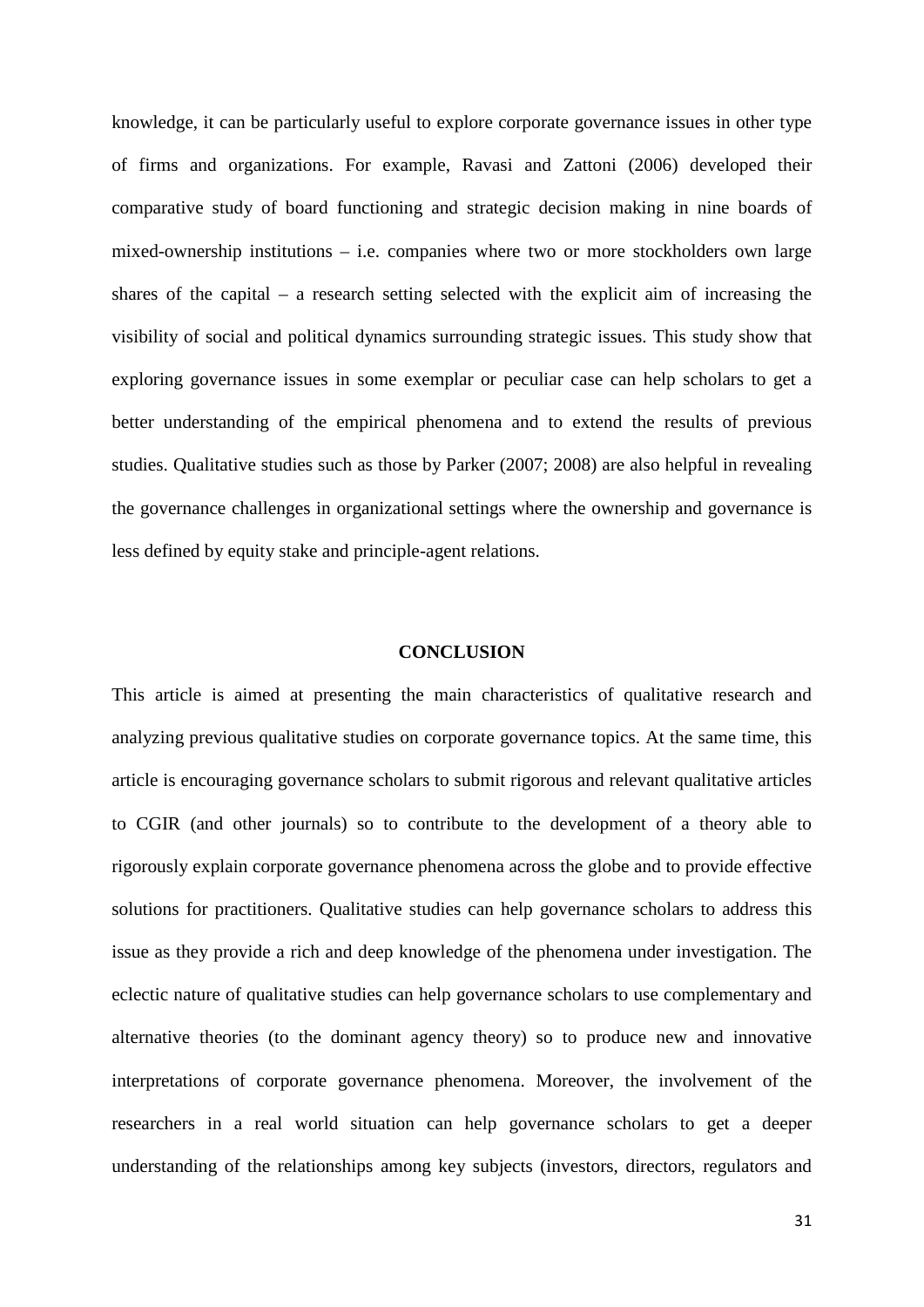managers) and of the processes leading to decision making. In sum, an increasing use of rigorous qualitative methods will lead governance scholars to broaden the theoretical and methodological scope of their research projects so as to strengthen their contribution to the development of a global theory of comparative corporate governance.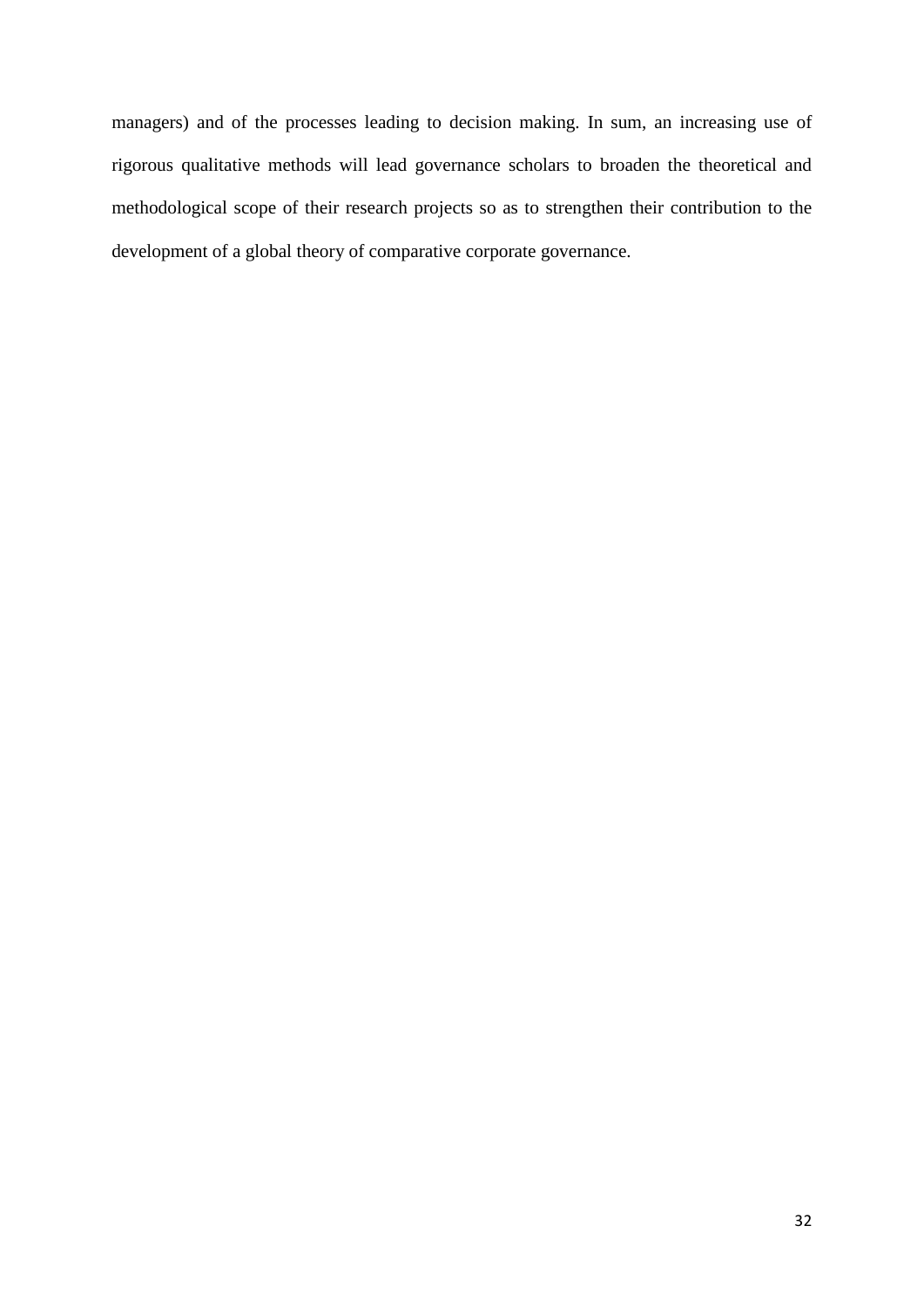## **REFERENCES**

Aguilera, R.V. & Jackson, G. 2003. The cross national-diversity of corporate governance. Dimensions and determinants: **Academy of Management Review**, 28: 447-465.

Ahrens, T., Filatotchev, I., & Thomsen, S. 2011. The research [frontier in corporate](http://web.ebscohost.com/ehost/viewarticle?data=dGJyMPPp44rp2%2fdV0%2bnjisfk5Ie46bBRsqq1SbGk343y3qx68t6%2bTa2os0ewpq9Knqq4S7ewr1Cet8s%2b8ujfhvHX4Yzn5eyB4rOrS7Wqs0uwrbZRpOLfhuWz44ak2uBV4OrmPvLX5VW%2fxKR57LO0TLKntkizqaR%2b7ejrefKz5I3q4vJ99uoA&hid=108)  [governance.](http://web.ebscohost.com/ehost/viewarticle?data=dGJyMPPp44rp2%2fdV0%2bnjisfk5Ie46bBRsqq1SbGk343y3qx68t6%2bTa2os0ewpq9Knqq4S7ewr1Cet8s%2b8ujfhvHX4Yzn5eyB4rOrS7Wqs0uwrbZRpOLfhuWz44ak2uBV4OrmPvLX5VW%2fxKR57LO0TLKntkizqaR%2b7ejrefKz5I3q4vJ99uoA&hid=108) **Journal of Management & Governance**, 15 (3): 311-325.

Bansal, P. & Corley, K. 2011. From the editors. The coming of age for qualitative research: Embracing the diversity of qualitative methods. **Academy of Management Journal***,* 54(2): 233-237.

Bansal, P. 2012. Inducing frame-breaking insights through qualitative research. **Corporate Governance: An International Review**, 2012, (published in this issue)

Bender, R. 2007. Onwards and upwards: Why companies change their remuneration schemes, and why this leads to increases in pay. **Corporate Governance: An International Review, 15, 5, 709-723.**

Berle, A. & Means, G. 1932. **The modern corporation and private property***.* New York: MacMillan.

Birkinshaw, J., Brannan, M.Y., and Tung, R. 2011. From a distance and generalizable to up close and grounded: Reclaiming a place for qualitative methods in international business research. **Journal of International Business Studies**, 42, 573-581.

Bluhm, D., Harman, W., Lee, T.W. & Mitchell, T.R. 20101. Qualitative research in management: A decade of progress. **Journal of Management Studies**, 48(8): 1866-1891.

Boyd, B.K., Haynes, K.T. & Zona, F. 2011. [Dimensions of CEO-Board relations.](http://web.ebscohost.com/ehost/viewarticle?data=dGJyMPPp44rp2%2fdV0%2bnjisfk5Ie46bBRsqq1SbGk343y3qx68t6%2bTa2os0ewpq9Knqq4S7ewr1Cet8s%2b8ujfhvHX4Yzn5eyB4rOrS7Wqs0uwrbZRpOLfhuWz44ak2uBV4OrmPvLX5VW%2fxKR57LO0TrStslC3qKR%2b7ejrefKz5I3q4vJ99uoA&hid=108) **Journal of Management Studies**, 48 (8): 1892-1923.

Brundin, E & Nordqvist, M. 2008 Beyond facts and figures: The role of emotions in boardroom dynamics. **Corporate Governance: An International Review**, 16, 4, 326-341.

Chiu, P. & Monin, J. 2003. [Effective corporate governance: from the perspective of New](http://web.ebscohost.com/ehost/viewarticle?data=dGJyMPPp44rp2%2fdV0%2bnjisfk5Ie46bBRsqq1SbGk343y3qx68t6%2bTq2srUqup7A4r7CyUbipszi%2fw6SM8Nfsi9%2fZ8oHt5Od8u6ezSLWvsU21rbA%2b6tfsf7vb7D7i2Lt68t6kjN%2fdu1nMnN%2bGu6euSLKusE6ynOSH8OPfjLvc84Tq6uOQ8gAA&hid=104)  [Zealand fund managers.](http://web.ebscohost.com/ehost/viewarticle?data=dGJyMPPp44rp2%2fdV0%2bnjisfk5Ie46bBRsqq1SbGk343y3qx68t6%2bTq2srUqup7A4r7CyUbipszi%2fw6SM8Nfsi9%2fZ8oHt5Od8u6ezSLWvsU21rbA%2b6tfsf7vb7D7i2Lt68t6kjN%2fdu1nMnN%2bGu6euSLKusE6ynOSH8OPfjLvc84Tq6uOQ8gAA&hid=104) **Corporate Governance: An International Review**, 11(2): 123- 131.

Corley, K. & Gioia, D. 2011. Building theory about theory building: What constitutes a theoretical contribution? **Academy of Management Review**, 36(1): 12-32.

Cresswell, J.W. 2007. **Qualitative inquiry & research design: Choosing among the five approaches**. London: Sage

Dahya, J., Karbhari, Y., Xiao, J.Z. & Mei, Y. 2003. [The usefulness of the supervisory board](http://web.ebscohost.com/ehost/viewarticle?data=dGJyMPPp44rp2%2fdV0%2bnjisfk5Ie46bBRsqq1SbGk343y3qx68t6%2bTq2srUqup7A4r7CyUbipszi%2fw6SM8Nfsi9%2fZ8oHt5Od8u6ezSLWvsU21rbA%2b6tfsf7vb7D7i2Lt68t6kjN%2fdu1nMnN%2bGu6euT7entVC1nOSH8OPfjLvc84Tq6uOQ8gAA&hid=104)  [report in China.](http://web.ebscohost.com/ehost/viewarticle?data=dGJyMPPp44rp2%2fdV0%2bnjisfk5Ie46bBRsqq1SbGk343y3qx68t6%2bTq2srUqup7A4r7CyUbipszi%2fw6SM8Nfsi9%2fZ8oHt5Od8u6ezSLWvsU21rbA%2b6tfsf7vb7D7i2Lt68t6kjN%2fdu1nMnN%2bGu6euT7entVC1nOSH8OPfjLvc84Tq6uOQ8gAA&hid=104) **Corporate Governance: An International Review**, 11(4): 308-322.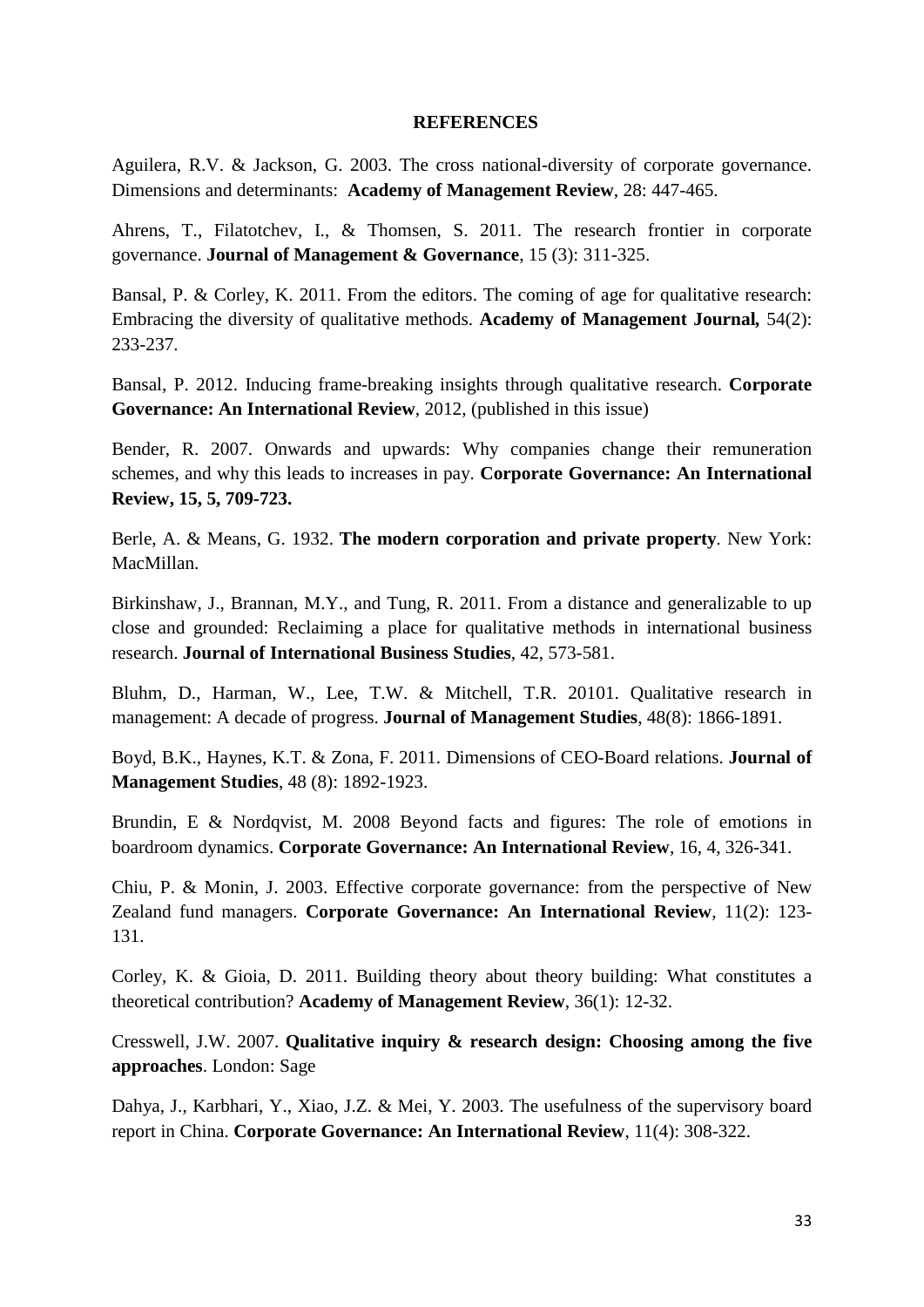Daily, C.M., Dalton, D.R. & Cannella, A.A. 2003. [Corporate governance: Decades of](http://web.ebscohost.com/ehost/viewarticle?data=dGJyMPPp44rp2%2fdV0%2bnjisfk5Ie46bBRsqq1SbGk343y3qx68t6%2bTa2os0ewpq9Knqi4S7Swsk6exss%2b8ujfhvHX4Yzn5eyB4rOrS7SrrkmuprFIpOLfhuWz44ak2uBV4OrmPvLX5VW%2fxKR57LOvSK%2bvtE%2buqaR%2b7ejrefKz5I3q4vJ99uoA&hid=125)  [dialogue and data.](http://web.ebscohost.com/ehost/viewarticle?data=dGJyMPPp44rp2%2fdV0%2bnjisfk5Ie46bBRsqq1SbGk343y3qx68t6%2bTa2os0ewpq9Knqi4S7Swsk6exss%2b8ujfhvHX4Yzn5eyB4rOrS7SrrkmuprFIpOLfhuWz44ak2uBV4OrmPvLX5VW%2fxKR57LOvSK%2bvtE%2buqaR%2b7ejrefKz5I3q4vJ99uoA&hid=125) **Academy of Management Review**, 28 (3): 371-382.

Demb, A. & Neubauer, F.F. 1992. [The corporate board: confronting the paradoxes.](http://web.ebscohost.com/ehost/viewarticle?data=dGJyMPPp44rp2%2fdV0%2bnjisfk5Ie46bBRsqq1SbGk343y3qx68t6%2bTq2rrUqup7A4sLCwUbimsTjOw6SM8Nfsi9%2fZ8oHt5Od8u6OxUa6pt1GynOp57N27feyc4nq72PKApOrff7u3zD7f5LtJsKmzSbCstj7k5fCF3%2bq7fvPi6ozj7vIA&hid=111) **Long Range Planning**, 25 (3): 9-20.

Denzin, N.K. & Lincoln, Y.S. (eds.) 2005. **The SAGE handbook of qualitative research**,  $(3<sup>rd</sup>$  ed.). Thousands Oaks, CA: Sage.

Deutsch, Y. 2005. The impact of board [composition on firms' critical decisions: A meta](http://web.ebscohost.com/ehost/viewarticle?data=dGJyMPPp44rp2%2fdV0%2bnjisfk5Ie46bBRsqq1SbGk343y3qx68t6%2bTa2os0ewpq9Knqq4S7ewr1Cet8s%2b8ujfhvHX4Yzn5eyB4rOrS7Wqs0uwrbZRpOLfhuWz44ak2uBV4OrmPvLX5VW%2fxKR57LOvT6%2bttEy2qqR%2b7ejrefKz5I3q4vJ99uoA&hid=108)[analytic review.](http://web.ebscohost.com/ehost/viewarticle?data=dGJyMPPp44rp2%2fdV0%2bnjisfk5Ie46bBRsqq1SbGk343y3qx68t6%2bTa2os0ewpq9Knqq4S7ewr1Cet8s%2b8ujfhvHX4Yzn5eyB4rOrS7Wqs0uwrbZRpOLfhuWz44ak2uBV4OrmPvLX5VW%2fxKR57LOvT6%2bttEy2qqR%2b7ejrefKz5I3q4vJ99uoA&hid=108) **Journal of Management**, 31 (3): 424-444.

Durisin, B. & Puzone, F. 2009. [Maturation of corporate governance research, 1993–2007: An](http://web.ebscohost.com/ehost/viewarticle?data=dGJyMPPp44rp2%2fdV0%2bnjisfk5Ie46bBRsqq1SbGk343y3qx68t6%2bTa2os0ewpq9Knqq4S7ewr1Cet8s%2b8ujfhvHX4Yzn5eyB4rOrS7Wqs0uwrbZRpOLfhuWz44ak2uBV4OrmPvLX5VW%2fxKR57LOySbCotkuupqR%2b7ejrefKz5I3q4vJ99uoA&hid=108)  [assessment.](http://web.ebscohost.com/ehost/viewarticle?data=dGJyMPPp44rp2%2fdV0%2bnjisfk5Ie46bBRsqq1SbGk343y3qx68t6%2bTa2os0ewpq9Knqq4S7ewr1Cet8s%2b8ujfhvHX4Yzn5eyB4rOrS7Wqs0uwrbZRpOLfhuWz44ak2uBV4OrmPvLX5VW%2fxKR57LOySbCotkuupqR%2b7ejrefKz5I3q4vJ99uoA&hid=108) **Corporate Governance: An International Review**, 17(3): 266-291.

Easterby-Smith, M., Golden-Biddle, K. & Locke, K. 2008. Working with pluralism. Determining quality in qualitative research. **Organizational Research Methods**, 11(3): 419- 429.

Fassin, Y. & Van Rossem, A. 2009. [Corporate governance in the debate on CSR and Ethics:](http://web.ebscohost.com/ehost/viewarticle?data=dGJyMPPp44rp2%2fdV0%2bnjisfk5Ie46bBRsqq1SbGk343y3qx68t6%2bTq2trUqup7A4sLCxT7imtTi%2fw6SM8Nfsi9%2fZ8oHt5Od8u6OvTbSqs0%2byr7JRpOLfhuWz44ak2uBV4OrmPvLX5VW%2fxKR57LOyTK6vtk62p6R%2b7ejrefKz5I3q4vJ99uoA&hid=123)  [Sensemaking of social issues in management by authorities and CEOs.](http://web.ebscohost.com/ehost/viewarticle?data=dGJyMPPp44rp2%2fdV0%2bnjisfk5Ie46bBRsqq1SbGk343y3qx68t6%2bTq2trUqup7A4sLCxT7imtTi%2fw6SM8Nfsi9%2fZ8oHt5Od8u6OvTbSqs0%2byr7JRpOLfhuWz44ak2uBV4OrmPvLX5VW%2fxKR57LOyTK6vtk62p6R%2b7ejrefKz5I3q4vJ99uoA&hid=123) **Corporate Governance: An International Review**, 17(5): 573-593.

Gendron, Y & Bedard, J., 2005. On the constitution of audit committee effectiveness. **Accounting, Organizations and Society**, 31, 211-239.

Gephart, R.P. 2004. From the editors. Qualitative research and the Academy of Management Journal. **Academy of Management Journal**, 47(4): 454-462.

Hambrick, D.C., Werder, A.v. & Zajac, E.J. 2008. [New directions in corporate governance](http://web.ebscohost.com/ehost/viewarticle?data=dGJyMPPp44rp2%2fdV0%2bnjisfk5Ie46bBRsqq1SbGk343y3qx68t6%2bTa2os0ewpq9Knqq4S7ewr1Cet8s%2b8ujfhvHX4Yzn5eyB4rOrS7Wqs0uwrbZRpOLfhuWz44ak2uBV4OrmPvLX5VW%2fxKR57LOxSq%2bstFCwqaR%2b7ejrefKz5I3q4vJ99uoA&hid=108)  [research.](http://web.ebscohost.com/ehost/viewarticle?data=dGJyMPPp44rp2%2fdV0%2bnjisfk5Ie46bBRsqq1SbGk343y3qx68t6%2bTa2os0ewpq9Knqq4S7ewr1Cet8s%2b8ujfhvHX4Yzn5eyB4rOrS7Wqs0uwrbZRpOLfhuWz44ak2uBV4OrmPvLX5VW%2fxKR57LOxSq%2bstFCwqaR%2b7ejrefKz5I3q4vJ99uoA&hid=108) **Organization Science**, 19 (3): 381-385.

Hendry, J., Sanderson, P., Barker, R. & Roberts, J. 2006. [Owners or traders?](http://web.ebscohost.com/ehost/viewarticle?data=dGJyMPPp44rp2%2fdV0%2bnjisfk5Ie46bBRsqq1SbGk343y3qx68t6%2bTq2srUqup7A4r7CyUbipszi%2fw6SM8Nfsi9%2fZ8oHt5Od8u6ezSLWvsU21rbA%2b6tfsf7vb7D7i2Lt68t6kjN%2fdu1nMnN%2bGu6iwUbGmrkixnOSH8OPfjLvc84Tq6uOQ8gAA&hid=104)  Conceptualizations of institutional investors [and their relationship with corporate managers.](http://web.ebscohost.com/ehost/viewarticle?data=dGJyMPPp44rp2%2fdV0%2bnjisfk5Ie46bBRsqq1SbGk343y3qx68t6%2bTq2srUqup7A4r7CyUbipszi%2fw6SM8Nfsi9%2fZ8oHt5Od8u6ezSLWvsU21rbA%2b6tfsf7vb7D7i2Lt68t6kjN%2fdu1nMnN%2bGu6iwUbGmrkixnOSH8OPfjLvc84Tq6uOQ8gAA&hid=104) **Human Relations**, 59(8): 1101-1132.

Hooghiemstra, R. & van Manen, J. 2004. [The independence paradox: \(im\)possibilities facing](http://web.ebscohost.com/ehost/viewarticle?data=dGJyMPPp44rp2%2fdV0%2bnjisfk5Ie46bBRsqq1SbGk343y3qx68t6%2bTq2srUqup7A4sbCyTrirrzi%2fw6SM8Nfsi9%2fZ8oHt5Od8u6ezSLWvsU21rbA%2b6tfsf7vb7D7i2Lt68t6kjN%2fdu1nMnN%2bGu6exTLOqr0y1nOSH8OPfjLvc84Tq6uOQ8gAA&hid=104)  [non-executive directors in the Netherlands.](http://web.ebscohost.com/ehost/viewarticle?data=dGJyMPPp44rp2%2fdV0%2bnjisfk5Ie46bBRsqq1SbGk343y3qx68t6%2bTq2srUqup7A4sbCyTrirrzi%2fw6SM8Nfsi9%2fZ8oHt5Od8u6ezSLWvsU21rbA%2b6tfsf7vb7D7i2Lt68t6kjN%2fdu1nMnN%2bGu6exTLOqr0y1nOSH8OPfjLvc84Tq6uOQ8gAA&hid=104) **Corporate Governance: An International Review**, 12(3): 314-324.

Huse, M., Hoskisson, R., Zattoni, A. & Viganò, R. 2011. [New perspectives on board](http://web.ebscohost.com/ehost/viewarticle?data=dGJyMPPp44rp2%2fdV0%2bnjisfk5Ie46bBRsqq1SbGk343y3qx68t6%2bTq2rrUqup7A4sLCwUbimsTjOw6SM8Nfsi9%2fZ8oHt5Od8u6OxUa6pt1GynOp57N27feyc4nq72PKApOrff7u3zD7f5LtNtaquT7Wptj7k5fCF3%2bq7fvPi6ozj7vIA&hid=111)  [research: changing the research agenda.](http://web.ebscohost.com/ehost/viewarticle?data=dGJyMPPp44rp2%2fdV0%2bnjisfk5Ie46bBRsqq1SbGk343y3qx68t6%2bTq2rrUqup7A4sLCwUbimsTjOw6SM8Nfsi9%2fZ8oHt5Od8u6OxUa6pt1GynOp57N27feyc4nq72PKApOrff7u3zD7f5LtNtaquT7Wptj7k5fCF3%2bq7fvPi6ozj7vIA&hid=111) **Journal of Management & Governance**, 15(1): 5- 28.

Jick, T.D. 1979. Mixing qualitative and quantitative methods: Triangulation in action. **Administrative Science Quarterly**, 24: 602-611.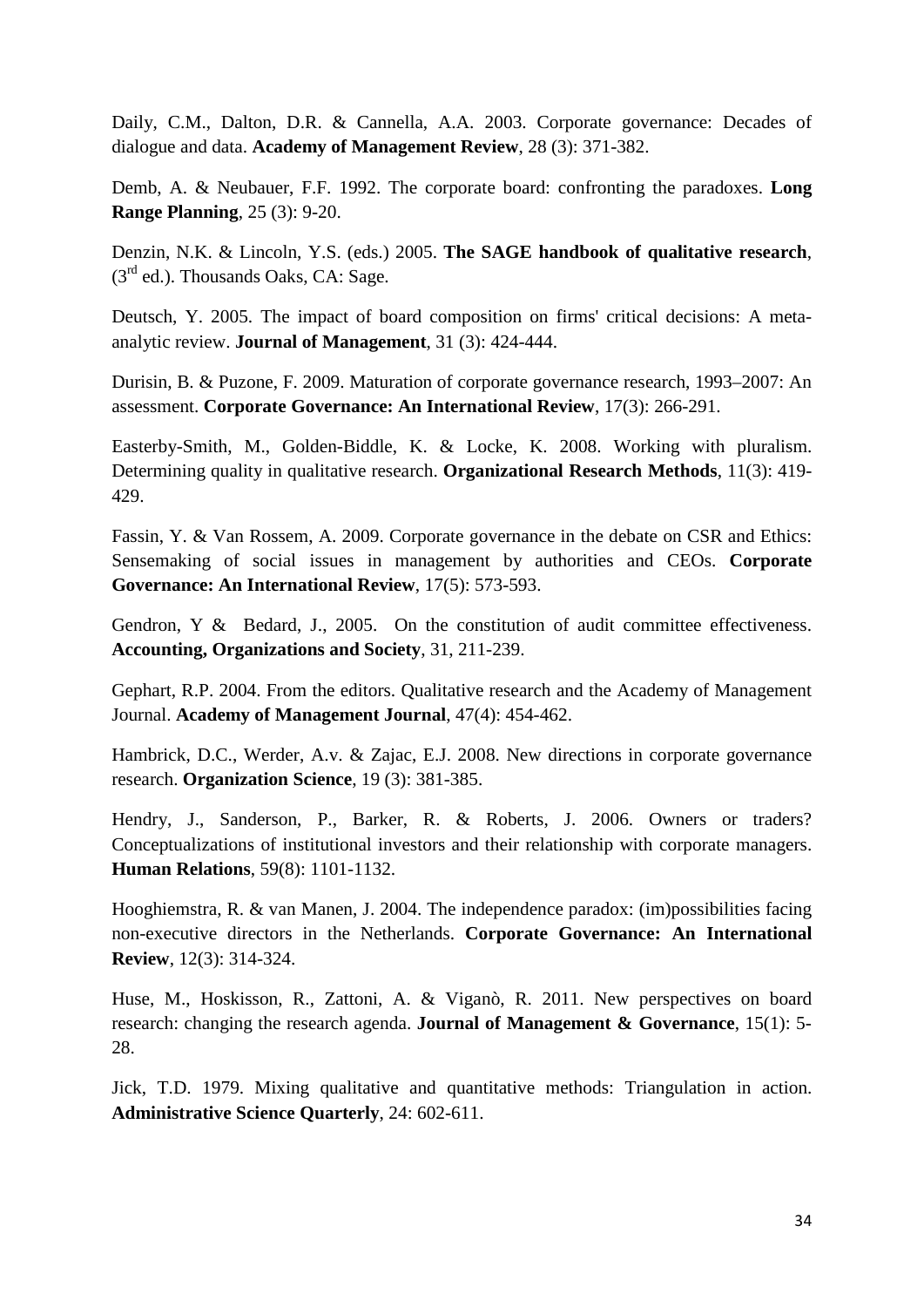Kay Review 2012. The Kay Review of UK equity markets and long-term decision making. [available at: [http://www.bis.gov.uk/assets/biscore/business-law/docs/k/12-631-kay-review](http://www.bis.gov.uk/assets/biscore/business-law/docs/k/12-631-kay-review-of-equity-markets-interim-report.pdf)[of-equity-markets-interim-report.pdf](http://www.bis.gov.uk/assets/biscore/business-law/docs/k/12-631-kay-review-of-equity-markets-interim-report.pdf) ]

Kilduff, M. 2006. Editor's comments: publishing theory. **Academy of Management Review**, 31(2): 252-255.

Kwee, Z., Van den Bosch, F.A.J., & Volberda, H.W. 2011. The influence of top management team's corporate governance orientation on strategic renewal trajectories: A longitudinal analysis of Royal Dutch Shell plc 1907-2004. **Journal of Management Studies**, 48, 5, 984- 1014.

LeBlanc, R. and Schwartz, M. S. (2007). The black box of board process: gaining access to a difficult subject. **Corporate Governance: An International Review**, **15**, pp. 843-851.

LePine, J.A. & Wilcox King, A. 2010. Editors' comments: Developing novel theoretical insight from reviews of existing theory and research. **Academy of Management Review**, 35(4): 506-509.

Lincoln, Y and Guba, E (1985) **Naturalistic Inquiry**. Beverley Hills: Sage

Lubatkin, M. 2007. One more time: What is a realistic theory of corporate governance? **Journal of Organizational Behavior**, 28: 59-67.

Machold, S., Huse, M., Minichilli, A. & Nordqvist, M. 2011. [Board leadership and strategy](http://web.ebscohost.com/ehost/viewarticle?data=dGJyMPPp44rp2%2fdV0%2bnjisfk5Ie46bBRsqq1SbGk343y3qx68t6%2bTq2srUqup7A4sbCuTLiqtTi%2fw6SM8Nfsi9%2fZ8oHt5Od8u6ezSLWvsU21rbA%2b6tfsf7vb7D7i2Lt68t6kjN%2fdu1nMnN%2bGu6ywS7Ostki3nOSH8OPfjLvc84Tq6uOQ8gAA&hid=104)  [involvement in small firms: A team production approach.](http://web.ebscohost.com/ehost/viewarticle?data=dGJyMPPp44rp2%2fdV0%2bnjisfk5Ie46bBRsqq1SbGk343y3qx68t6%2bTq2srUqup7A4sbCuTLiqtTi%2fw6SM8Nfsi9%2fZ8oHt5Od8u6ezSLWvsU21rbA%2b6tfsf7vb7D7i2Lt68t6kjN%2fdu1nMnN%2bGu6ywS7Ostki3nOSH8OPfjLvc84Tq6uOQ8gAA&hid=104) **Corporate Governance: An International Review**, 19(4): 368-383.

Maitlis, S. 2004. Taking it from the top: How CEOs influence (and fail to influence) their boards. **Organization Studies**, 25(8): 1275-1311.

McNulty T. and A. Pettigrew 1999. Strategists on the board. **Organization Studies**, 20: 47- 74.

Mengoli, S., Pazzaglia, F. & Sapienza, E. 2009. [Effect of governance reforms on corporate](http://web.ebscohost.com/ehost/viewarticle?data=dGJyMPPp44rp2%2fdV0%2bnjisfk5Ie46bBRsqq1SbGk343y3qx68t6%2bTq2srUqup7A4sbCyTrirrzi%2fw6SM8Nfsi9%2fZ8oHt5Od8u6ezSLWvsU21rbA%2b6tfsf7vb7D7i2Lt68t6kjN%2fdu1nMnN%2bGu6qySLeutE%2b2nOSH8OPfjLvc84Tq6uOQ8gAA&hid=104)  [ownership in Italy: Is it still pizza, spaghetti, and Mandolino?](http://web.ebscohost.com/ehost/viewarticle?data=dGJyMPPp44rp2%2fdV0%2bnjisfk5Ie46bBRsqq1SbGk343y3qx68t6%2bTq2srUqup7A4sbCyTrirrzi%2fw6SM8Nfsi9%2fZ8oHt5Od8u6ezSLWvsU21rbA%2b6tfsf7vb7D7i2Lt68t6kjN%2fdu1nMnN%2bGu6qySLeutE%2b2nOSH8OPfjLvc84Tq6uOQ8gAA&hid=104) **Corporate Governance: An International Review**, 17(5): 629-645.

Minichilli, A., Zattoni, A. & Zona, F. 2009. [Making boards effective: An empirical](http://web.ebscohost.com/ehost/viewarticle?data=dGJyMPPp44rp2%2fdV0%2bnjisfk5Ie46bBRsqq1SbGk343y3qx68t6%2bTq2srUqup7A4sbCuTLiqtTi%2fw6SM8Nfsi9%2fZ8oHt5Od8u6ezSLWvsU21rbA%2b6tfsf7vb7D7i2Lt68t6kjN%2fdu1nMnN%2bGu6m0S7Cpt0qynOSH8OPfjLvc84Tq6uOQ8gAA&hid=104)  [examination of board task performance.](http://web.ebscohost.com/ehost/viewarticle?data=dGJyMPPp44rp2%2fdV0%2bnjisfk5Ie46bBRsqq1SbGk343y3qx68t6%2bTq2srUqup7A4sbCuTLiqtTi%2fw6SM8Nfsi9%2fZ8oHt5Od8u6ezSLWvsU21rbA%2b6tfsf7vb7D7i2Lt68t6kjN%2fdu1nMnN%2bGu6m0S7Cpt0qynOSH8OPfjLvc84Tq6uOQ8gAA&hid=104) **British Journal of Management**, 20(1): 55-74.

Minichilli, A., Zattoni, A., Nielsen, S. & Huse, M. 2012. [Board task performance: An](http://web.ebscohost.com/ehost/viewarticle?data=dGJyMPPp44rp2%2fdV0%2bnjisfk5Ie46bBRsqq1SbGk343y3qx68t6%2bTq2srUqup7A4sbCuTLiqtTi%2fw6SM8Nfsi9%2fZ8oHt5Od8u6ezSLWvsU21rbA%2b6tfsf7vb7D7i2Lt68t6kjN%2fdu1nMnN%2bGu62uSbSrsUiunOSH8OPfjLvc84Tq6uOQ8gAA&hid=104)  exploration of micro- [and macro-level determinants of board effectiveness.](http://web.ebscohost.com/ehost/viewarticle?data=dGJyMPPp44rp2%2fdV0%2bnjisfk5Ie46bBRsqq1SbGk343y3qx68t6%2bTq2srUqup7A4sbCuTLiqtTi%2fw6SM8Nfsi9%2fZ8oHt5Od8u6ezSLWvsU21rbA%2b6tfsf7vb7D7i2Lt68t6kjN%2fdu1nMnN%2bGu62uSbSrsUiunOSH8OPfjLvc84Tq6uOQ8gAA&hid=104) **Journal of Organizational Behavior**, 33(2): 193-215.

Ng, W & De Cock, C. 2002. Battle in the boardroom. **Journal of Management Studies**, 39, 1, 23-49.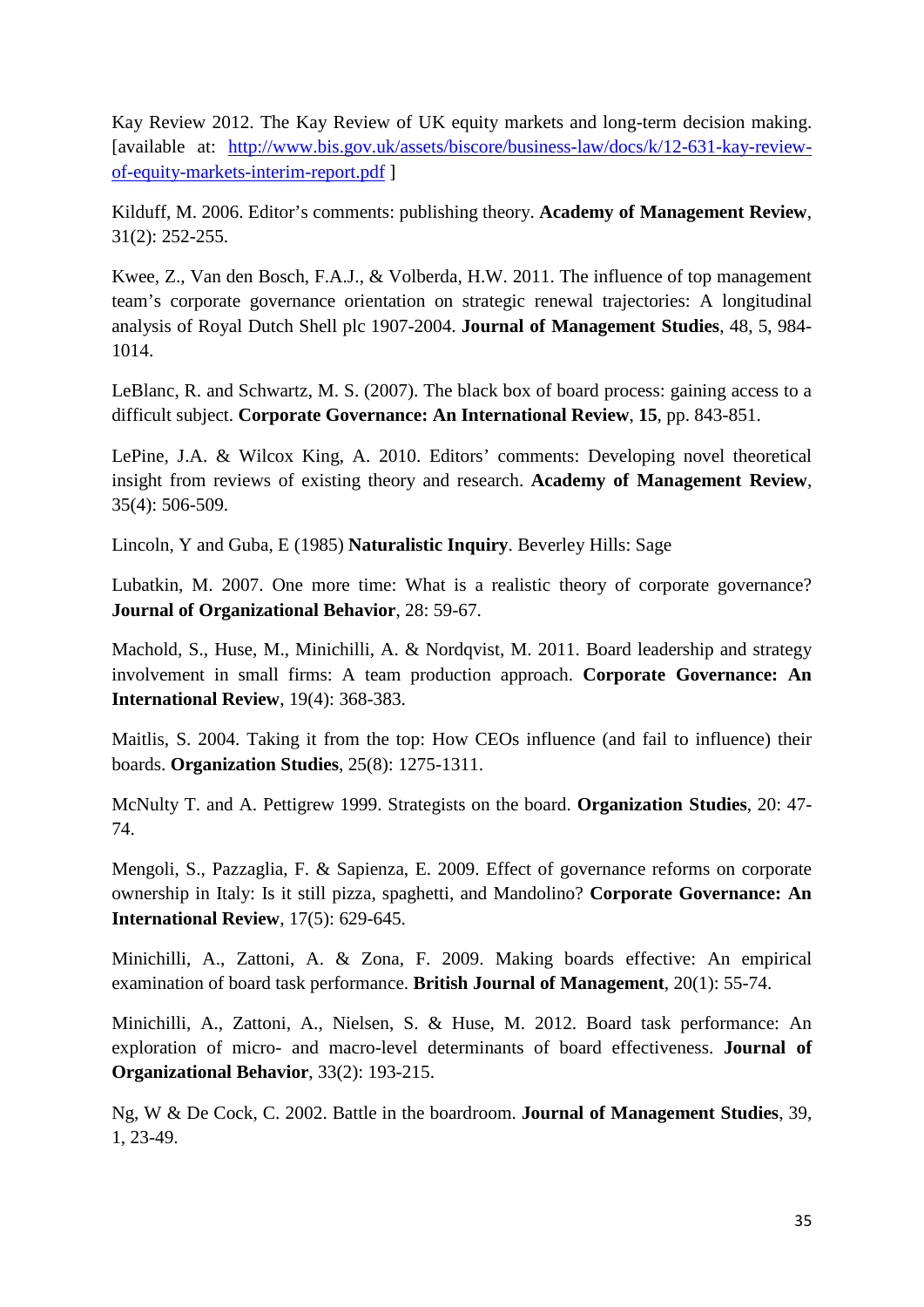Nicholson, G.J. & Kiel, G.C. 2007. [Can directors impact performance? A case-based test of](http://web.ebscohost.com/ehost/viewarticle?data=dGJyMPPp44rp2%2fdV0%2bnjisfk5Ie46bBRsqq1SbGk343y3qx68t6%2bTq2rrUqup7A4sLCwUbimsTjOw6SM8Nfsi9%2fZ8oHt5Od8u6OxUa6pt1GynOp57N27feyc4nq72PKApOrff7u3zD7f5LtKs6yvT7arsT7k5fCF3%2bq7fvPi6ozj7vIA&hid=111)  [three theories of corporate governance.](http://web.ebscohost.com/ehost/viewarticle?data=dGJyMPPp44rp2%2fdV0%2bnjisfk5Ie46bBRsqq1SbGk343y3qx68t6%2bTq2rrUqup7A4sLCwUbimsTjOw6SM8Nfsi9%2fZ8oHt5Od8u6OxUa6pt1GynOp57N27feyc4nq72PKApOrff7u3zD7f5LtKs6yvT7arsT7k5fCF3%2bq7fvPi6ozj7vIA&hid=111) **Corporate Governance: An International Review**, 15 (4): 585-608.

Okhuysen, G. & Bonardi, J.F. 2011. Editors' comments: The challenges of building theory by combining lenses. **Academy of Management Review**, 36(1): 6-11.

Ownership Commission Report 2012. Plurality, stewardship and engagement. The Ownership Commission.[availableat:http://www.ownershipcomm.org/files/ownership\_commission\_2012 .pdf]

Parker, L.D. 2007. [Boardroom strategizing in professional associations: Processual and](http://web.ebscohost.com/ehost/viewarticle?data=dGJyMPPp44rp2%2fdV0%2bnjisfk5Ie46bBRsqq1SbGk343y3qx68t6%2bTq2srUqup7A4r7CyUbipszi%2fw6SM8Nfsi9%2fZ8oHt5Od8u6ezSLWvsU21rbA%2b6tfsf7vb7D7i2Lt68t6kjN%2fdu1nMnN%2bGu6i1T6%2bosFG2nOSH8OPfjLvc84Tq6uOQ8gAA&hid=104)  [institutional perspectives.](http://web.ebscohost.com/ehost/viewarticle?data=dGJyMPPp44rp2%2fdV0%2bnjisfk5Ie46bBRsqq1SbGk343y3qx68t6%2bTq2srUqup7A4r7CyUbipszi%2fw6SM8Nfsi9%2fZ8oHt5Od8u6ezSLWvsU21rbA%2b6tfsf7vb7D7i2Lt68t6kjN%2fdu1nMnN%2bGu6i1T6%2bosFG2nOSH8OPfjLvc84Tq6uOQ8gAA&hid=104) **Journal of Management Studies**, 44(8): 1454-1480.

Parker, L.D. 2007. [Internal governance in the non-profit boardroom: a participant observer](http://web.ebscohost.com/ehost/viewarticle?data=dGJyMPPp44rp2%2fdV0%2bnjisfk5Ie46bBRsqq1SbGk343y3qx68t6%2bTq2srUqup7A4r7CyUbipszi%2fw6SM8Nfsi9%2fZ8oHt5Od8u6ezSLWvsU21rbA%2b6tfsf7vb7D7i2Lt68t6kjN%2fdu1nMnN%2bGu6i0T7WnskixnOSH8OPfjLvc84Tq6uOQ8gAA&hid=104)  [study.](http://web.ebscohost.com/ehost/viewarticle?data=dGJyMPPp44rp2%2fdV0%2bnjisfk5Ie46bBRsqq1SbGk343y3qx68t6%2bTq2srUqup7A4r7CyUbipszi%2fw6SM8Nfsi9%2fZ8oHt5Od8u6ezSLWvsU21rbA%2b6tfsf7vb7D7i2Lt68t6kjN%2fdu1nMnN%2bGu6i0T7WnskixnOSH8OPfjLvc84Tq6uOQ8gAA&hid=104) **Corporate Governance: An International Review**, 15(5): 923-934.

Parker, L.D. 2008. [Boardroom operational and financial control: an insider view.](http://web.ebscohost.com/ehost/viewarticle?data=dGJyMPPp44rp2%2fdV0%2bnjisfk5Ie46bBRsqq1SbGk343y3qx68t6%2bTq2srUqup7A4r7CyUbipszi%2fw6SM8Nfsi9%2fZ8oHt5Od8u6ezSLWvsU21rbA%2b6tfsf7vb7D7i2Lt68t6kjN%2fdu1nMnN%2bGu6i3S7SnsE6xnOSH8OPfjLvc84Tq6uOQ8gAA&hid=104) **British Journal of Management**, 19(1): 65-88.

Pearce, J.A. & Zahra, S.A. 1991. [The relative power of CEOs and boards of directors:](http://web.ebscohost.com/ehost/viewarticle?data=dGJyMPPp44rp2%2fdV0%2bnjisfk5Ie46bBRsqq1SbGk343y3qx68t6%2bTq2srUqup7A4sbCuTLiqtTi%2fw6SM8Nfsi9%2fZ8oHt5Od8u6ezSLWvsU21rbA%2b6tfsf7vb7D7i2Lt68t6kjN%2fdu1nMnN%2bGu6ewTLepsU21nOSH8OPfjLvc84Tq6uOQ8gAA&hid=104)  [associations with corporate performance.](http://web.ebscohost.com/ehost/viewarticle?data=dGJyMPPp44rp2%2fdV0%2bnjisfk5Ie46bBRsqq1SbGk343y3qx68t6%2bTq2srUqup7A4sbCuTLiqtTi%2fw6SM8Nfsi9%2fZ8oHt5Od8u6ezSLWvsU21rbA%2b6tfsf7vb7D7i2Lt68t6kjN%2fdu1nMnN%2bGu6ewTLepsU21nOSH8OPfjLvc84Tq6uOQ8gAA&hid=104) **Strategic Management Journal**, 12(2): 135-153.

Perkins, S.J. & Hendry, C. 2005. Ordering top pay: Interpreting the signals. **Journal of Management Studies**, 42, 7, 1443-1468.

Pettigrew, A. 2012. The conduct of qualitative research in organizational settings. **Corporate Governance: An International Review**, – in this issue.

Pettigrew, A. & McNulty, T. 1995. [Power and influence in and around the boardroom.](http://web.ebscohost.com/ehost/viewarticle?data=dGJyMPPp44rp2%2fdV0%2bnjisfk5Ie46bBRsqq1SbGk343y3qx68t6%2bTq2srUqup7A4r7CyUbipszi%2fw6SM8Nfsi9%2fZ8oHt5Od8u6ezSLWvsU21rbA%2b6tfsf7vb7D7i2Lt68t6kjN%2fdu1nMnN%2bGu6ewSbOqskiunOSH8OPfjLvc84Tq6uOQ8gAA&hid=104) **Human Relations**, 48(8): 845-873.

Pettigrew, A. 1992. On studying managerial elites. **Strategic Management Journal**, 13: 163-182.

Pratt, M. 2009. From the editors. For the lack of a boilerplate: Tips on writing up (and reviewing) qualitative research. **Academy of Management Journal***,* 52(5): 856-862.

Pratt, M.G. 2008. [Fitting oval pegs into round holes: Tensions in evaluating and publishing](http://web.ebscohost.com/ehost/viewarticle?data=dGJyMPPp44rp2%2fdV0%2bnjisfk5Ie46bBRsqq1SbGk343y3qx68t6%2bTa2os0ewpq9Knqi4S7Swsk6exss%2b8ujfhvHX4Yzn5eyB4rOrS7SrrkmuprFIpOLfhuWz44ak2uBV4OrmPvLX5VW%2fxKR57LOxSrWsr0%2bxqqR%2b7ejrefKz5I3q4vJ99uoA&hid=125)  [qualitative research in top-tier North American journals.](http://web.ebscohost.com/ehost/viewarticle?data=dGJyMPPp44rp2%2fdV0%2bnjisfk5Ie46bBRsqq1SbGk343y3qx68t6%2bTa2os0ewpq9Knqi4S7Swsk6exss%2b8ujfhvHX4Yzn5eyB4rOrS7SrrkmuprFIpOLfhuWz44ak2uBV4OrmPvLX5VW%2fxKR57LOxSrWsr0%2bxqqR%2b7ejrefKz5I3q4vJ99uoA&hid=125) **Organizational Research Methods**, 11(3): 481-509.

Pugliese, A., Bezemer, P.J., Zattoni, A., Huse, M., Van den Bosch, F.A.J. & Volberda, H., 2009. [Boards of directors' contribution to strategy: A literature review and research agenda.](http://web.ebscohost.com/ehost/viewarticle?data=dGJyMPPp44rp2%2fdV0%2bnjisfk5Ie46bBRsqq1SbGk343y3qx68t6%2bTa2os0ewpq9Knqq4S7ewr1Cet8s%2b8ujfhvHX4Yzn5eyB4rOrS7Wqs0uwrbZRpOLfhuWz44ak2uBV4OrmPvLX5VW%2fxKR57LOySbCotkq3r6R%2b7ejrefKz5I3q4vJ99uoA&hid=108) **Corporate Governance: An International Review**, 17(3): 292-306.

Pye, A. 2005. The importance of context and time for understanding board behaviour. **International Studies of Management and Organization**, 34, 2, 63-89.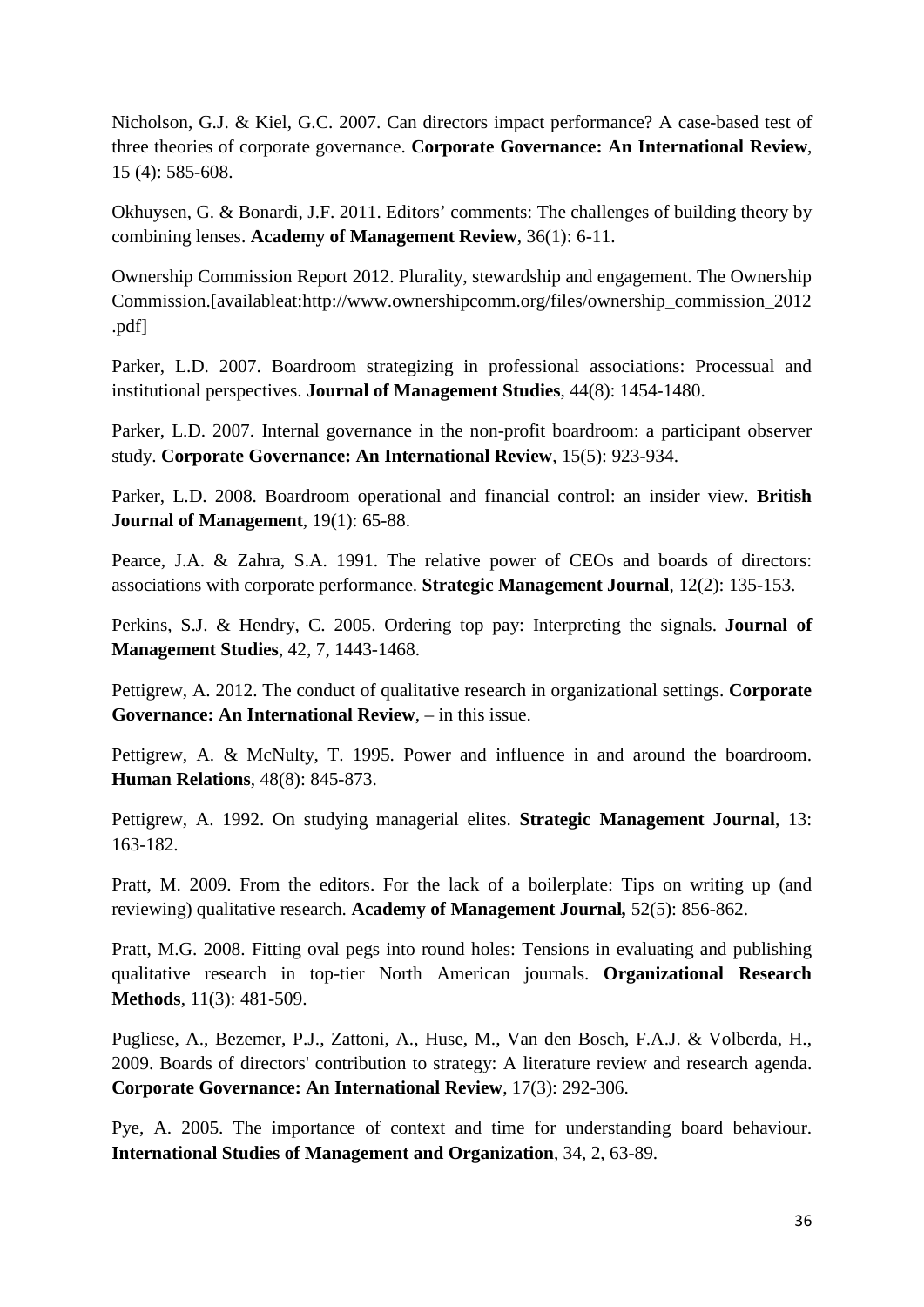Pye, A. 2002a. Corporate directing: Governing, strategizing and leading in action. **Corporate Governance: An International Review**, 10(3): 153-162.

Pye, A. 2002b. The changing power of ['explanations': Directors, academics](http://web.ebscohost.com/ehost/viewarticle?data=dGJyMPPp44rp2%2fdV0%2bnjisfk5Ie46bBRsqq1SbGk343y3qx68t6%2bTq2rrUqup7A4sLCwUbimsTjOw6SM8Nfsi9%2fZ8oHt5Od8u6OxUa6pt1GynOp57N27feyc4nq72PKApOrff7u3zD7f5LtPs6awTrWupH7t6Ot58rPkjeri8n326gAA&hid=111) and their [sensemaking](http://web.ebscohost.com/ehost/viewarticle?data=dGJyMPPp44rp2%2fdV0%2bnjisfk5Ie46bBRsqq1SbGk343y3qx68t6%2bTq2rrUqup7A4sLCwUbimsTjOw6SM8Nfsi9%2fZ8oHt5Od8u6OxUa6pt1GynOp57N27feyc4nq72PKApOrff7u3zD7f5LtPs6awTrWupH7t6Ot58rPkjeri8n326gAA&hid=111) from 1989 to 2000. **Journal of Management Studies**, 39(7): 907-925.

Pye, A. 2001a. [A study in studying corporate boards over time: Looking backwards to move](http://web.ebscohost.com/ehost/viewarticle?data=dGJyMPPp44rp2%2fdV0%2bnjisfk5Ie46bBRsqq1SbGk343y3qx68t6%2bTq2rrUqup7A4sLCwUbimsTjOw6SM8Nfsi9%2fZ8oHt5Od8u6OxUa6pt1GynOp57N27feyc4nq72PKApOrff7u3zD7f5LtMtamvSraopH7t6Ot58rPkjeri8n326gAA&hid=111)  [forwards.](http://web.ebscohost.com/ehost/viewarticle?data=dGJyMPPp44rp2%2fdV0%2bnjisfk5Ie46bBRsqq1SbGk343y3qx68t6%2bTq2rrUqup7A4sLCwUbimsTjOw6SM8Nfsi9%2fZ8oHt5Od8u6OxUa6pt1GynOp57N27feyc4nq72PKApOrff7u3zD7f5LtMtamvSraopH7t6Ot58rPkjeri8n326gAA&hid=111) **British Journal of Management**, 12(1): 33-46.

Pye, A. 2001b. [Corporate boards, investors and their relationships: Accounts of](http://web.ebscohost.com/ehost/viewarticle?data=dGJyMPPp44rp2%2fdV0%2bnjisfk5Ie46bBRsqq1SbGk343y3qx68t6%2bTq2rrUqup7A4sLCwUbimsTjOw6SM8Nfsi9%2fZ8oHt5Od8u6OxUa6pt1GynOp57N27feyc4nq72PKApOrff7u3zD7f5LtJrqqzSrKnsT7k5fCF3%2bq7fvPi6ozj7vIA&hid=111)  [accountability and corporate governing in action.](http://web.ebscohost.com/ehost/viewarticle?data=dGJyMPPp44rp2%2fdV0%2bnjisfk5Ie46bBRsqq1SbGk343y3qx68t6%2bTq2rrUqup7A4sLCwUbimsTjOw6SM8Nfsi9%2fZ8oHt5Od8u6OxUa6pt1GynOp57N27feyc4nq72PKApOrff7u3zD7f5LtJrqqzSrKnsT7k5fCF3%2bq7fvPi6ozj7vIA&hid=111) **Corporate Governance: An International Review**, 9(3): 186-196.

Pye, A. 2000. [Changing scenes in, from and outside the boardroom: UK corporate](http://web.ebscohost.com/ehost/viewarticle?data=dGJyMPPp44rp2%2fdV0%2bnjisfk5Ie46bBRsqq1SbGk343y3qx68t6%2bTq2rrUqup7A4sLCwUbimsTjOw6SM8Nfsi9%2fZ8oHt5Od8u6OxUa6pt1GynOp57N27feyc4nq72PKApOrff7u3zD7f5LtJrqqzSrGusD7k5fCF3%2bq7fvPi6ozj7vIA&hid=111)  [governance in practice from 1989 to 1999.](http://web.ebscohost.com/ehost/viewarticle?data=dGJyMPPp44rp2%2fdV0%2bnjisfk5Ie46bBRsqq1SbGk343y3qx68t6%2bTq2rrUqup7A4sLCwUbimsTjOw6SM8Nfsi9%2fZ8oHt5Od8u6OxUa6pt1GynOp57N27feyc4nq72PKApOrff7u3zD7f5LtJrqqzSrGusD7k5fCF3%2bq7fvPi6ozj7vIA&hid=111) **Corporate Governance: An International Review**, 8(4): 335-347.

Ravasi, D. & Zattoni, A. 2006. Exploring the political side of board involvement in strategy: A study of mixed-ownership institutions. **Journal of Management Studies**,43(8): 1671- 1702.

Roberts, J. 2002. Building the complementary board. The work of the Plc Chairman. **Long Range Planning**, 35, 493-520.

Roberts, J., McNulty, T. & Stiles, P. 2005. Beyond agency conceptions of the work of the non-executive director: Creating accountability in the boardroom. **British Journal of Management**, 16: 5-26.

Rongli, Y., Xiao, J.S., Milonas, N. & Zou, J.H. (2009) The role of financial institutions on the corporate governance of listed Chinese companies. **British Journal of Management**, 20, 562-580.

Ryan, L.V., Bechholtz, A.K. & Kolb, R.W. 2010. [New directions in corporate](http://web.ebscohost.com/ehost/viewarticle?data=dGJyMPPp44rp2%2fdV0%2bnjisfk5Ie46bBRsqq1SbGk343y3qx68t6%2bTa2os0ewpq9Knqq4S7ewr1Cet8s%2b8ujfhvHX4Yzn5eyB4rOrS7Wqs0uwrbZRpOLfhuWz44ak2uBV4OrmPvLX5VW%2fxKR57LOzTLOorkyyrKR%2b7ejrefKz5I3q4vJ99uoA&hid=108) governance [and finance: Implications for business](http://web.ebscohost.com/ehost/viewarticle?data=dGJyMPPp44rp2%2fdV0%2bnjisfk5Ie46bBRsqq1SbGk343y3qx68t6%2bTa2os0ewpq9Knqq4S7ewr1Cet8s%2b8ujfhvHX4Yzn5eyB4rOrS7Wqs0uwrbZRpOLfhuWz44ak2uBV4OrmPvLX5VW%2fxKR57LOzTLOorkyyrKR%2b7ejrefKz5I3q4vJ99uoA&hid=108) ethics research. **Business Ethics Quarterly**, 20 (4): 673-694.

Safieddine, A. 2009. [Islamic financial institutions and corporate governance: New insights](http://web.ebscohost.com/ehost/viewarticle?data=dGJyMPPp44rp2%2fdV0%2bnjisfk5Ie46bBRsqq1SbGk343y3qx68t6%2bTq2srUqup7A4sbCuTLiqtTi%2fw6SM8Nfsi9%2fZ8oHt5Od8u6ezSLWvsU21rbA%2b6tfsf7vb7D7i2Lt68t6kjN%2fdu1nMnN%2bGu6m0ULKmrkyvnOSH8OPfjLvc84Tq6uOQ8gAA&hid=104)  [for agency theory.](http://web.ebscohost.com/ehost/viewarticle?data=dGJyMPPp44rp2%2fdV0%2bnjisfk5Ie46bBRsqq1SbGk343y3qx68t6%2bTq2srUqup7A4sbCuTLiqtTi%2fw6SM8Nfsi9%2fZ8oHt5Od8u6ezSLWvsU21rbA%2b6tfsf7vb7D7i2Lt68t6kjN%2fdu1nMnN%2bGu6m0ULKmrkyvnOSH8OPfjLvc84Tq6uOQ8gAA&hid=104) **Corporate Governance: An International Review**, 17(2): 142-158.

Samra-Fredericks, D. 2000a. [Doing 'Boards-in-Action' research: An ethnographic approach](http://web.ebscohost.com/ehost/viewarticle?data=dGJyMPPp44rp2%2fdV0%2bnjisfk5Ie46bBRsqq1SbGk343y3qx68t6%2bTq2srUqup7A4r7CyUbipszi%2fw6SM8Nfsi9%2fZ8oHt5Od8u6ezSLWvsU21rbA%2b6tfsf7vb7D7i2Lt68t6kjN%2fdu1nMnN%2bGu6euTLOosU60nOSH8OPfjLvc84Tq6uOQ8gAA&hid=104)  [for the capture and analysis of directors' and senior managers' interactive routines.](http://web.ebscohost.com/ehost/viewarticle?data=dGJyMPPp44rp2%2fdV0%2bnjisfk5Ie46bBRsqq1SbGk343y3qx68t6%2bTq2srUqup7A4r7CyUbipszi%2fw6SM8Nfsi9%2fZ8oHt5Od8u6ezSLWvsU21rbA%2b6tfsf7vb7D7i2Lt68t6kjN%2fdu1nMnN%2bGu6euTLOosU60nOSH8OPfjLvc84Tq6uOQ8gAA&hid=104) **Corporate Governance: An International Review**, 8(3): 244-258.

Samra-Fredericks, D. 2000b. [An analysis of the behavioural dynamics of corporate](http://web.ebscohost.com/ehost/viewarticle?data=dGJyMPPp44rp2%2fdV0%2bnjisfk5Ie46bBRsqq1SbGk343y3qx68t6%2bTq2srUqup7A4r7CyUbipszi%2fw6SM8Nfsi9%2fZ8oHt5Od8u6ezSLWvsU21rbA%2b6tfsf7vb7D7i2Lt68t6kjN%2fdu1nMnN%2bGu6euTLOosVCynOSH8OPfjLvc84Tq6uOQ8gAA&hid=104)  governance – [a talk-based ethnography of a UK manufacturing 'board-in-action'.](http://web.ebscohost.com/ehost/viewarticle?data=dGJyMPPp44rp2%2fdV0%2bnjisfk5Ie46bBRsqq1SbGk343y3qx68t6%2bTq2srUqup7A4r7CyUbipszi%2fw6SM8Nfsi9%2fZ8oHt5Od8u6ezSLWvsU21rbA%2b6tfsf7vb7D7i2Lt68t6kjN%2fdu1nMnN%2bGu6euTLOosVCynOSH8OPfjLvc84Tq6uOQ8gAA&hid=104) **Corporate Governance: An International Review**, 8(4): 311-327.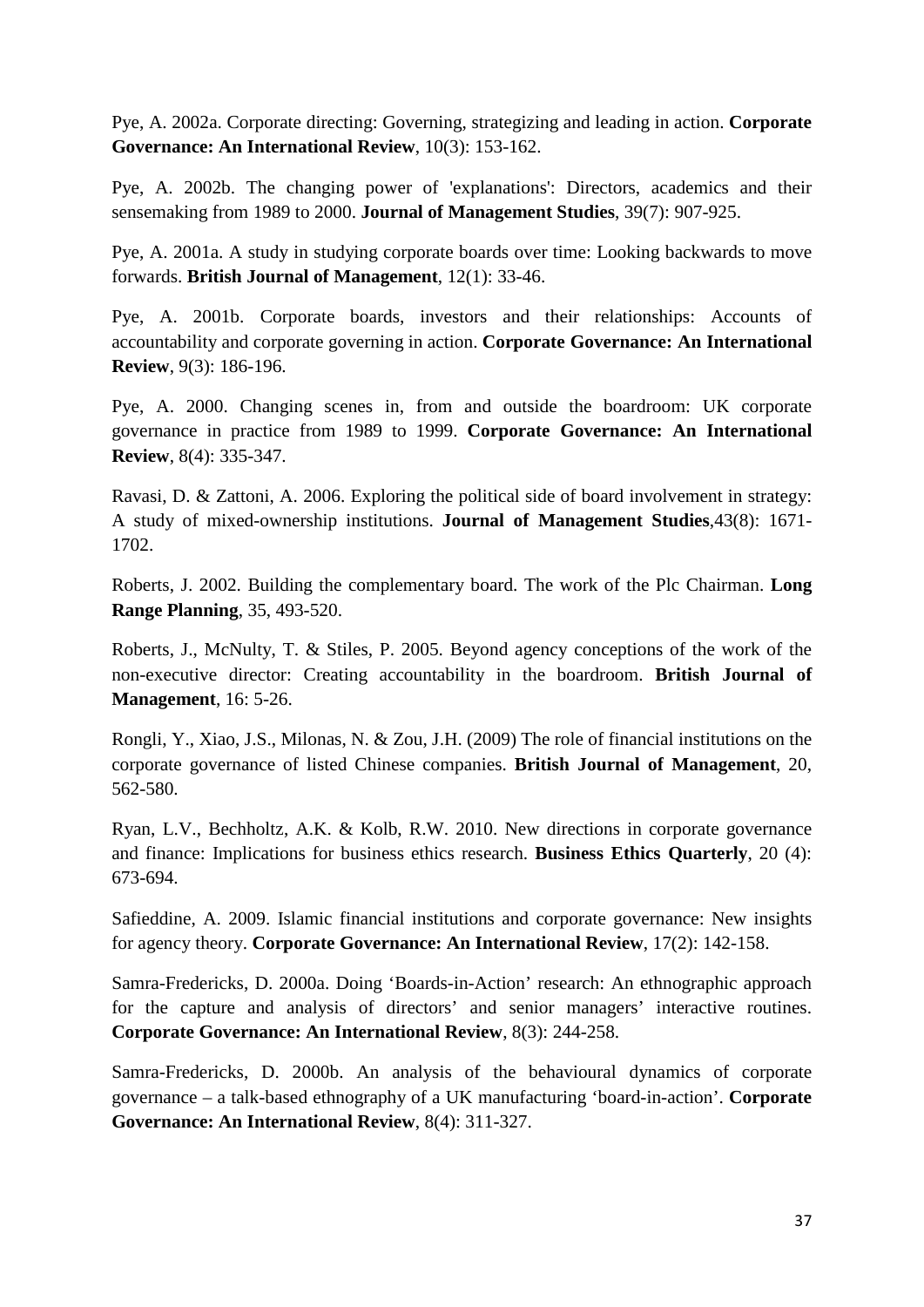Seglen, P. O. (1994) Causal relationship between article citedness and journal impact factor, **Journal of the America Society for Information Science**, 45: 1–11.

Shah, S.K. & Corley, K.G. 2006. [Building better theory by bridging the quantitative–](http://web.ebscohost.com/ehost/viewarticle?data=dGJyMPPp44rp2%2fdV0%2bnjisfk5Ie46bBRsqq1SbGk343y3qx68t6%2bTa2os0ewpq9Knqi4S7Swsk6exss%2b8ujfhvHX4Yzn5eyB4rOrS7SrrkmuprFIpOLfhuWz44ak2uBV4OrmPvLX5VW%2fxKR57LOwTLKorlC1rqR%2b7ejrefKz5I3q4vJ99uoA&hid=125) [qualitative divide.](http://web.ebscohost.com/ehost/viewarticle?data=dGJyMPPp44rp2%2fdV0%2bnjisfk5Ie46bBRsqq1SbGk343y3qx68t6%2bTa2os0ewpq9Knqi4S7Swsk6exss%2b8ujfhvHX4Yzn5eyB4rOrS7SrrkmuprFIpOLfhuWz44ak2uBV4OrmPvLX5VW%2fxKR57LOwTLKorlC1rqR%2b7ejrefKz5I3q4vJ99uoA&hid=125) **Journal of Management Studies**, 43 (8): 1821-1835.

Stewart, R. 1991 Chairmen and Chief Executives: An exploration of their relationship. **Journal of Management Studies**, 28, 5, 511-527.

Stiles, P. 2001. The impact of the board on strategy: An empirical examination. **Journal of Management Studies**, 38: 627-650.

Suddaby, R. 2010. Editor's Comments: Construct clarity in theories of management and organisation. **Academy of Management Review***,* 35(3): 346-357.

Suddaby, R., Hardy, C. & Huy, Q.N. 2011. Introduction to special topic forum: Where are the new theories of organization? **Academy of Management Review**, 36(2): 236-246.

Symon, G. and Cassell, C. (2012) Assessing qualitative research. In Symon, G. and Cassell, C. (eds). **Organizational Qualitative Research: Core Methods and Current Challenges**. Sage Publications.

Tengblad, S. 2004. [Expectations of alignment: examining the link between financial markets](http://web.ebscohost.com/ehost/viewarticle?data=dGJyMPPp44rp2%2fdV0%2bnjisfk5Ie46bBRsqq1SbGk343y3qx68t6%2bTq2srUqup7A4r7CyUbipszi%2fw6SM8Nfsi9%2fZ8oHt5Od8u6ezSLWvsU21rbA%2b6tfsf7vb7D7i2Lt68t6kjN%2fdu1nMnN%2bGu6exTa%2bqtEyunOSH8OPfjLvc84Tq6uOQ8gAA&hid=104)  [and managerial work.](http://web.ebscohost.com/ehost/viewarticle?data=dGJyMPPp44rp2%2fdV0%2bnjisfk5Ie46bBRsqq1SbGk343y3qx68t6%2bTq2srUqup7A4r7CyUbipszi%2fw6SM8Nfsi9%2fZ8oHt5Od8u6ezSLWvsU21rbA%2b6tfsf7vb7D7i2Lt68t6kjN%2fdu1nMnN%2bGu6exTa%2bqtEyunOSH8OPfjLvc84Tq6uOQ8gAA&hid=104) **Organization Studies**, 25(4): 583-606.

Tracy, S.J. 2010. Qualitative quality: Eight "big-tent" criteria for excellent qualitative research. **Qualitative Inquiry**, 16(10): 837-851.

Useem, M & Zelleke, A. 2006 Oversight and delegation in corporate governance: Deciding what the board should decide. **Corporate Governance: An International Review**, 14, 1, 2- 10.

van Ees, H., van der Laan, G. & Postma, T.J.B.M. 2008. [Effective board behavior in the](http://web.ebscohost.com/ehost/viewarticle?data=dGJyMPPp44rp2%2fdV0%2bnjisfk5Ie46bBRsqq1SbGk343y3qx68t6%2bTq2srUqup7A4sbCuTLiqtTi%2fw6SM8Nfsi9%2fZ8oHt5Od8u6ezSLWvsU21rbA%2b6tfsf7vb7D7i2Lt68t6kjN%2fdu1nMnN%2bGu6mvTK6ttE%2bznOSH8OPfjLvc84Tq6uOQ8gAA&hid=104)  [Netherlands.](http://web.ebscohost.com/ehost/viewarticle?data=dGJyMPPp44rp2%2fdV0%2bnjisfk5Ie46bBRsqq1SbGk343y3qx68t6%2bTq2srUqup7A4sbCuTLiqtTi%2fw6SM8Nfsi9%2fZ8oHt5Od8u6ezSLWvsU21rbA%2b6tfsf7vb7D7i2Lt68t6kjN%2fdu1nMnN%2bGu6mvTK6ttE%2bznOSH8OPfjLvc84Tq6uOQ8gAA&hid=104) **European Management Journal**, 26(2): 84-93.

Van Maanen, J. 1979. Reclaiming qualitative [methods for organizational research: A preface.](http://web.ebscohost.com/ehost/viewarticle?data=dGJyMPPp44rp2%2fdV0%2bnjisfk5Ie46bBRsqq1SbGk343y3qx68t6%2bTa2os0ewpq9Knqi4S7Swsk6exss%2b8ujfhvHX4Yzn5eyB4rOrS7SrrkmuprFIpOLfhuWz44ak2uBV4OrmPvLX5VW%2fxKR57LOxUbams0y3nOSH8OPfjLvc84Tq6uOQ8gAA&hid=125) **Administrative Science Quarterly**, 24 (4): 520-526.

Wanyama, S., Burton, B. & Helliar, C. 2009. Frameworks underpinning corporate governance: Evidence on Ugandan perceptions. **Corporate Governance: An International Review**, 17(2): 159-175.

Westney, D.E and Van Maanen, J.V 2011. The casual ethnography of the executive Suite. **Journal of International Business Studies**, 42, 602-607

Westphal, J. & Khanna, P. 2003. Keeping directors in line: Social distancing as a control mechanism in the corporate elite. **Administrative Science Quarterly**, 48: 361-398.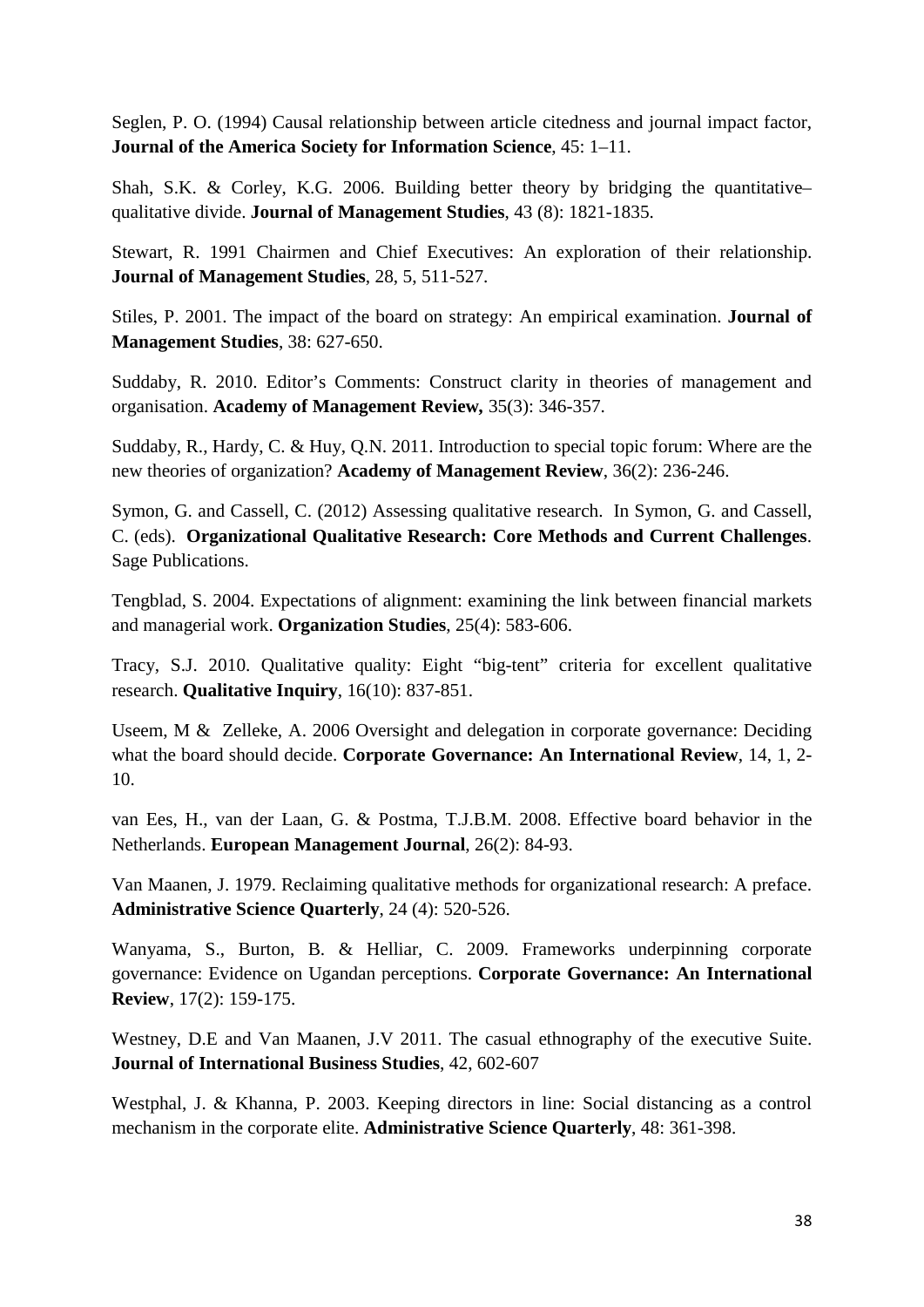Westphal, J.D. & Zajac, E.J. (1998). The symbolic management of stockholders: Corporate governance reforms and shareholder reactions. **Administrattive Sceience Quarterly**, 43(1): 127-153.

Xiao, J.Z., Dahya, J. & Lin, Z. (2004) A grounded theory exposition of the role of the supervisory board in China, **British Journal of Management**, 15, 39-55.

Yuan, R., Xiao, J.Z., Milonas, N. & Zou, J.H. 2009 [The role of financial institutions in the](http://web.ebscohost.com/ehost/viewarticle?data=dGJyMPPp44rp2%2fdV0%2bnjisfk5Ie46bBRsqq1SbGk343y3qx68t6%2bTq2rrUqup7A4sLCzSLimtjjOw6SM8Nfsi9%2fZ8oHt5Od8u6OxUa6pt1GynOp57N27feyc4nq72PKApOrff7u3zD7f5LtMtK2zSbOptT7k5fCF3%2bq7fvPi6ozj7vIA&hid=111)  [corporate governance of listed chinese companies.](http://web.ebscohost.com/ehost/viewarticle?data=dGJyMPPp44rp2%2fdV0%2bnjisfk5Ie46bBRsqq1SbGk343y3qx68t6%2bTq2rrUqup7A4sLCzSLimtjjOw6SM8Nfsi9%2fZ8oHt5Od8u6OxUa6pt1GynOp57N27feyc4nq72PKApOrff7u3zD7f5LtMtK2zSbOptT7k5fCF3%2bq7fvPi6ozj7vIA&hid=111) **British Journal of Management**, 20(4): 562-580.

Zahra, S.A. & Pearce, J.A. 1989. Boards of directors and corporate financial performance: A review and integrative model. **Journal of Management**, 15: 291-334.

Zattoni, A. & Cuomo, F. 2010. [How independent, competent and incentivized should Non](http://web.ebscohost.com/ehost/viewarticle?data=dGJyMPPp44rp2%2fdV0%2bnjisfk5Ie46bBRsqq1SbGk343y3qx68t6%2bTq2rrUqup7A4sLCwUbimsTjOw6SM8Nfsi9%2fZ8oHt5Od8u6OxUa6pt1GynOp57N27feyc4nq72PKApOrff7u3zD7f5LtMtqezUbSttj7k5fCF3%2bq7fvPi6ozj7vIA&hid=111)[executive directors be? An empirical investigation of good governance codes.](http://web.ebscohost.com/ehost/viewarticle?data=dGJyMPPp44rp2%2fdV0%2bnjisfk5Ie46bBRsqq1SbGk343y3qx68t6%2bTq2rrUqup7A4sLCwUbimsTjOw6SM8Nfsi9%2fZ8oHt5Od8u6OxUa6pt1GynOp57N27feyc4nq72PKApOrff7u3zD7f5LtMtqezUbSttj7k5fCF3%2bq7fvPi6ozj7vIA&hid=111) **British Journal of Management**, 21(1): 63-79.

Zattoni, A. & Van Ees, H. 2012. [How to contribute to the development of a global](http://web.ebscohost.com/ehost/viewarticle?data=dGJyMPPp44rp2%2fdV0%2bnjisfk5Ie46bBRsqq1SbGk343y3qx68t6%2bTa2os0ewpq9Knqi4S7Swsk6exss%2b8ujfhvHX4Yzn5eyB4rOrS7SrrkmuprFIpOLfhuWz44ak2uBV4OrmPvLX5VW%2fxKR57LO0UbeqtUquqKR%2b7ejrefKz5I3q4vJ99uoA&hid=125)  [understanding of corporate governance? Reflections from submitted and published articles in](http://web.ebscohost.com/ehost/viewarticle?data=dGJyMPPp44rp2%2fdV0%2bnjisfk5Ie46bBRsqq1SbGk343y3qx68t6%2bTa2os0ewpq9Knqi4S7Swsk6exss%2b8ujfhvHX4Yzn5eyB4rOrS7SrrkmuprFIpOLfhuWz44ak2uBV4OrmPvLX5VW%2fxKR57LO0UbeqtUquqKR%2b7ejrefKz5I3q4vJ99uoA&hid=125)  [CGIR.](http://web.ebscohost.com/ehost/viewarticle?data=dGJyMPPp44rp2%2fdV0%2bnjisfk5Ie46bBRsqq1SbGk343y3qx68t6%2bTa2os0ewpq9Knqi4S7Swsk6exss%2b8ujfhvHX4Yzn5eyB4rOrS7SrrkmuprFIpOLfhuWz44ak2uBV4OrmPvLX5VW%2fxKR57LO0UbeqtUquqKR%2b7ejrefKz5I3q4vJ99uoA&hid=125) **Corporate Governance: An International Review**, 20 (1): 106-118.

Zattoni, A. & Cuomo, F. 2008. Why adopt codes of good governance? A comparison of institutional and efficiency perspectives. **Corporate Governance: An International Review**, 16: 1-15.

Zona, F. & Zattoni, A. 2007. Beyond the black box of demography: Board processes and task effectiveness within Italian firms. **Corporate Governance: An International Review**, 15: 852-864.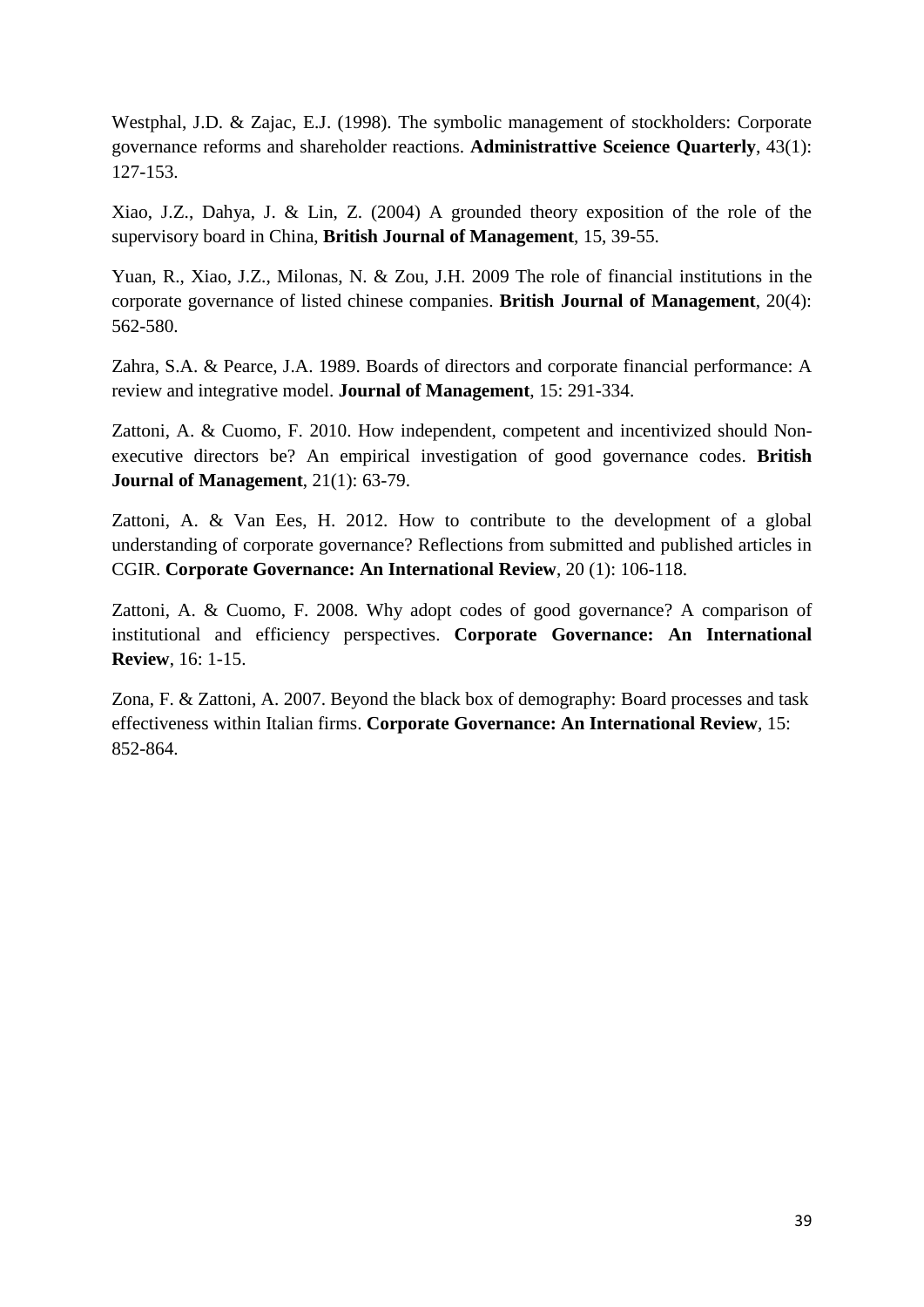# **Table 1: Search Results by Journal**

| Journal                                                 | Number of contributions<br>on 'corporate governance'<br>OR 'board of directors' | Number of<br>contributions using<br>qualitative<br>methods included |
|---------------------------------------------------------|---------------------------------------------------------------------------------|---------------------------------------------------------------------|
|                                                         |                                                                                 | in the review                                                       |
| Academy of Management Review (AMR)                      | 18                                                                              | $\mathbf{0}$                                                        |
| Academy of Management Journal (AMJ)                     | 24                                                                              | $\mathbf{1}$                                                        |
| Accounting, Organizations and Society                   | 13                                                                              | $\overline{2}$                                                      |
| The Accounting Review (AR)                              | 21                                                                              | $\boldsymbol{0}$                                                    |
| Administrative Science Quarterly (ASQ)                  | 27                                                                              | 1                                                                   |
| Journal of Accounting and Economics (JAE)               | 13                                                                              | $\boldsymbol{0}$                                                    |
| Journal of Accounting Research (JAR)                    | 5                                                                               | $\overline{0}$                                                      |
| Corporate Governance: An International Review<br>(CGIR) | 468                                                                             | 41                                                                  |
| Journal of Business (JOB)                               | 9                                                                               | $\boldsymbol{0}$                                                    |
| Organization Science (OS)                               | 8                                                                               | $\boldsymbol{0}$                                                    |
| Journal of Finance (JF)                                 | 52                                                                              | $\overline{0}$                                                      |
| Journal of Financial Economics (JFE)                    | 51                                                                              | $\mathbf{0}$                                                        |
| Management Science (MS)                                 | 5                                                                               | $\overline{0}$                                                      |
| The International Journal of Accounting (IJA)           | 13                                                                              | $\boldsymbol{0}$                                                    |
| Review of Economic Studies (RES)                        | $\overline{2}$                                                                  | $\overline{0}$                                                      |
| Review of Financial Studies (RFS)                       | 17                                                                              | $\mathbf{0}$                                                        |
| Strategic Management Journal (SMJ)                      | 29                                                                              | $\boldsymbol{0}$                                                    |
| Long Range Planning                                     | 51                                                                              | 6                                                                   |
| <b>Harvard Business Review</b>                          | 111                                                                             | $\boldsymbol{0}$                                                    |
| Journal of Management                                   | 16                                                                              | $\boldsymbol{0}$                                                    |
| Journal of Management Studies                           | 29                                                                              | 8                                                                   |
| California Management Review                            | 23                                                                              | $\boldsymbol{0}$                                                    |
| Academy of Management Executive                         | 18                                                                              | $\boldsymbol{0}$                                                    |
| <b>Organizational Dynamics</b>                          | 19                                                                              | 1                                                                   |
| Journal of Small Business Management                    | 5                                                                               | $\boldsymbol{0}$                                                    |
| <b>British Journal of Management</b>                    | 16                                                                              | $\overline{7}$                                                      |
| Journal of General Management                           | $\mathbf{1}$                                                                    | $\mathbf{1}$                                                        |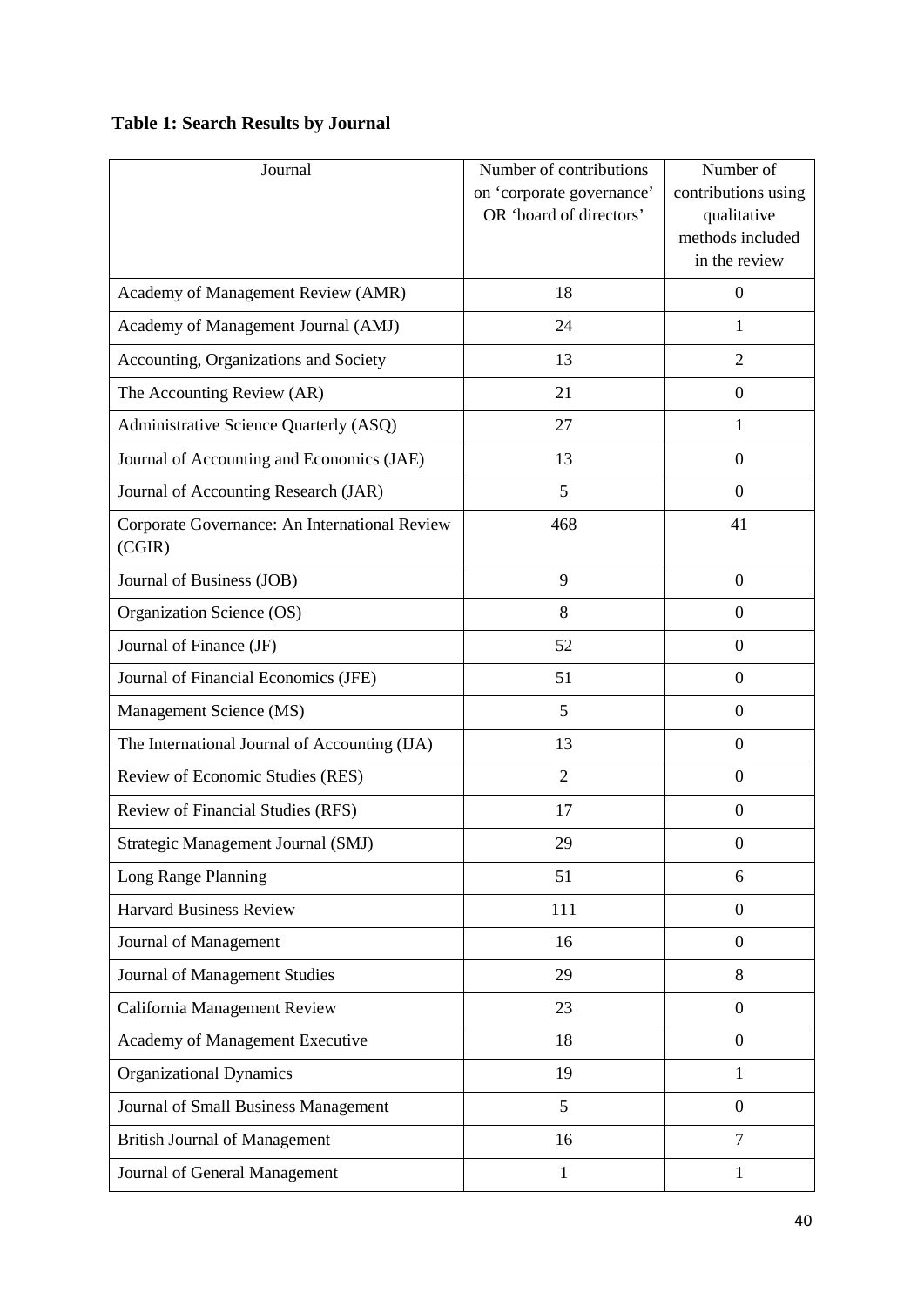| Journal of International Business Studies               | 23    |                  |
|---------------------------------------------------------|-------|------------------|
| International Studies of Management and<br>Organization |       | 2                |
| Journal of Organizational Change Movement               |       | $\left( \right)$ |
| Service Industries Journal                              | 2     | 0                |
| Decision sciences                                       | 46    |                  |
| <b>Human Relations</b>                                  |       | 2                |
| <b>Organization Studies</b>                             | 8     | 3                |
| Journal of Management and Governance                    | 60    | 3                |
| <b>TOTAL</b>                                            | 1,210 | 78               |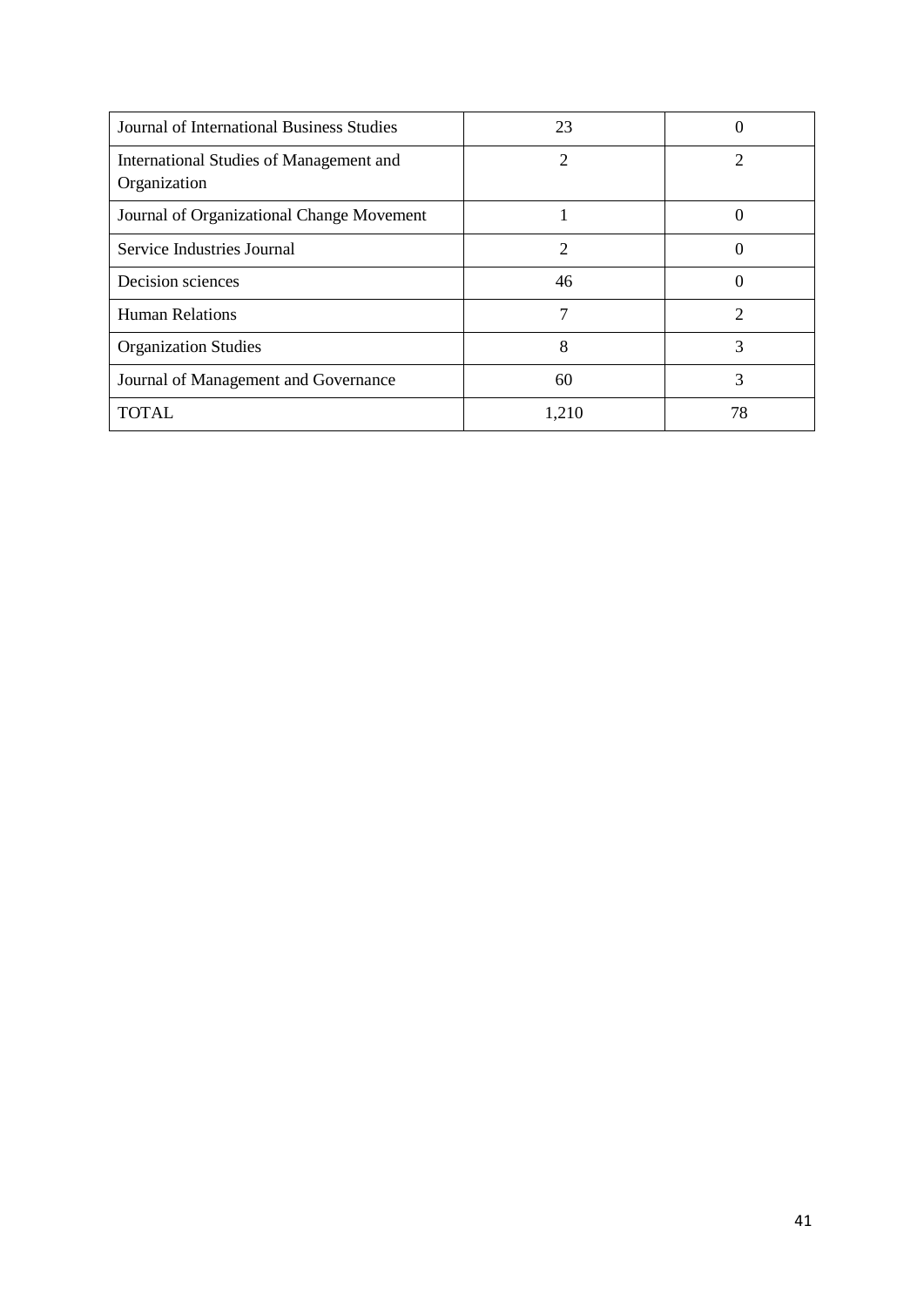| Criteria           | <b>Meaning</b>                 | <b>Variables</b>          | <b>Results</b>        |
|--------------------|--------------------------------|---------------------------|-----------------------|
| I. Date of         | Decade of publication of       | 1 pre 1990, 2 1990-99, 3  | 1 study before 1990,  |
| publication        | the article                    | 2000-09, 4 after 2010     | 13 between 1990-99,   |
|                    |                                |                           | 58 between 2000-09,   |
|                    |                                |                           | 6 after 2010          |
| II. Author         | Country where is located       | 1 UK, 2 USA, 3 Europe     | 44 UK, 14 Europe      |
| nationality        | the first author's institution | (no UK), 4 China, 5       | (non UK), 8           |
|                    |                                | Australia & New Zealand,  | Australia and New     |
|                    |                                | 6 Canada, 7 Middle East   | Zealand, 7 USA, 3     |
|                    |                                |                           | Canada, 1 China and   |
|                    |                                |                           | Lebanon               |
| III. Research team | Number of authors              | 1 one, 2 two, 3 three or  | 32 single author, 26  |
|                    |                                | more                      | two authors, 20 three |
|                    |                                |                           | or more authors       |
| IV. Journal of     | Title of the journal           | 1 BJM, 2 JMS, Org. Stud., | 41 CGIR, 8 JMS, 7     |
| publication        |                                | 4 CGIR, 5 HR, 6 Org.      | <b>BJM, 6 LRP, 4</b>  |
|                    |                                | Dyn., 7 JM&G, 8 LRP, 9    | JM&G, 3 Org. Stud.    |
|                    |                                | JGM, 10 AMJ, 11 ISMO      | 2 HR, 2 ISMO, 1       |
|                    |                                | 12. ASQ, 13. AOS          | Org. Dyn., JGM, 1     |
|                    |                                |                           | AMJ, 2 AOS, 1 ASQ     |
| V. Topic           | Main topic explored in the     | 1 board/directors, 2      | 49 board, 12 CG       |
|                    | study                          | management, 3             | mechanisms, 9         |
|                    |                                | investors/shareholders, 4 | Investors, 8          |
|                    |                                | CG mechanisms             | Management            |
| VI. Disciplines    | Disciplinary Background        | 1 law or economics, 2     | 31 management, 28     |
|                    | of the study                   | sociology, 3 social       | analysis of CG        |
|                    |                                | psychology, 4             | mechanisms, 19 law    |
|                    |                                | management.               | or economic, 19       |
|                    |                                |                           | sociology, 4 social   |
|                    |                                |                           | psychology            |
| VII. Number of     | Number of disciplines          | 1 one, 2 two, 3 three     | 57 one discipline, 15 |
| disciplines        | used in the same study         |                           | two disciplines       |
|                    |                                |                           | frameworks, 6 three   |

**Table 2. Criteria used to analyze qualitative articles on corporate governance**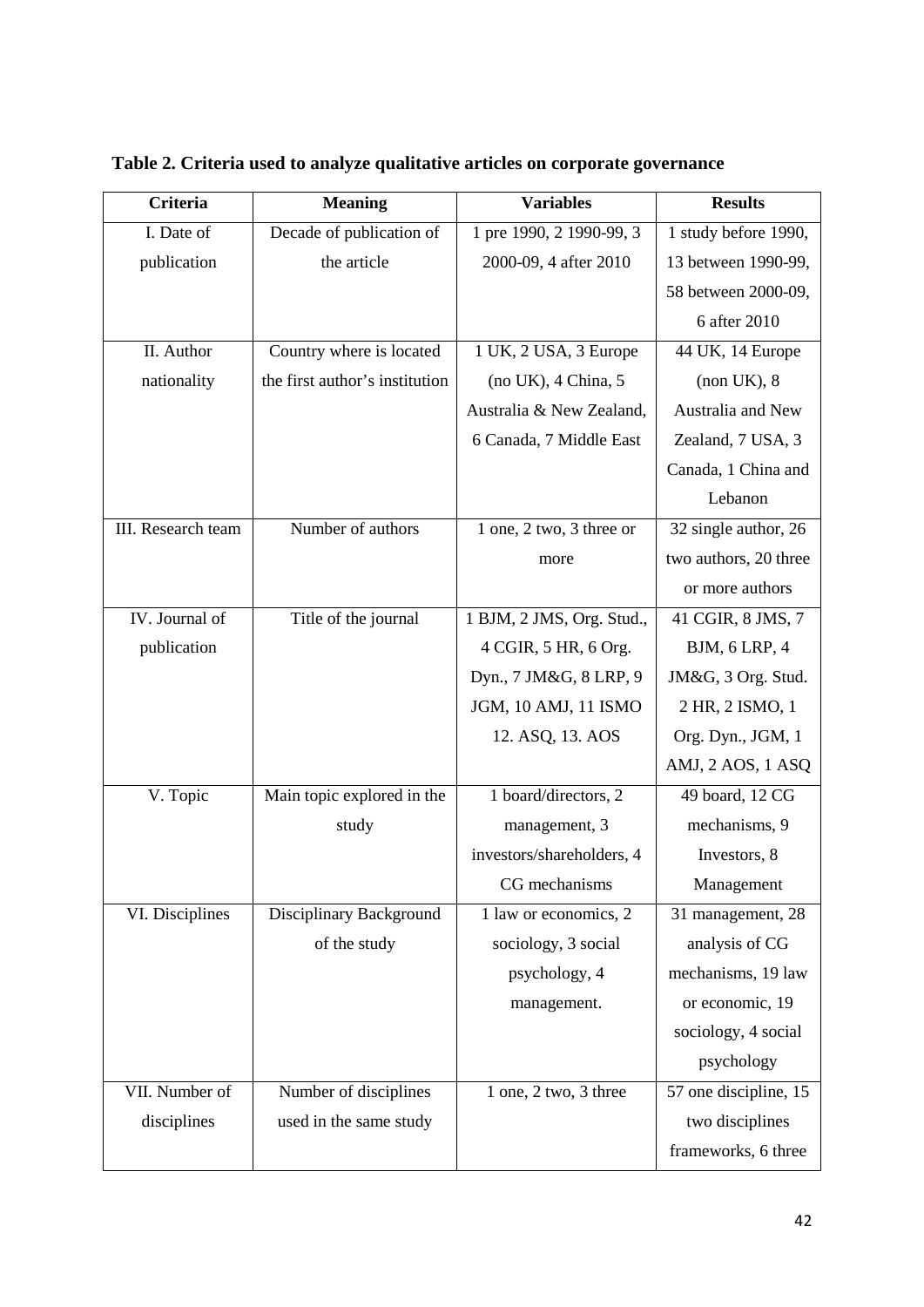|                          |                            |                            | disciplines               |
|--------------------------|----------------------------|----------------------------|---------------------------|
| <b>VIII.</b> Theoretical | Nature of the theoretical  | 1 exploratory, 2           | 40 exploratory, 34        |
| aim                      | aim of the paper           | development or             | development or            |
|                          |                            | elaboration, 3 testing     | elaboration, 5 testing    |
| IX. Research             | Country of the empirical   | 1 UK, 2 USA, 3 Europe      | 37 UK, 11 Europe          |
| setting                  | setting of the study       | (no UK), 4 China, 5        | (non UK), 8               |
|                          |                            | Australia & New Zealand,   | <b>Australian and New</b> |
|                          |                            | 6 Middle East, 7 Asia, 8   | Zealand, 4 USA, 3         |
|                          |                            | Africa, 9 multi countries  | China, 3 Asia, 2          |
|                          |                            |                            | Middle East, 1            |
|                          |                            |                            | Africa, 1 Canada, 8       |
|                          |                            |                            | multi countries           |
| X. Number of             | Number of countries of the | 1 one, 2 two, 3 three or   | 70 single country, 3      |
| research settings        | empirical setting          | more                       | two countries, 5          |
|                          |                            |                            | three or more             |
|                          |                            |                            | countries                 |
| XI. research             | Method of data collection  | 1 Interviews, 2            | 62 Interviews, 22         |
| method                   |                            | Observation, 3 Archival, 4 | Archival, 12              |
|                          |                            | Participant observation, 5 | Observation, 12           |
|                          |                            | Survey                     | Survey, 6 Participant     |
|                          |                            |                            | observation               |
| XII. Number of           | Number of different        | 1 single source, 2 multi   | 49 single method, 29      |
| methods                  | methods of data collection | source                     | multi methods             |
| XIII. Level of           | Level of analysis of the   | 1 individual, 2 group, 3   | 36 group, 16              |
| analysis                 | study                      | firm, 4 national, 5        | individual, 15 firm, 3    |
|                          |                            | relational, 6 multiple     | national, 3 relational,   |
|                          |                            |                            | 5 multiple                |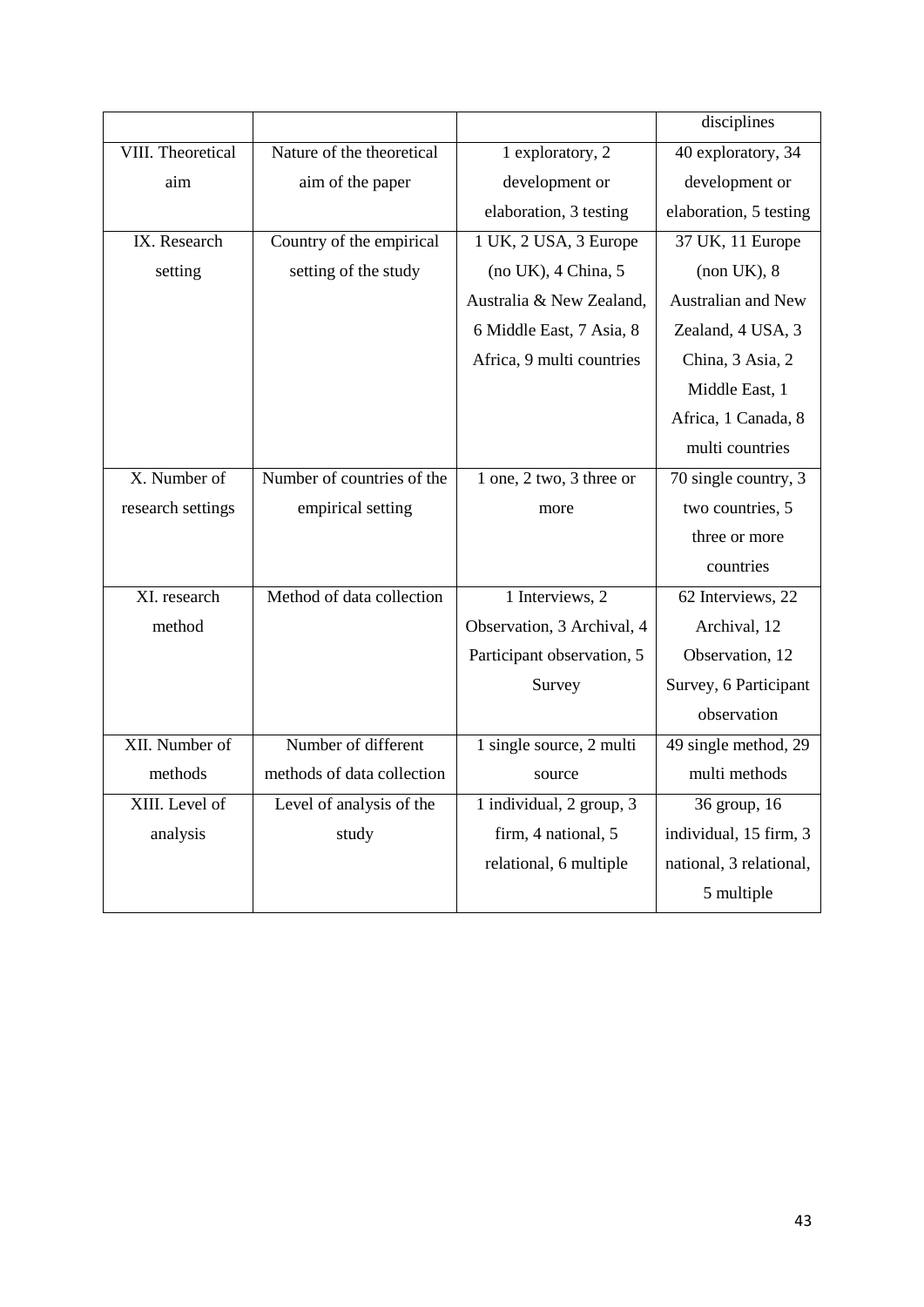# **Table 3: Qualitative Studies of Corporate Governance\*: By Journal Title, Authors and**

**Date (**\* Studies with Mixed Qualitative and Quantitative Methods)

| <b>Accounting, Organizations and Society</b><br>Gendron and Bedard (2006)<br>Roberts, Sanderson, Barker and Hendry (2006)<br><b>Academy of Management Journal</b><br>Lok (2010)<br>*Westphal and Khanna (2003)<br>Yuan, Xiao Milonas and Zou (2009)<br><b>Corporate Governance: an International Review</b><br>Spira (1998)<br>*Hooghiemstra and Van Manen (2004) | Journal, Author, Year                          |  |
|-------------------------------------------------------------------------------------------------------------------------------------------------------------------------------------------------------------------------------------------------------------------------------------------------------------------------------------------------------------------|------------------------------------------------|--|
|                                                                                                                                                                                                                                                                                                                                                                   |                                                |  |
|                                                                                                                                                                                                                                                                                                                                                                   |                                                |  |
|                                                                                                                                                                                                                                                                                                                                                                   |                                                |  |
|                                                                                                                                                                                                                                                                                                                                                                   |                                                |  |
|                                                                                                                                                                                                                                                                                                                                                                   |                                                |  |
|                                                                                                                                                                                                                                                                                                                                                                   |                                                |  |
|                                                                                                                                                                                                                                                                                                                                                                   |                                                |  |
|                                                                                                                                                                                                                                                                                                                                                                   |                                                |  |
|                                                                                                                                                                                                                                                                                                                                                                   |                                                |  |
|                                                                                                                                                                                                                                                                                                                                                                   | <b>Administrative Science Quarterly</b>        |  |
|                                                                                                                                                                                                                                                                                                                                                                   |                                                |  |
|                                                                                                                                                                                                                                                                                                                                                                   |                                                |  |
|                                                                                                                                                                                                                                                                                                                                                                   | <b>British Journal of Management</b>           |  |
|                                                                                                                                                                                                                                                                                                                                                                   | Peck (1995)                                    |  |
|                                                                                                                                                                                                                                                                                                                                                                   | Pye $(2001a)$                                  |  |
|                                                                                                                                                                                                                                                                                                                                                                   | Zezhong Xiao, Dahya and Lin (2004)             |  |
|                                                                                                                                                                                                                                                                                                                                                                   | Roberts, McNulty and Stiles (2005)             |  |
|                                                                                                                                                                                                                                                                                                                                                                   | Parker (2008)                                  |  |
|                                                                                                                                                                                                                                                                                                                                                                   |                                                |  |
|                                                                                                                                                                                                                                                                                                                                                                   | Zattoni and Cuomo (2010)                       |  |
|                                                                                                                                                                                                                                                                                                                                                                   |                                                |  |
|                                                                                                                                                                                                                                                                                                                                                                   |                                                |  |
|                                                                                                                                                                                                                                                                                                                                                                   | Main (1994)                                    |  |
|                                                                                                                                                                                                                                                                                                                                                                   | McNulty and Pettigrew (1996)                   |  |
|                                                                                                                                                                                                                                                                                                                                                                   | <b>Holland</b> (1998)                          |  |
|                                                                                                                                                                                                                                                                                                                                                                   |                                                |  |
|                                                                                                                                                                                                                                                                                                                                                                   | Cornforth and Edwards (1999)                   |  |
|                                                                                                                                                                                                                                                                                                                                                                   | Hendry, Woodward, Harvey-Cook and Gaved (1999) |  |
|                                                                                                                                                                                                                                                                                                                                                                   | Mackay and Sweeting (2000)                     |  |
|                                                                                                                                                                                                                                                                                                                                                                   | Pye (2000, 2001b, 2002a)                       |  |
|                                                                                                                                                                                                                                                                                                                                                                   | Samra-Fredericks (2000a, 2000b)                |  |
|                                                                                                                                                                                                                                                                                                                                                                   | Jackson (2001)                                 |  |
|                                                                                                                                                                                                                                                                                                                                                                   | O'Higgins (2002)                               |  |
|                                                                                                                                                                                                                                                                                                                                                                   | Chiu and Monin (2003)                          |  |
|                                                                                                                                                                                                                                                                                                                                                                   | Dahya, Karbhari, Zezong Xiao and Yang (2003)   |  |
|                                                                                                                                                                                                                                                                                                                                                                   | Nowak and McCabe (2003)                        |  |
|                                                                                                                                                                                                                                                                                                                                                                   |                                                |  |
|                                                                                                                                                                                                                                                                                                                                                                   | Bender (2004, 2007)                            |  |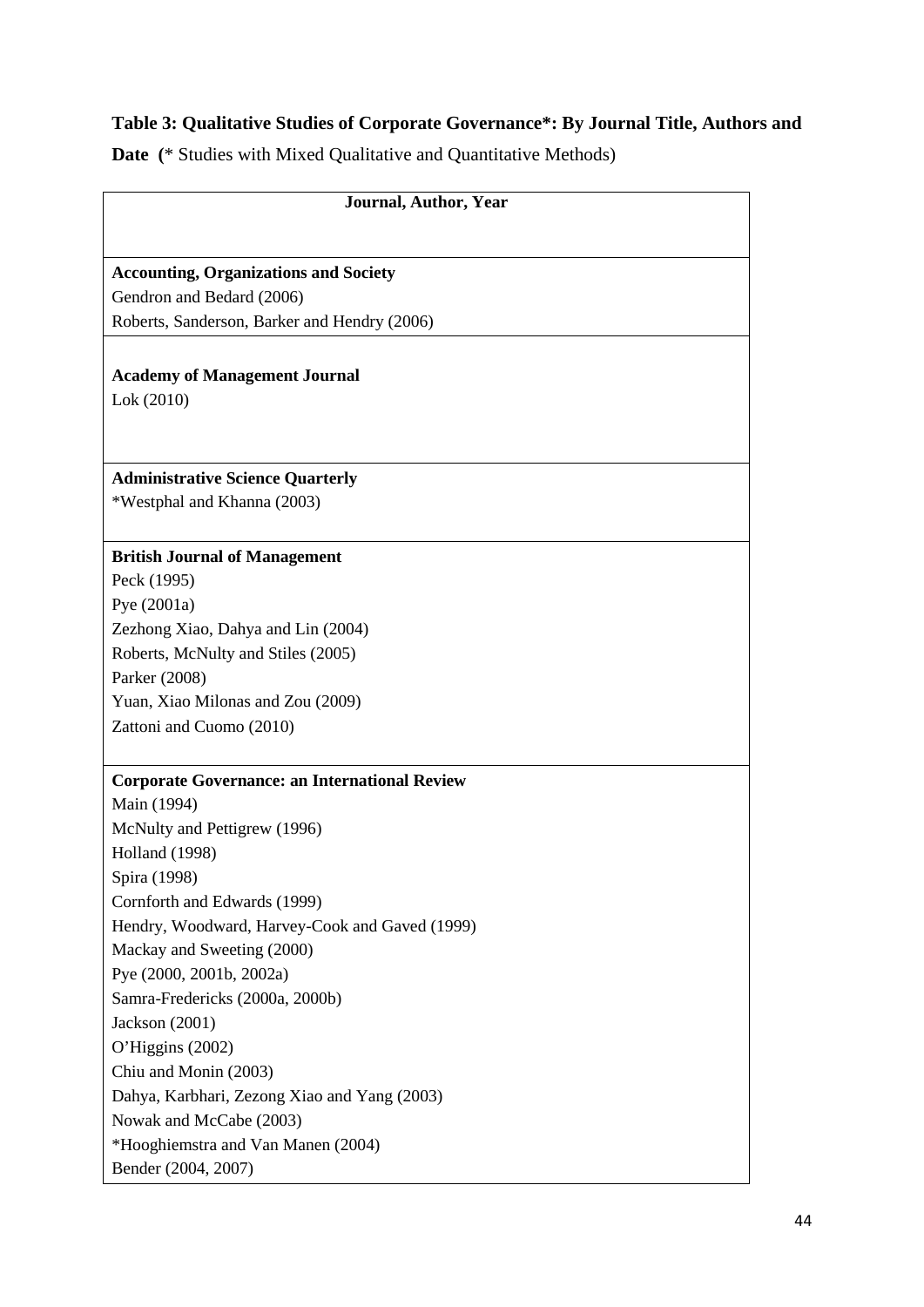\*Burton, Helliar and Power (2004) Van den Berghe and Levrau (2004) Long, Dulewicz and Gay (2005) Useem and Zelleke (2006) Anderson, Melanson and Maly (2007) Buchanan (2007) Nicholson and Kiel (2007) Parker (2007) Main, Jackson, Pymm and Wright (2008) Edwards and Wolfe (2007) Liew (2007) Bondy, Matten and Moon, (2008) Brundin and Nordqvist (2008) Jamali, Safieddine and Rabbath (2008) Hoffman, Neill and Stovall (2008) Fassin and Van Rossem (2009) \* Safieddine (2009) \*Mengoli, Pazzaglia and Sapiennza (2009) Taylor and O'Sullivan (2009) \*Wanyama, Burton and Helliar (2009) Gospel, Pendelton, Vitols and Wilke (2011)

## **Long Range Planning**

Aram and Cowen (1986) Huse (1998) Demb and Neubauer (1992) Roberts (2002) Mellahi (2005) Grant and Visconti (2006)

## **Journal of Management and Governance**

Kemp (2010) Del Baldo (2010) Piesse, Strange and Toonsi, (2011)

# **Journal of Management Studies**

Stewart (1991) Stiles (2001) Pye (2002b) Ng and De Cock (2002) Perkins and Hendry (2005) Parker (2007) Ravasi and Zattoni (2006) \*Kwee,Z., Van Den Bosch, F.A.J., & Volberda, H.W. (2011)